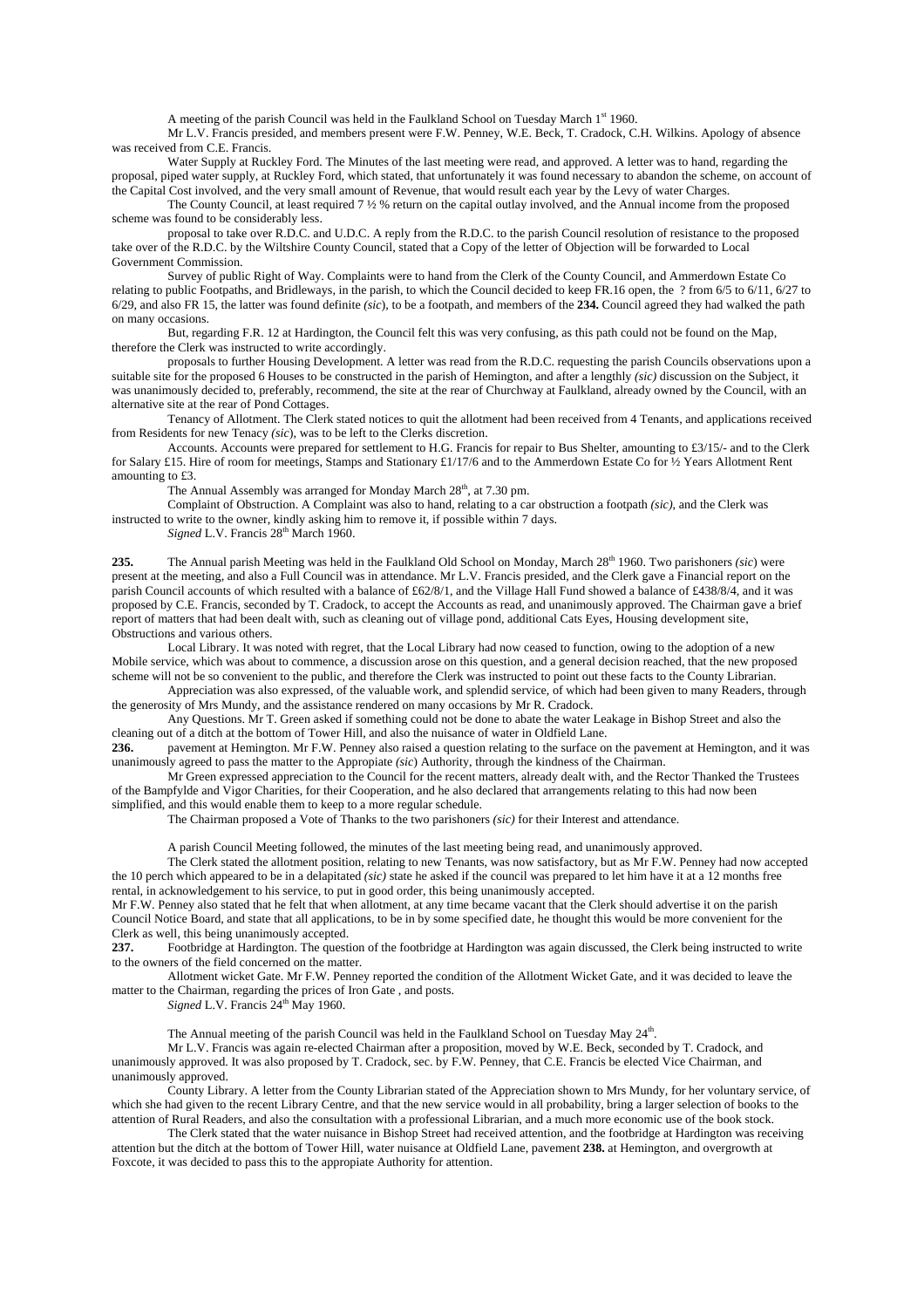Re affililliation. The meeting also agreed to renew the Affilliation to the Somt Association of parish Councils, at the Fee of 16/-, also the public Liability Insurance, at £1/15/-, and personal injuries Insurance, for 6 parish Councillors, at the fee of 13/6.

Seats on Village green. The meeting also agreed to have the seats on the village green painted, and Repaired, and also the one at Turners Tower to be painted.

Allotment wicket Gate. Inquiries had been made relating to an all Iron Wicket Gate for the Faulkland Allotments, this being found to be rather expensive, and the matter was deferred whilst further inquiries may be made.

*Signed* L.V. Francis 13<sup>th</sup> July 1960.

A meeting of the Hemington parish Council was held in the Faulkland School on Wed. July 13<sup>th</sup> 1960.

Mr L. V. Francis presided, and the members present were C.E. Francis, T. Cradock, W.E. Beck, C.H. Wilkins, and an apology of absence was to hand from F.W. Penney. The minutes of the last meeting were read and unanimously accepted.

Recent Reports. It was noted with appreciation that the matters recently reported had now been dealt with, such as the Footbridge at Hardington, ditch at the bottom of Turners Tower Hill, Blind Corner at Foxcote, and water nuisance at Oldfield Lane.

Repair of Stocks. A letter was to hand from Capt. A.H. Batten-Poole inquiring when the Stocks on the village green at Faulkland **239.** are likely to be repaired, and it was proposed by T. Cradock, seconded by W.E. Beck, that the repair be undertaken, and members of the Council to make inquiries of the purchase of some Old Oak, as near as possible as the Oak, in the present ones, and unanimously approved.

Youth Club Scheme. A letter was to hand, and read, from the Frome Rural District Council, relating to the consideration of the Formation of a youth Club scheme, under the Leadership of a Mobile Youth Leader, and it was decided to arrange a Parish Meeting, for consideration of this request, and approved.

A/C for Hadden Best Ltd. An account to hand was settled in favour to Messrs Hadden Best Ltd. for stationary, amounting to £1/2/8.

The Clerk reported that he had made inquiries from the District Auditors, as to the amount of time lost, and expenses involved, at the attendance of the Annual Audit, the reply being that the Clerks Salary covered all this.

Clerks Increase of Salary. However, an interesting discussion arose from this, and a proposition arose from L.V. Francis, seconded by C.H. Wilkins, that the Council increase the clerks Salary by £1 per Annum, thus making a Total of £16, the increase, it was suggested, would cover the expenses involved, when requested to Attend the Rural District Office for parish Council Audit, and this was unanimously approved, and to take effect from that date July 13<sup>th</sup> 1960.

*Signed* V. Francis 26<sup>th</sup> Oct 1960.

**240.** A Parish Meeting was held in the Faulkland School on Wed. July 20<sup>th</sup> for the purpose of meeting the youth of the parish, and also their parents, to discuss with them the possibility of the formation of a Youth Club Scheme, under the leadership of a Mobile Youth Leader. Members present were L.V. Francis, in the chair, T. Cradock, C.H. Wilkins, F.W. Penney, W.E. Beck, and an apology of absence was to hand from C.E. Francis.

The meeting was attended by 14 Youth, of various ages, who felt that the village was in need of a Youth Centre, however, it was decided to approach Mr & Mrs Davies, to see if they would be prepared to accept the responsibility of Local Senior Leadership, and the Clerk was instructed to reply to the Rural District Council accordingly.

*Signed* V. Francis 26<sup>th</sup> Oct 1960

A meeting of the Hemington Parish Council was held in the Faulkland School on Thursday Oct  $27<sup>th</sup>$  1960. Mr L.V. Francis presided, and the following members were present, C.E. Francis, F.W. Penney, C.H. Wilkins. Apologies of

absence were to hand from W.E. Beck and T. Cradock, both of whom were indisposed, and the meeting

expressed their best wishes, and hoped they would be restored to good Health again, as soon as possible.

The minutes of the last meeting were read and unanimously approved.

Restoration of The Stocks at Faulkland. It was noted with appreciation that the Ancient Stocks on the Village Green had now been restored, and a letter was to hand from Capt A.H. Batten-Poolle on the restoration, and also a Cheque, amounting to £5 to defray the expenses involved, and further, stating **241.** that, if there remained any balance left over, that the amount be placed to the Credit of the Local Village Hall Fund, this being appreciated and approved, however, the Council also expressed their Appreciation, to H.G. Francis' employee, in the Craftsmanship applied to this Restoration, thus keeping in being to the original, and Ancient Structure.

Youth Scheme. There was not much to report on this proposed project, at the present stage, apart that the Council were pleased to see the report, that the Rural District Council were prepared to appoint a Mobile Youth Leader.

pavement at Hemington. A letter was to hand, and read, from the Divisional Surveyor, inquiring if there was any matter outstanding in the parish, of which had not received attention, to which F.W. Penney commented that the surface of the pavement at Hemington had not yet received attention, and it was agreed that the Clerk write to the Surveyor on this question.

Collection of Refuse. Mr C. H. Wilkins raised the question of non- Collection of Refuse at Foxcote Colliery Cottages and Mr L.V. Francis spoke of the irregular collection at the Knoll, Faulkland, and it was agreed to pass this mater to the appropiate *(sic*) Authority for attention.

Allotment Hedge. The meeting also agreed to have the allotment Hedge cut, and the Clerk to make arrangements for V. Wilkins to carry out this.

Mr L.V. Francis, C.H. Wilkins and the Clerk agreed to attend the next meeting at Bruton. *Signed* V. Francis 20<sup>th</sup> Dec 1960

**242.** A meeting of the Hemington parish Council was held in the Faulkland School on Tuesday Dec 20<sup>th</sup> 1960 Mr L.V. Francis was in the Chair, and members present were C.H. Wilkins, F.W. Penney, T. Cradock, and W.E. Beck was

indisposed, an apology of absence was to hand from C.E. Francis.

The minutes of the last meeting were read and accepted as read.

Ancient Stocks Account and Balance. An account was to hand from H.G. Francis for the restoration of the Ancient Stocks, on the village green, amounting to £7/17/6, and it was unanimously agreed to settle this account, and also prepare a Cheque amounting to £2/2/6 the remaining balance due to the Village Hall Fund as recently requested by Capt. A.H. Batten-Poolle.

Account for Allotment Hedge. An Account was also to hand, and settled in favour to V. Wilkins for cutting the Allotment Hedge.

It was noted with appreciation, that the Rural District Council were preparing plans, whereby, in all probability, to introduce a youth scheme, under the leadership of a Mobile Youth Leader. A letter was to hand and read, in connection to the recent flooding at Faulkland, to which the Chairman gave a report on the action that the Clerk and himself had taken, with a possible view to obtain relief for the damage involved. He also stated, he trusted in the Councils Confidence, for the action taken in the matter. This was met with full Confidence, and appreciation shown, as the matter was under consideration.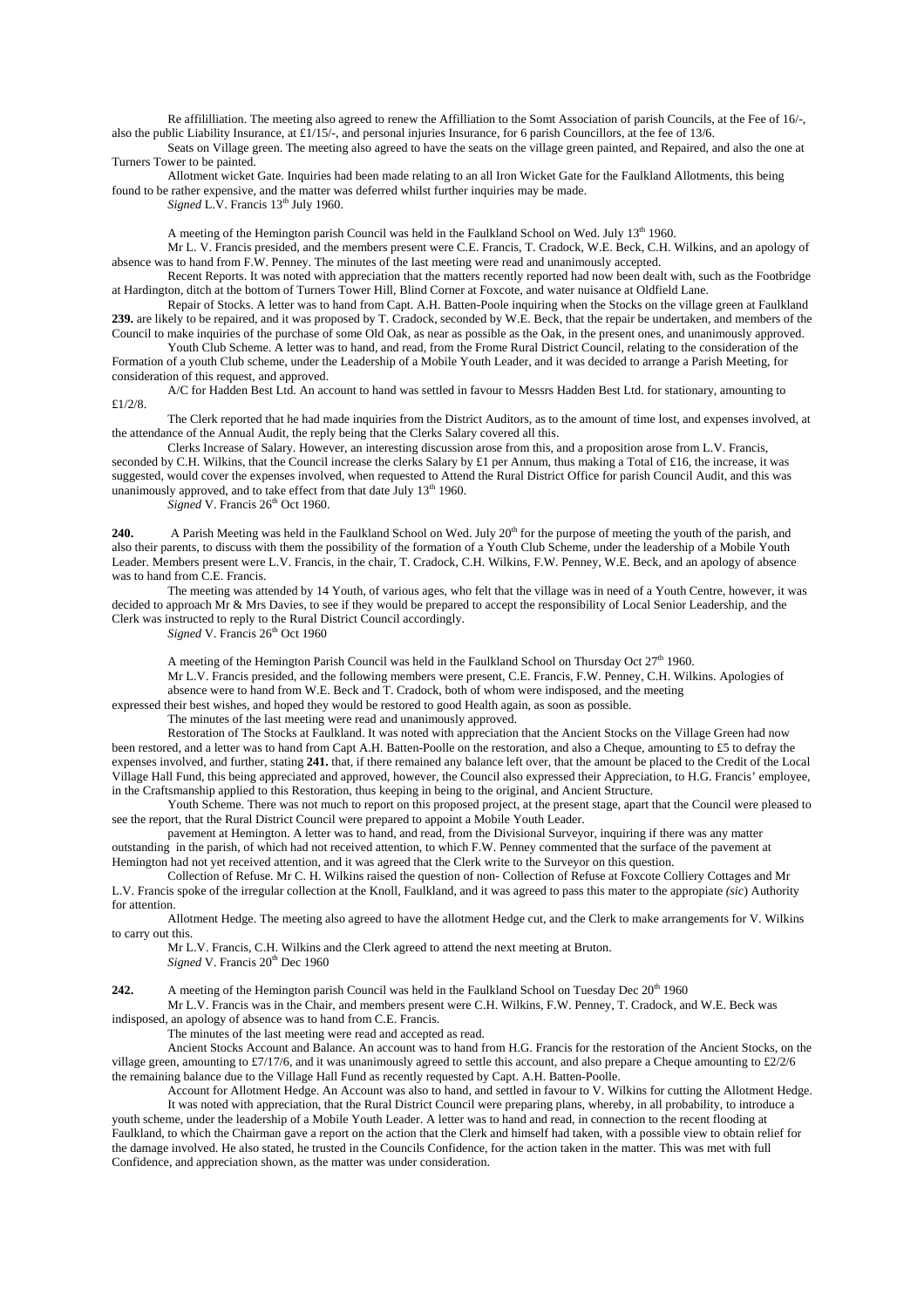Sewer nuisance at Foxcote. A report was to hand, by C.H. Wilkins, in connection to a sewer nuisance, at the cottages, in the Foxcote Colliery Yard, and it was agreed to write to the Appropiate *(sic)* Authority on the question.

Lypiate Hill. The Clerk stated he had received a report on the present state of Lypiate Hill, in the Stony Littleton Lane, **243.** to which the Clerk stated he had visited the place in question, and found it to be a genuine complaint.

Browns Lane. A report was also given to a similar situation, by the Chairman, in Browns Lane, and F.W. Penney continued to raise the question of the surface of the pavement at Hemington, and it was decided to pass this matter to the Divisional Surveyor for attention, although the Council realised the pressure of many such other areas, caused by the recent flooding.

Precept. The amount was discussed of which was required under precept for the Year ending March 31<sup>st</sup> 1962, and it was unanimously decided to make application for £40.

Seats on V. Green. The meeting also agreed that H.G. Francis to undertake to repair and paint the seats on the Village Green. *Signed* L.V. Francis 28 Feb 1961

A Parish meeting was convened in the Faulkland School, on Monday Feb 6th 1961, chiefly for the Youth and their parents, to obtain the views, and information, based upon the expressed opinion of any Local persons, in regard to the local needs and existing provision of an organisation for a Youth Scheme.

There were 20 Youths, of various ages, and about 14 Adults, present.

Also present was Mr L. Mills, Area Youth Leader, to outline the principles of a Youth movement, to which he stated that, A Youth movement needed good Senior Leadership, and perhaps Financial Support would be given for the first Year, **244**. when after that period, should be self-supporting, and members would have to pay their subscription, whether they attended or not, and that the Youths would be given the opportunity to learn Drama, Public Speaking, Arts, swimming, and many other items of Interest, and one person would be required to form the link to the R.D.C. Committee, this naturally, would be an R.D.C. Representative and also, it would probably be a one night, mixed Club, per week, and in all probability, this would be wound up in the early summer, and commence in the Autumn of this Year.

4 parish Councillors to youth Movement. A management Committee of Adults was arranged in support to this organisation, and the following members were elected to serve;

Mr Ted Green, Mr Gilbert Charlton, Mrs D. Wadsley, Mrs Webster, Mrs Mundy, Mr R. Swift, together with 4 parish Councillors, when elected.

Mr. L. V. Francis took the Chair, and stated how pleased he was, to be able to have Mr Mills present, and trusted that the Youth would support this opportunity with good and regular attendance and thus be able to make the Scheme one to be proud of.

The meeting closed with a special appreciation to all for their Interest and attendance.

*Signed L.V.* Francis 28<sup>th</sup> Feb 1961.

245. A meeting of the Hemington parish Council was held in the Faulkland School on Tuesday Feb 28<sup>th</sup> 1961. Mr L.V. Francis presided, and members present were F.W. Penney, T. Cradock, C.H. Wilkins, and an Apology of absence was to hand from W.E. Beck, who was still indisposed.

The minutes of the last meeting were read and unanimously accepted.

Arising from the minutes was the state of Lypeate Hill, Browns Lane, and also the surface of the pavement at Hemington, to which it was noted with appreciation, the prompt action of the Divisional Surveyor in the matter, and it was agreed to express this Appreciation, in writing to the Surveyor.

Foxcote Sewer Nuisance. Foxcote Sewer Nuisance again came up for discussion, as a result from a letter from the National Coal Board, stating that the trouble had arisen, owing to the fact that the Residents did not have a Refuse Collection of which they thought they were entitled to and for which they pay Rates, and the Clerk was instructed to write to the Sanitary Inspector and enclose the N.C.B.s Letter as well, and agreed.

Hardington Bus Shelter. After a report that the roof of the Hardington Bus Shelter had blown off it was decided that H.G. Francis be asked to replace and repair where necessary, and at the same time to have the parish Council Notice Board repaired and painted.

A letter was to hand from the clerk of the R.D.C. and the Town and County Planning Authority under **246.** the Act of 1947 on the lists of buildings of Architectural or Historic Interest, within the parish, and the Councils observations on the matter were requested, and invitation to attend a Meeting, arranged for this Subject at the Council Offices Frome on Wed. March 22<sup>nd</sup> and the Council agreed, if possible, to attend, with any observations, before the provisional Lists became Statutory.

Bus Shelter. It was noted with appreciation, of the continued effort of Mr B. Presley, in brushing out the Bus Shelter at Terry Hill, and it was agreed to write a Letter expressing the Councils Appreciation in the matter.

Accounts. Accounts were also in favour to B.J. Thomas amounting to £3 for ½ Years allotment Rent, Messrs Hadden Best, amounting to £ (*BLANK)* for necessary stationary, Mr J. Ball, for New Wicket Gate at Faulkland Allotments amounting to £2/18/6, and to G. Loader amounting to £18/17/2 of which included £16 for Clerks Salary, and £2/4/- to the Faulkland Village Hall Committee for the hire of room for meetings, and 13/2 for stamps etc.

The meeting closed with arrangements to hand for the Annual Assembly to be held on March  $30<sup>th</sup>$  at 7-30 pm, when parishoners *(sic)* would be invited to express their opinion on any Item of interest within the parish.

*Signed L.V. Francis* 30<sup>th</sup> March 1961

247. The Annual parish meeting was held in the Faulkland School on Thursday March 30<sup>th</sup>, to which 9 parishoners *(sic)* were present, in addition to the members of the parish Council, which included T. Cradock, F.W. Penney, C.H. Wilkins, C.E. Francis, and L.V. Francis was in the chair, Mr. W.E. Beck was still indisposed, and the meeting expressed their best wishes for a speedy recovery.

Financial Statement. The Clerk gave the Financial Statement of the parish Council Accounts of which showed a Balance amounting to £67/8/3 and it was proposed by C.E. Francis and unanimously approved that the accounts be accepted as read.

Village Hall Accounts. The Accounts in connection to the Village Hall Fund was *(sic)* also declared, and resulted with a satisfactory Balance, amounting to £625/19/11 and it was unanimously agreed that these accounts be accepted.

Roadside Seat Fund. The Roadside Seat Fund also showed a Balance of £1/4/3 ½

Bampfylde Charities. The Rector gave a brief account on the existing Charities and stated that £28/19/8 was received each year from this, and every needy case was taken into consideration and he considered the disbursement was carried out in fairness to everyone, however , he paid a tribute to F.W. Penney and T. Cradock, for their attendance and help, every year, to carry out this distribution.

Chairmans Report. The Chairman gave a Report on the work recorded during the Councils Term of Office, of which included the Restoration of Village Stocks on the Green, Repair to Seats and Bus Shelters, Introduction of a Youth Scheme, attention to Collection of Refuse, and public rights of way, and many other items, but he stated he regret (*sic*) losing the Library Centre, in many ways.

The Chairman also expressed a Vote of Thanks to the parish Councillors for their attendance at the meetings, and their Thoughtful Consideration given to various matters, and to the Clerk for his duties, being well fulfilled to the Council.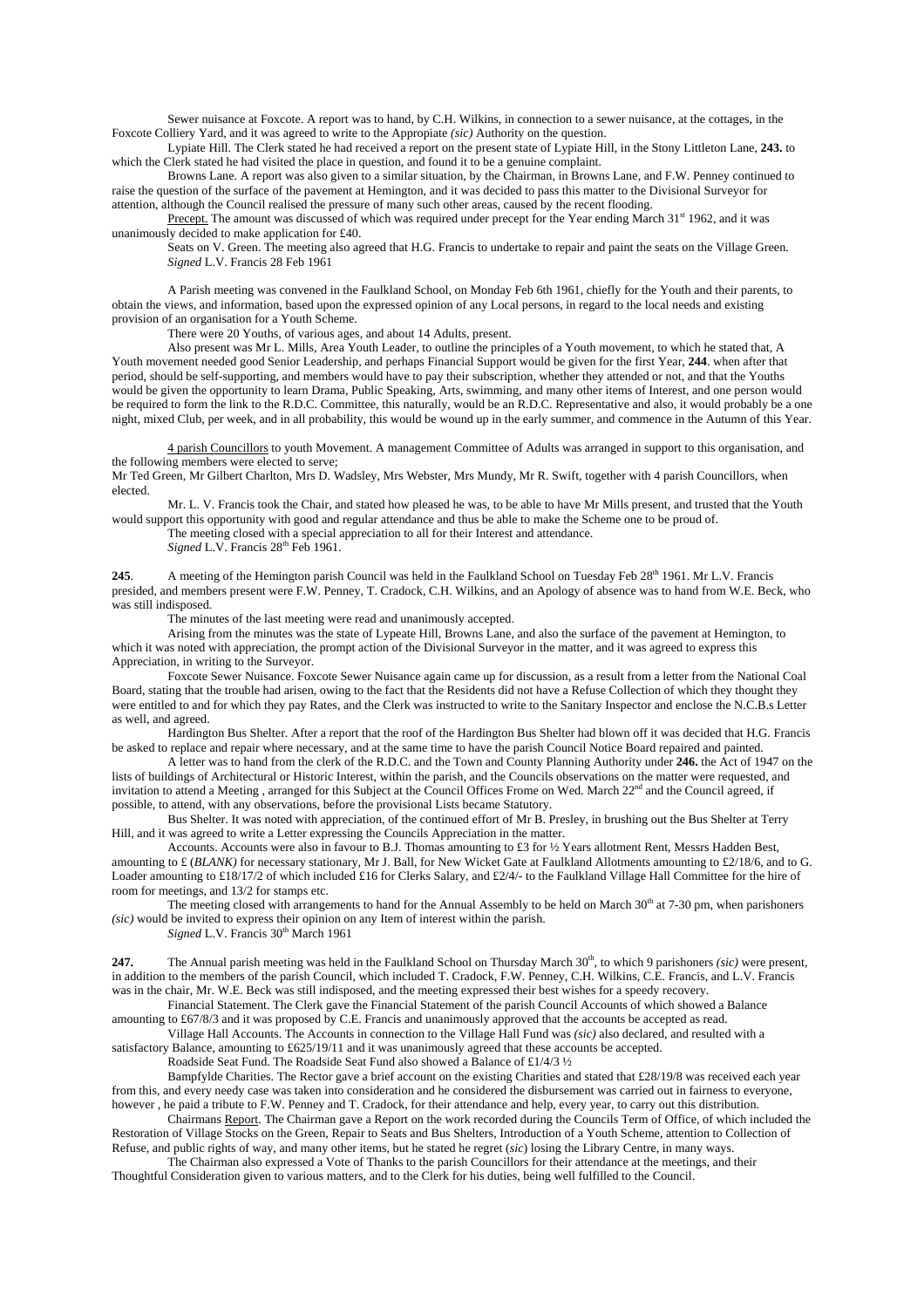Any other Business. Mrs Webster raised the question of the parking of Cars and Lorries on the corner near the Chapel, as she thought this was very dangerous, and it was agreed to keep the matter under observation.

Corner at Oldfield Farm. Mr Ted Green asked if it was possible for something to be done to improve the corner, of which he considered very dangerous to people approaching the oncoming Traffic, at Oldfield Farm Cottage.

The Council felt Mr Green had a point to this complaint and should be supported by writing to the Divisional Surveyor on the matter, and approved.

Brushing off pavement. Mr Davies thought it would be a good idea if the pavements were brushed off occasionally, and also if it was possible to roll the Green, to make it look a little more respectable.

Rolling of Village Green. The Chairman felt that the pavements arrived at the present State owing to the shortage of Labour, but referring to the latter, Mr T. Green offered to roll the Green at his earliest convenience, this was unanimously approved.

A Tribute to Rural Councillors. Mr C.E. Francis proposed a Vote of Thanks to Mr L.V. Francis, and W.E. Beck, the two existing Rural District Councillors for their continuous Services Rendered on behalf of the parish of Hemington, and this was unanimously accepted. The Chairman Thanked the parishoners for their attendance and their Items of interest.

*Signed* L.V. Francis 24<sup>th</sup> Aug 1961.

A parish Council meeting followed, the minutes of the last meeting being read, and unanimously accepted.

**249.** Foxcote Sewer Nuisance and Refuse Collection. It was noted with Appreciation that the Foxcote Sewer nuisance had now been Abated, and a letter from the Sanitary Inspector stated that a Refuse Collection would now be served to the Foxcote Colliery Cottages.

Danger Disc. A letter from the divisional Surveyor stated that a new Warning disc had been erected at Turners Tower. Increase in Allotment Rent. A letter from the Agent of the Ammerdown Estates was discussed with Interest, in which it stated

that as from Sept 1961, the Rent on the Allotments at Faulkland, it was proposed, to be increased from £6 per Annum, to £15 per Annum. The Council unanimously agreed that this increase was far too much, and the Clerk was instructed to reply stating that the

council felt that an 100 per cent increase to £12 per Annum should be sufficient and Reasonable Rent, and approved.

Old pump House at Faulkland. The Clerk Stated he had been approached on the situation of the Old Pump House at Faulkland, and it was decided to write to the Sanitary Inspector, for his observations on the matter.

*Signed* L.V. Francis Aug 24<sup>th</sup> 1961.

Parish Council Elections 1961. An Election for parish Councillors took place in the Hemington primary School on Saturday August 19<sup>th</sup>, when 7 Candidates contested 6 Seats. The Result being as follows.

Elected, Cradock Thomas Edwin, 42. Francis Lewis Victor, 43. Green Edward Arthur, 42. Hendy Thomas Henry, 37. Mounty Lilian May, 26. Wilkins Clifford Herbert, 31.

Not Elected, Shaw Katherine Margaret, 19.

*Signed* L.V. Francis Aug 24<sup>th</sup> 1961

**250.** A Meeting of the newly elected parish Council was held in the Faulkland Chapel Schoolroom, on Thursday Aug 24<sup>th</sup>. Members present were Mrs L.M. Mounty, T.E. Cradock, T.H. Hendy, E.A. Green, L.V. Francis, C.H. Wilkins.

First woman Member of parish Council. The Clerk, in opening, stated that the first Hemington parish Council was formed in 1894, and on searching the Records, he was delighted to say that Mrs Mounty was the first woman to serve on the said parish Council.

Resignations. He also stated that Mr C.E. Francis had now resigned after serving 15 Years on the Council, and F.W. Penney with six Years Service.

Tribute to Mr W. E. Beck. The meeting also stood in silent Tribute to the memory of Mr W.E. Beck, who had been a Member of the Council for a period of 6 Years.

Nominations for Chairman and V. Chairman. The Clerk then asked for nominations for Chairman and it was proposed by T. Hendy, seconded by T. Cradock, that L.V. Francis accept the Office of Chairman, and unanimously approved.

V. Chairman. Also it was proposed by C.H. Wilkins, seconded by T.H. Hendy that T.E. Cradock accept the Office as Vice-Chairman, this also being unanimously approved.

The minutes of the last meeting were read and accepted as read.

Increase in allotment Rent from  $Sept 29<sup>th</sup> 1961$ . Chiefly, arising from the minutes, the meeting debated the question of the</u> proposed increase in the Allotment Rent, to which the Clerk stated, he had contacted the existing Tenants, to which they agreed to pay the increase, if the need arises, and after a lengthly *(sic)* discussion on the matter, it was proposed by T.H. Hendy seconded by Mrs L. Mounty, that the Council retain the Allotments, and accept the conditions laid down in the agreement, and approved.<br>251. Old Pump House at Faulkland. The question of the Old pump House, in Bishop St, was discussed

**251.** Old Pump House at Faulkland. The question of the Old pump House, in Bishop St. was discussed, and it was stated that no further information had come to light, which would assist in determining ownership, therefore the matter was deferred.

Corner at Oldfield Farm. As no further information was to hand on this question, it was decided that the Clerk write a letter to the Divisional Surveyor, asking him to meet Mr T. Green and discuss the matter with him, and also the question of overgrowth further down the road opposite Lime-Kiln Farm.

School Managers. Representation from the Council, to serve on the Managing Body to the Hemington Primary School, and it was proposed by C.H. Wilkins, seconded by T. Hendy, that L. V. Francis and T.E. Green be accepted to Represent the Council, and approved.

Bampfylde Charities. It was also proposed by T.H. Hendy, seconded by Mrs L. Mounty that T. Cradock and T.E. Green be elected to serve on this Committee, and approved.

Youth Committee. The meeting also elected 4 Members to serve on the Youth Committee, and the members elected were Mrs L. Mounty, C.H. Wilkins, T. Cradock and T.H. Hendy.

Survey of Public Rights of Way. A letter was read from the Somt County Council, in relation to the Public Rights of Way, and the Clerk was instructed to write, stating the Councils observations in the best Public Interest.

Overgrowth at Foxcote. The Clerk stated that since the last meeting, he had received complaints from Residents at Foxcote, and he had passed the matter to the Appropiate *(sic)* Authority for attention.

Housing Accommodation within the parish. A letter was read from the Clerk of the R.D.C. asking the Councils observations on the planning of housing Accommodation within the Parish.<br>252. After a discussion on the matter the Members of

**252.** After a discussion on the matter the Members of the Council felt that, owing to the dissappointment *(sic*) received from the recent Ministry Surveys, that a number of old peoples Bungalows should be provided to meet the need in the parish, providing that a suitable, and more Hygienic sewage scheme was available, and the Council intimated that they would be ready to point out some suitable sites.

Sewer Bed in Fulwell Lane and Refuse Tip. Complaints were also to hand, of the unsatisfactory sate of the Refuse Tip, and also the state of the wall around the sewer Bed in Fulwell Lane, and it was agreed to write to the appropiate *(sic)* Authority on the matter.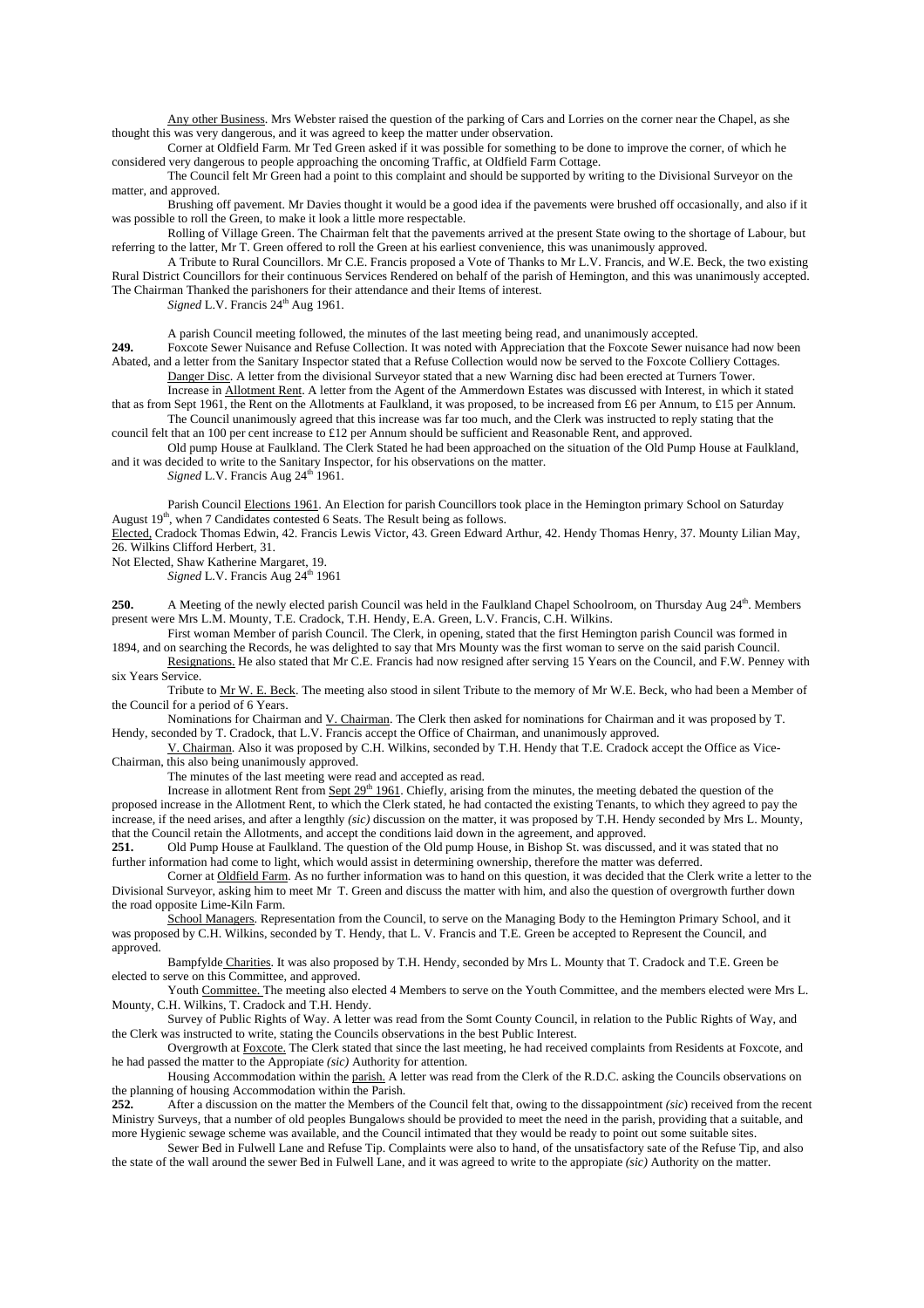Mr T.H. Hendy also reported the nuisance of Hedge Trimmings in the lane at Norton St Phillips *(sic)*, and it was decided that the matter be left in the hands of the Chairman to see the Surveyor.

Nuisance in Hemington Bus Shelter. The Council also referred to the recent Disgrace in the Hemington Bus Shelter, arising from a passer by, by deliberately disposing of Refuse, by placing it in the Shelter, and the police had been warned , of any further incidents of this nature.

Kiosk and Bus Service. Complaints were also to hand from the Clerk, regarding complications, in connection with the Kiosk at Faulkland and also the inconvenience caused by the alteration of Bus Services from Frome to Bath, the Clerk being instructed to deal with the matter in the most suitable way.

Hardington Bus Shelter. Reference was again made to the Hardington Bus Shelter, and it was agreed that the Clerk ask T.A.G. Loader to fix the Roof and Felt it, and any repair which was necessary.

*Signed* L.V. Francis  $15^{th}$  Nov 1961

**253.** The Annual Parish Meeting was held in the Faulkland Village Hall on Wednesday March 28<sup>th</sup> 1962.

About 7 parishoners (*sic)* attended, in addition to members of the Council, and an apology of absence was to hand by Mrs Davis, and Mr L.V. Francis presided.

Financial Statement. The Financial Statement of parish Council accounts were given by the Clerk, and proposed by T. Green, seconded by T.H. Hendy, and unanimously approved.

Village Hall Fund. The Financial Statement of Village Hall Fund were also declared, and showed a balance of £101/13/3 this was accepted by a proposition of Rev. A. Durston, Sec. by Mrs L. Mounty, and Approved.

Roadside Seat Fund. The Roadside Seat Fund also showed a Satisfactory balance.

Bampfylde Charities. The Rector, reporting on the Bampfylde and Vigor Charities, stated that £28/19/8 had been received from the Charities, and £27/7/6 had been distributed to the poor and needy cases, and he also paid a Tribute to the Trustees, for their help in solving the difficult problem of distribution.

Chairmans Remarks. The Chairman stated that in the past year the Council had undertaken many difficult tasks in the parish, such as organisation of Youth Clubs, Repair to Stocks on the Village Green, corner at Oldfield Farm, public rights of way, support to Oxford Committee for Famine Relief, and many other Items of Interest.

Survey of Public Rights of Way. A letter was read from Somt County Council on 2 footpaths at Hemington and after a lengthly *(sic)* discussion on this Subject, it was proposed by Rev. A.G. Durston, seconded by E.A. Green to retain both Footpaths at Hemington.<br>254. Any other Business. Under this Item Mrs Rose Raised the question of the three cor **254.** Any other Business. Under this Item Mrs Rose Raised the question of the three cornered piece of Land, near the Kiosk at Faulkland, she thought that some improvement could be made, for Traffic, approaching the main road, from the upper part of the village Green, and it was agreed to write to the Divisional Surveyor on the matter. Mrs K. Shaw commented on the Rubbish of which had been thrown in the village pond, she thought it a disgrace, after all the work of which had recently been done.

Untidy Village. The meeting also felt that the village was too untidy to enter for competition, but it was hoped that this state of affairs would improve in due course.

Water on Roads. It was also agreed that the Clerk write to the Surveyor on the state of the road at Top of Tyning Hill, at Ruckley Ford, and pot hole near the cottages at Hemington.

Elm Tree on V. Green. A parish Council followed, the minutes being read and accepted. A letter was to hand from the Ammerdown Estate stating that the Elm Tree on the village Green was unsafe, the Council reply to the Estate stated the matter being left to their discretion, and approved.

Allotments. The Clerk was also instructed to write to the Estate pointing out the question on re-fencing the allotment. Footpath at Stony Littleton. The question arising on the footpath at Stony Littleton, was discussed, and left to the discretion of the County Council.

Footpath at Ruckly Ford. The Clerk stated that Mr A.E. Green and himself had recently inspected the Footbridge at Ruckly Ford and found the Bridge in need of repair, to which the measurements had been taken for timber required. The Council decided to repair, the Clerk was instructed to make the necessary arrangements.

*Signed* E.A. Green

**255.** A Meeting of the Hemington parish Council was held in the Chapel Schoolroom, on Wed. Nov 15<sup>th</sup> 1961.

Mr L.V. Francis presided, and members present were Mrs L.M. Mounty, T.H. Hendy, E.A. Green., C.H. Wilkins, and Apology of Absence were to hand from T.E. Cradock.

The Members from the Somt County Council were also present, to discuss with the parish Council, the difficulties arising between them of matters relating to the Survey of Public Rights of Way, the meeting proved to be very satisfactory, and agreement reached between the two Councils, and Reference was made to the following footpaths. F.R. 12 from New Barn to Hardington Church, agreement was reached that this path found to be unnecessary, FR 13 at Foxcote, it was agreed to keep open the spur from Wellow Brook if necessary, FR14, at Enoxx *(sic)* Cottages at Hemington, this was proved to be necessary, FR 15 From Faulkland, by way of New Plantation, to Stony Littleton, it was agreed to await the views of Wellow parish Council on this matter. FR 16, proposed Bridleway at Southfield Hill to Hardington this was found to be unnecessary, and decided to close, and Finally FR17 From Tuckers Grave, to corner of Ramsgate Wood, this too was found unnecessary. Mr Francis expressed a Vote of Thanks to the Members of the County Council, and stated that the meeting had proved worthwhile.

The minutes of the last meeting were then read and unanimously approved.

Oldfield Corner. Letters to hand from the Rural District Council relating to Refuse Tip, Housing Accommodation, were satisfactory also a letter relating to the nuisance at the Kiosk, at Faulkland, but no further information was to hand relating to the corner at Oldfield Farm, and it was **256.** agreed that Mr Green Telephone Mr Widdicombe with arrangements to meet him and discuss the matter.

Seats on village Green. Accounts was settled in favour to H.G. Francis, for Repair to the two Seats on the Village Green and also a New Notice Board amounting to £21/5/6, also to T.A.G. Loader for repair to the Hardington Bus Shelter amounting to £3 and approved. Any other Business. Mr T.H. Hendy inquired if something could be done to improve the corners at Laverton, near Row Farm,

and it was decided to write to the Divisional Surveyor on the matter. Mr C.H. Wilkins stated he had received complaints to the Big Elm Tree on the Village Green, and it was decided to keep the

matter under observation, and report if necessary.

*Signed* L.V. Francis  $17<sup>th</sup>$  Jan 1962.

A meeting of the Hemington parish Council was held in the Village Hall, on Wednesday Jan17th 1962. Members present were E.A.. Green, C.H. Wilkins, Mrs L.M. Mounty, T. Cradock, T.H. Hendy. Mr L.V. Francis presided, the minutes of the last meeting being read, and unanimously accepted as read.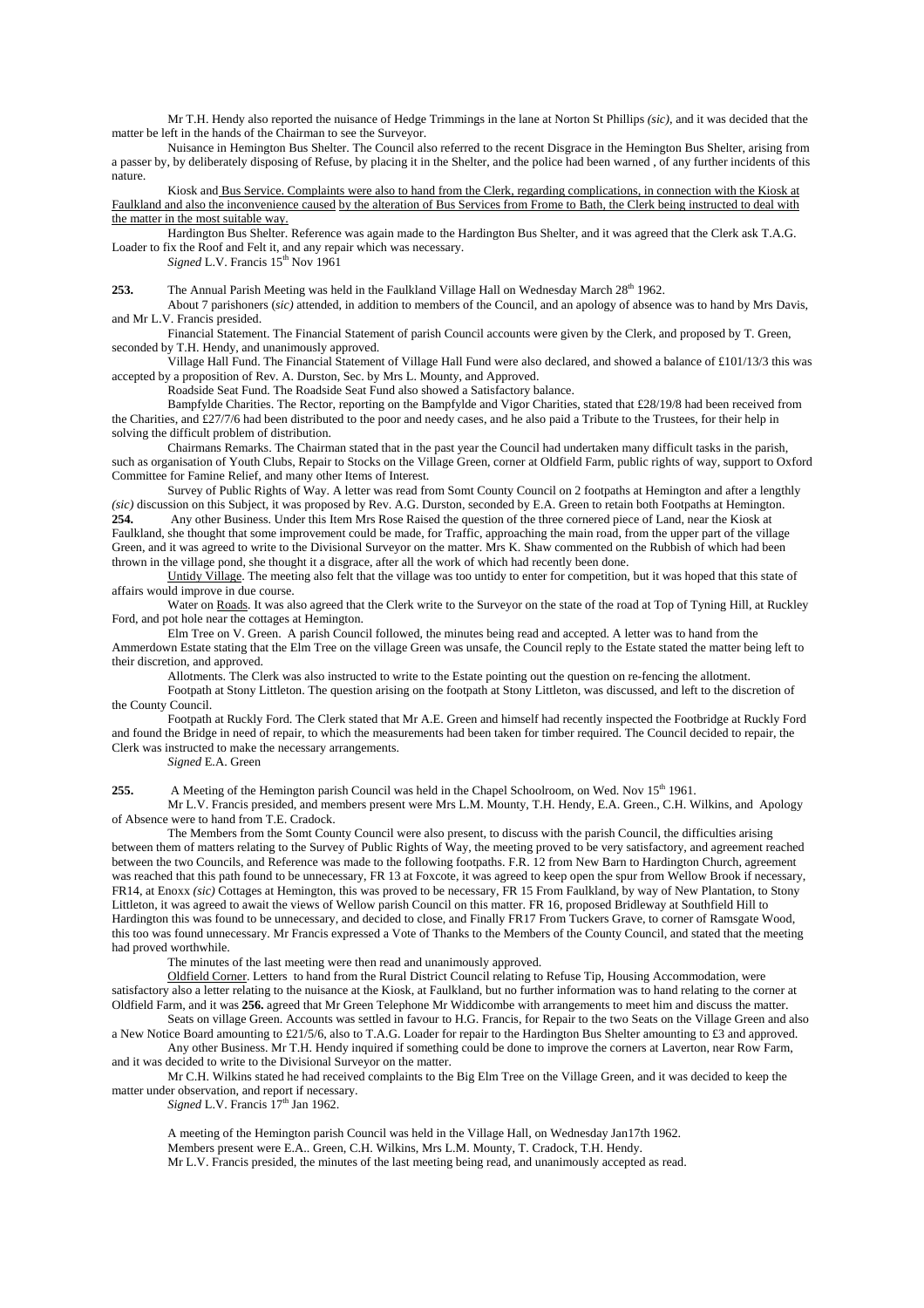Corners at Oldfield Farm and Laverton. It was noted with appreciation, the recent improvement on the corner at Oldfield Farm, and after a discussion on the corner in question at Row Farm, Laverton, it was decided to write to the Divisional Surveyor, expressing the Councils Appreciation on the former and kindly ask him to meet Mr Hendy, and discuss the latter with him, as Mr Hendy felt that an improvement could be made at very little cost.

**257.** Precept 1962-63. The meeting unanimously decided to precept the Rural District Council for £50 for the forthcoming Year. Famine Relief. A letter was read from the Clerk of the Rural District Council relating to the Oxford Committee for Famine

Relief, and it was decided to defer the matter until the next meeting.

Terry Hill Shelter. The Clerk reported that the Terry Hill Shelter needed a minor Repair, and it was decided to ask Mr. T. Loader to repair.

Allotment Hedge. An account was to hand and settled in favour to F.G. Green, to cutting the Allotment Hedge.

Elm Tree on Village Green. A Letter was to hand from Residents living around the Village Green, on the condition of the Elm Tree, on the Green, and the Council decided that the matter be reported to the Appropiate *(sic)* Authority.

Faulkland Allotments. Breach of Contract. A letter from the Ammerdown Estate stated that contrary to the terms of lease, under which the Council occupy the Allotments, Land was being used for purposes other than Allotments, in which this Contravened the agreement with the Estate. This, it was stated, was a Breach of Contract, and could not be allowed to continue.

After a lengthly *(sic)* discussion on this Subject, it was felt, and considered a breach of contract, and that there was only one decision to be made, which finally concluded, in giving 6 months notice, on this portion, as from March  $25<sup>th</sup> 1962$  and to expire on Sept  $29<sup>th</sup> 1962$ . Cheques were prepared in favour to the Clerk for Salary amounting to £16. ? ? 10/4. **258.** Hire of school for Meetings £1/15/-,

and to the Ammerdown Estate, for Allotment Rent amounting to £7/10/- *Signed* L.V. Francis.

Minutes of Annual parish Meeting on page 253

*Book 3* 

**AB** The Annual Meeting of the parish Council was held in The Faulkland Village Hall on Wednesday May 23<sup>rd</sup> 1962. Appointment of Chairman V. Chairman. It was proposed by L.V. Francis, seconded by C.H. Wilkins, that E.A. Green, be elected Chairman and unanimously approved.

16 Years as Chairman. Mr L.V. Francis, the retiring Chairman had been Chairman of the Council for a period of 16 Years, and T.H. Hendy commented on Mr Francis' splendid service, during his office of Chairman, and furthermore, he trusted that Mr Green would take this as an example, and endeavour to fulfil the duties entrusted to him in the same manner, to which Mr Green replied that he would fulfil the duties to the best of his Ability.

V. Chairman. It was also proposed by L.V. Francis, seconded by T.E. Cradock, that C.H. Wilkins, be elected as Vice-Chairman, and unanimously approved.

The minutes of the last meeting were read, and accepted unanimous *(sic)*, and duly signed.

Oxford Committee. It was noted with appreciation that the House to House collection, sponsored by the Council, and undertaken by members of the Senior Youth Club members *(sic*), in aid of the Oxford Committee for Famine Relief resulted in a Total of £4/8/-.

Letter from Surveyor. A letter was to hand from the Divisional Surveyor stating that recent complaints to *(sic)* Tyning Hill, Ruckley Ford, Stoney Littleton Lane, and grass verge at Faulkland, was *(sic*) receiving attention.

Elm Tree. Footbridge. Appreciation was also shown in the matter relating to the Elm Tree on the Village Green and the Footbridge at Ruckley Ford.

It was also agreed to renew the Affiliation to the Association of parish Councils, and the various Insurance premiums.

Accounts were settled in favour to the Clerk, £2, for Audit Stamp, T.A.G. Loader to repair to Hemington and Terry Hill Shelter  $£1, F.V.$  Charlton to supply of Timber, £2/2/6, V. Wilkins, to repair of the footbridge, £1, and re-affiliation to Association of parish Councils, and insurance premiums =  $\text{\pounds}3/4/6$ .

Auditors Request. The Clerk reported that the Auditors requested the following to be brought foward *(sic)* for discussion. That the parish Council discuss, with a view of Insuring against Risk, a policy of up to cover, an Indemnity of about £100, on the

Clerk.

It was strictly emphasised that in discussing this, however, no reflection, in any way, was cast upon the services of the Clerk, and after a discussion on the subject it was agreed, that the Clerk make the necessary inquiries.

The meeting also agreed that a playing Field Committee meeting be arranged to discuss various items arising. *Signed* E.A. Green July 30 1962.

A meeting of the Hemington parish Council was held in the Village Hall on Monday July 30<sup>th</sup> 1962.

 Mr. E.A. Green presided and other members present were Mrs L.M. Mounty, T.E. Cradock, L.V. Francis, C.H. Wilkins, and an apology of absence was to hand from T.H. Hendy.

The minutes of the last meeting were read and **CD** Unanimously accepted.

 Retiring Surveyor. The clerk reported that he had recently wrote *(sic)* to the retiring Divisional Surveyor, expressing the parish Councils good wishes for his retirement, and expressing their appreciation for the continuous cooperation, with them, over a long period of years.

 playing Field. The Clerk also reported that he had not met with much success in calling the old members of the playing field Committee, however, if it was decided to make another effort, and if not successful, arrange a public meeting.

 Upkeep of Foxcote Church Yard. A letter was to hand, and read, requesting the parish Council to take over the upkeep of the Foxcote Churchyard, and the Clerk read a letter also from the Vicar of Wellow, stating their reasons for being unable to maintain the same, and after a lengthly *(sic)* discussion, on the contents of both letters, and extracts from the parish Council Handbook, it was unanimously approved, that the council could not accede to the request, under the present circumstances.

 Draft Maps. The Draft Maps, and matters relating to the Survey of public rights of way, were discussed with satisfaction, the draft maps being open for inspection at the address of the Clerk.

Blind Corners at Foxcote. A letter was read from Residents of Foxcote Colliery cottages, complaining of the overgrowth on the corners in the Foxcote area, and it was decided to pass the same to the Divisional Surveyor.

 Representation of the peoples act. A discussion arose, as a result of a letter from the Clerk of the County Council, under the peoples Regulation Act 1950, with regard to order of names in the Register of Electors, but it was felt that no improvement could be made.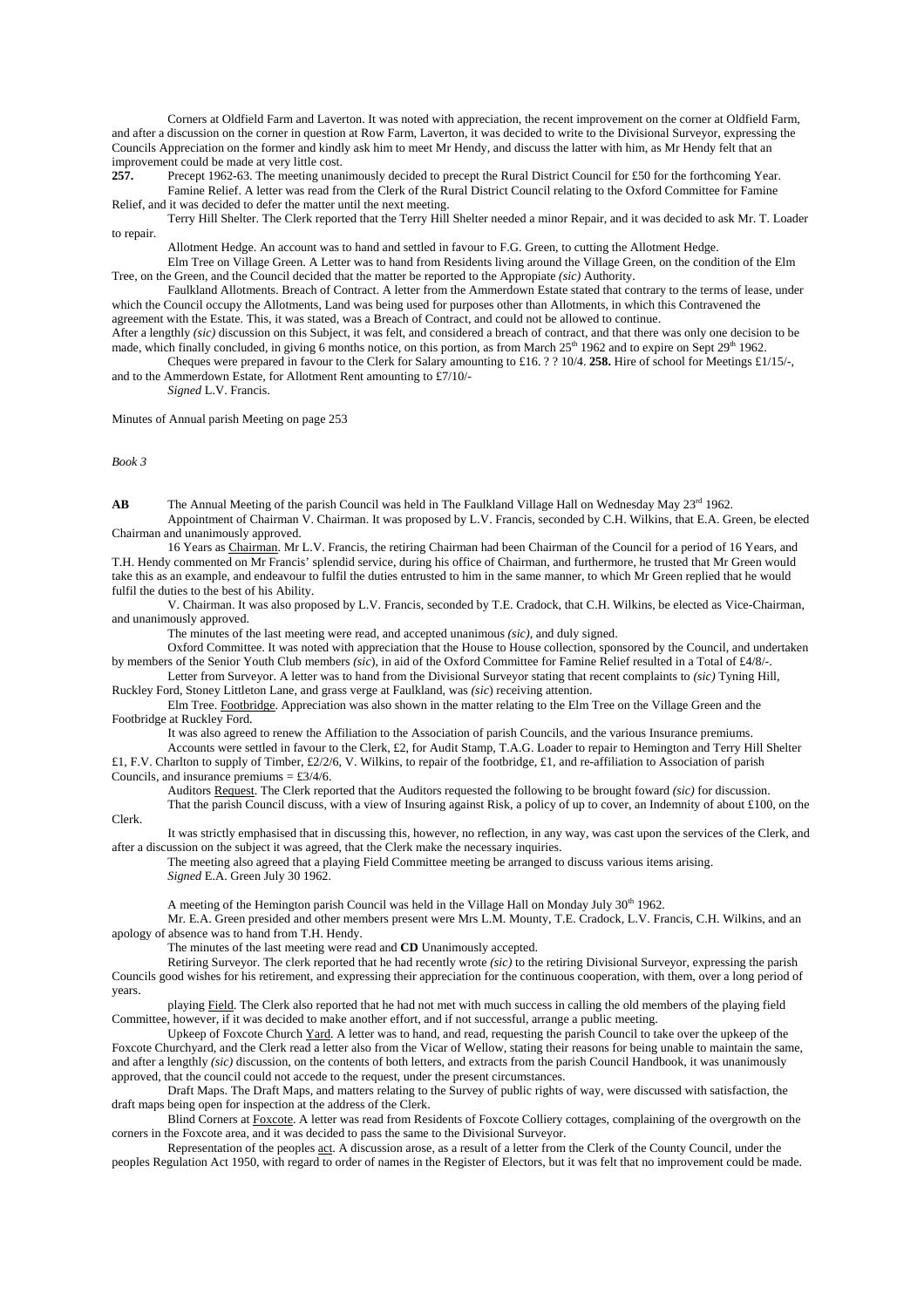Any other Business. Under this heading, Mr L.V. Francis suggested that owing to the unsuccessful attempt to obtain the 30 mile Limit through the village of Faulkland, that the word 'Slow' be marked in the road at each end of the village, and also he requested that some advanced direction Signs be erected at the Terry Hill cross roads, and it was decided unanimous *(sic)* to pass the matter to the appropiate *(sic)* authority, for attention.

 Correct postal address. The Clerk reported the recent delays in letters, owing to them being incorrectly addressed, and it was decided to write to the post Master General to inquire the correct postal address.

 Village Pond. Mrs Mounty reported the smell arising from the sewer effluent in the village pond, the Clerk being instructed to report to the Sanitary Inspector.

 Causley Footpath. Mr C. H. Wilkins reported the removal of a wicket Gate on the causley *(sic*) footpath, but he stated, this had been replaced with a suitable Style.

 Insurance. The Clerk was also instructed to inquire into the matters arising out of the Insurance policy, of which was held by the Council.

*Signed* E.A. Green 12 Sept. 1962

A meeting of the Hemington parish Council was held in the village Hall on Wed Sept  $12<sup>th</sup> 1962$ . Mr E.A. Green presided, and members present were Mrs L.M. Mounty, C.H. Wilkins, T.H. Hendy, T.E. Cradock and L.V. Francis.

The minutes of the last meeting being read and accepted as read.

**EF** playing Field. The Clerk stated that he had not yet made inquiries relating to the members of the playing field Committee, but would do so, and if necessary arrange a public meeting.

 Correct address. Foxcote Lanes. Letters were read, relating to the correct address for the village of Faulkland, and also the blind corners at Foxcote, however, the former appeared to be satisfactory, but the clerk agreed to inspect the latter and inform the Divisional Surveyor accordingly, and ask him to meet the Chairman, when various complaints would be pointed out to him.

 It was noted with appreciation that the recent application for advanced directions signs, to be placed at Terry Hill cross roads, has been successful, and will be erected as soon as the signs are delivered.

 Go Slow signs at Faulkland. The Council regretted to hear that the proposal for the word 'Slow' to be marked on the carriageway at each end of the village of Faulkland, had been declined by the County Traffic Signs Sub-Committee, with a view that the existing village name signs should give sufficient indication to strangers of the necessity to slow down, but the council, being astonished at such an unsatisfactory reply, decided that the clerk write requesting the Sub-Committee to give the matter further consideration, for the benefit of the Community, taking into consideration the ever increasing Traffic, Cattle and children on the Highway.

Village pond. It was noted that the village pond nuisance had improved a little, but the council agreed to get together and clear the pond of the existing weeds.

Freedom from Hunger. A letter was read from the Rural District Council appealing for Funds, in which to help the Freedom from Hunger Campaign, and it was noted with Appreciation that the Womens Institute had already supported this cause, with a view to a further event of which the council agreed to support.

 Future of British Railways. The Future of the British Railways was also discussed and it was decided to make any observations on any proposed closures, of which might affect the Local Community.

 Insurance on the Village Hall. The meeting also decided to insure the village Hall against Fire, and the contents therein, and also for flood and Tempest, The village Hall for £2.700 and the contents for £300, this being proposed by T.H. Hendy, seconded by L.V. Francis, and approved.

 Fidelity policy. It was also proposed by L.V. Francis, seconded by T.H. Hendy, that the Council insure the Clerk, in a Fidelity policy, for the Sum of  $£100$ , and unanimously approved.

 The Clerk was also instructed to inquire if the Caretaker of the village Hall was covered under the present Liability of Employers policy.

 Ruckley Ford Collection. A letter was read from the Head postmaster, stating that it had been found necessary to retime the afternoon collection at Ruckly Ford letter Box, form 4-30 to 4-15 in order to maintain good time-keeping on the Rural Motor post.

Kiosk at Turners Tower. Roadside seat at Turners Tower. The Clerk reported that he had received many requests for a Telephone Kiosk at Turners Tower, and it was decided to write to the Clerk of the R.D.C. requesting the matter to be given every consideration, the roadside seat at Turners Tower was noted to be in need of repair this was left for Mr Francis to inspect and if possible, to repair.

 Water at Ruckley Ford. The Clerk also stated that he had received requests for the application of water supply at Ruckley Ford to be reviewed, and it was decided to renew the application to the appropiate *(sic)* Authority.

Hedge around Refuse Tip. The Chairman remarked on the high hedges around the refuse Tip at Faulkland, he thought if this was cut it would give the Residents of Church way a much improved view, and it was unanimously decided that the Clerk report the matter to the Rural District Council.

 Village pound. The Chairman also remarked about the Old parish pound at Hemington, in which, he stated, the owner of the ajoining *(sic*) property appeared to be preparing a Garage on the Land where the pound was.

 The question arose as to whether the owner in question had a right to do so, and it was finally decided that the Clerk write to the Clerk of the Rural District Council, inquiring his opinion on the subject.

 Village Hall secretary. The Clerk reported that owing to pressure of work, he had found it necessary to decline the post as secretary to the village Hall, but he desired to stress that his Interest in the Village Hall would still continue, however appreciation was expressed to the clerk for his continued services as secretary to the village Hall, and Mr E.A. Green was unanimously accepted as successor to Mr Loader in the post.

*Signed E.A. Green.*28<sup>th</sup> Nov 1962.

A meeting of the Hemington parish Council was held in the Faulkland Village Hall on Wednesday Nov  $28<sup>th</sup>$ , over which Mr E.A. Green presided, and a full Council was in attendance. The minutes of the last meeting were read and unanimously adopted.

 playing Field. No.1, arising from the minutes, the playing Field, was discussed, and finally decided to place the Subject on the Agenda for the Annual parish meeting.

 Foxcote. Ruckley Ford. Browns Lane. The Chairman stated he had visited the Lanes and corners, recently complained of, with the Divisional Surveyor, to which he agreed should receive attention, but, however, the Surveyor stated, that in future, the proper procedure for overgrowth on corners was to report to the offender, and failing to get any Cooperation, then pass the matter to the Surveyor, but Mr L.V. Francis was not satisfied with this procedure, and proposed that Ruckley Ford Corner, and the corner at Foxcote, be again reported to the Surveyor, and approved, but a letter from the Surveyor stated that he considered approaching Lord Hylton on the question of erecting fences at Ruckley Ford and Browns Lane corner.

Insurance. The Clerk gave the details of Insurance on the Village Hall and a Cheque was prepared for same.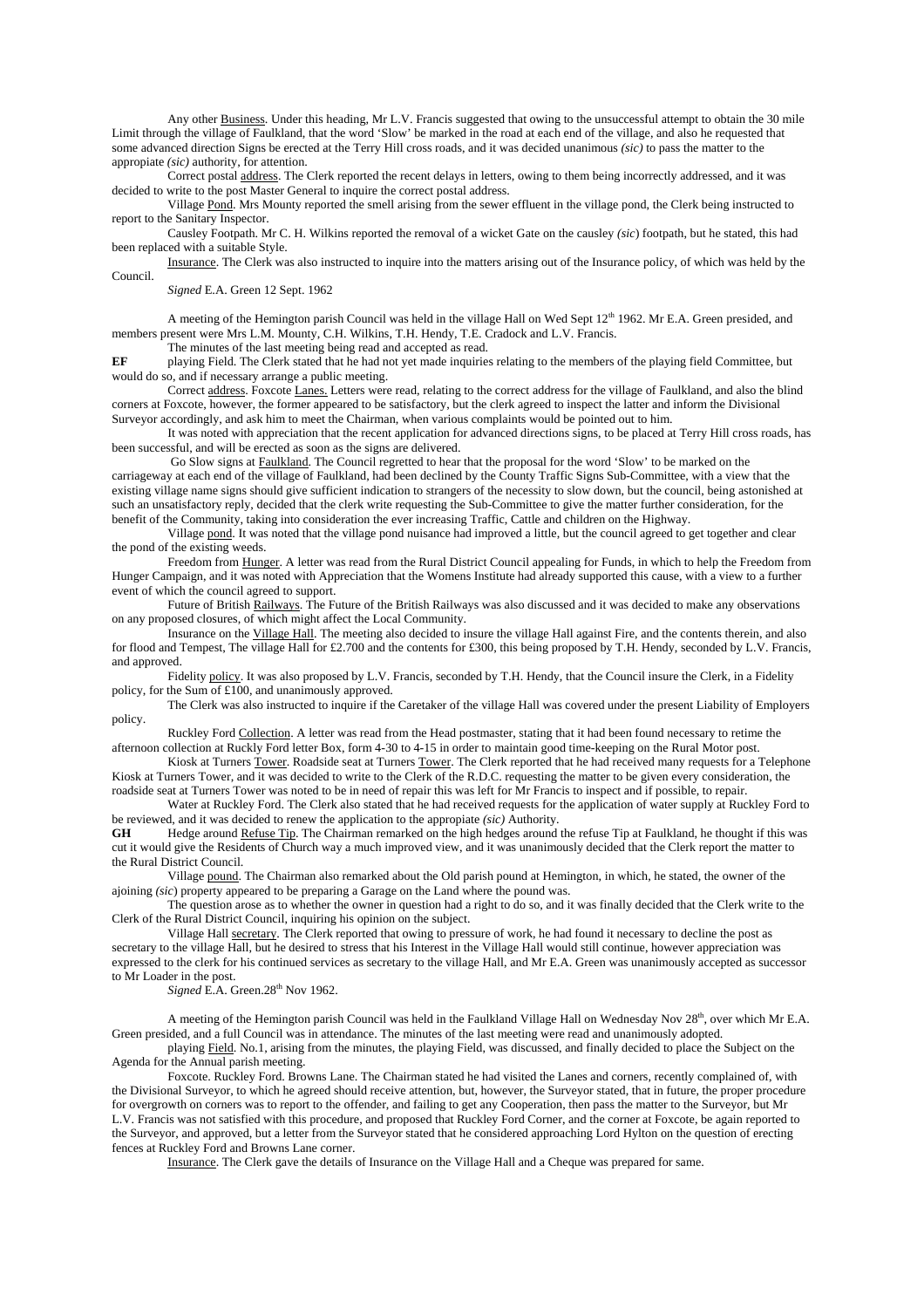Kiosk at Turners Tower. A letter from the Clerk of the Rural District Council stated that the Application for a Kiosk to be erected at Turners Tower had been approved by the Council, and the application supported, and forwarded to Somerset Branch of Rural District Councils Association.

Seat at Turners Tower. Mr Francis stated that he had not yet inspected the seat at Turners Tower but would do so in the near future.

 Village pound. A letter, relating to the Ownership of the Village pound at Hemington, was read, from the Rural District Council, and the Council felt that the cost to prove ownership would not be worthwhile, and decided that the Correspondence on the Subject be closed.

 Water Supply at Ruckley Ford. In the recent application to an improved Water Supply to Ruckly Ford, a letter from the Bristol Water Board stated that if it is proved to be a feasible proposition **IJ** a scheme will be prepared, and the Interested parties Communicated with.

 Survey of public Rights of way. The Clerk stated that since the last meeting a request for a Representation to attend a meeting at the County Hall Taunton, on the footpath at Hardington, to Laverton, had been received, and Mr Green, the Chairman attended, and Mr Green gave a Report on the meeting, and after a lengthly *(sic*) discussion, Mr Francis proposed that the footpath should be retained, seconded by T.H. Hendy, and that the Clerk write to the County Council accordingly, and also agreed to discuss Mr Green expenses for attendance at the next meeting.

 precept 1963. The amount required under precept for 1963 was discussed, and it was proposed by L.V. Francis, seconded by T.H. Hendy, to precept the R.D.C. for the amount of £50, and approved.

 Cover on Water Meter. The Clerk was also instructed to report the broken Cover on the Water Meter at Bishop St, and the Clerk, Mr Green and Mr Francis agreed to attend the next meeting at Bruton.

Accounts. Accounts were also settled in favour to the Clerk for 1961-62 Audit Stamp, £2, and 5/- for Fidelity policy, and £3/13/6 to Mrs A. Riddick, for Cooperative Insurance on village Hall, and to the Ellenbray press Ltd, for 2 Duplicate Writing Books, amounting to £2/7/2.

*Signed* E.A. Green 20 Feb 1963.

A meeting of the Hemington parish Council was held in the village Hall on Wednesday Feb  $20<sup>th</sup>$  1963. Mr E.A. Green presided, and members present were Mrs L.W. Mounty, L.V. Francis, T. Hendy, C.H. Wilkins. Apology of absence was to hand from T.E. Cradock who was indisposed, and the meeting unanimously agreed that the clerk write him a letter expressing the Councils desire for a Speedy recovery.

Hedge at Ruckly Ford and Foxcote. The recent report on the High hedges at Ruckley Ford and Foxcote, was again discussed, and the clerk agreed to inspect, and if necessary contact the offenders concerned for cooperation and approved.

Insurance. It was noted that an error had been made on the premium of insurance on the village hall, however it was agreed to pay the extra 3/- on the policy.

Water at Ruckley Ford. Mr C.H. Wilkins reported that no further information had been received regarding the proposed water supply to Ruckley Ford.

Mr E.A. Green's expenses for attending a Survey of public Rights of Way meeting, at the County Hall at Taunton, on Oct  $19<sup>th</sup>$ , was discussed, and the clerk was instructed to inquire as to what Limit of expenditure the Council are *(sic)* allowed.

Survey of Right of way. A letter from the County Council was read, regarding statements from at least 9 persons claiming the public right of Way, but the council agreed with a letter from the Ramblers Association, that there was enough documentary evidence, without this, and it was agreed that the clerk write stating the same.

Allotment Fence. A letter from the Ammerdown estate stated that the new allotment fence would soon be erected, and the council instructed the clerk to write stating that a sheep or pig proof fence was found to be necessary.

**KL** Thank You to Tradespeople. Appreciation of the efforts of Tradespeople, to supply customers, during the bad weather, was expressed, and it was decided to express the Appreciation through the press.

Sec. modern School. A letter was to hand from the Governors of Writhlington Sec. School, requesting the parish Council to support their efforts in an attempt to secure the highest priority for the completion of the school, to which the Council unanimously agreed, the Clerk being instructed to write accordingly.

Damage inflicted to Bus Shelter. It was noted with regret the recent damage inflicted to the Terry Hill Bus Shelter, during the snow clearance scheme, the clerk stated he had written to the various contractors employed by the county Council, and the replies from all of them admitted no Liability, however it was agreed to write to the Divisional Surveyor, stating that the parish Council hold the County Council for *(sic)* the damage caused, and at the same time, express to the public, through the press, the inconvenience, but the matter would receive attention at their *(sic*) earliest convenience.

Civil Defence Recruitment. A request was to hand from the Rural District Council on recruitment to the Civil Defence, and it was agreed to make arrangements for a Film Show etc, to see if any further recruitment was forthcoming.

Any other Business. Under this item, the Clerk asked if there was any possibility of having the village cleaned up on Saturday mornings, and also if there was a possibility of a Telephone Kiosk at Hardington, and it was agreed that the Clerk write to the Appropiate *(sic*) Authority on the subjects

Also for discussion was the need of efforts on the collection Book of which was used at the time of bereavement, and the clerk asked for permission to be put on the Agenda, at the Annual parish meeting arranged for Wed March  $27<sup>th</sup>$  at 7.30 p.m.

Accounts was also settled in favour to Ammerdown Estate for allotment Rent, £1/5/-, Faulkland Village Hall Committee for hire of room, £4/10/-, Clerks Salary, £16, Stamps etc. 19/5 and 3/- due on Insurance policy.

*Signed* E.A. Green 27 March 1963.

The Annual parish meeting was held in the Faulkland Village Hall on Wed March  $27<sup>th</sup>$  1963. Mr E.A. Green presided at the meeting of which consisted of 7 parishoners *(sic),* and a full council, with the exception of Mr T. Cradock, who was still indisposed. Financial Statement. The clerk gave a Statement of Financial Account in connection to the parish Council of which showed a

balance of £49/1/10 and the Roadside Seat Fund showed a balance of £1/1/3 ½ and was unanimously approved. The Secretary of the village Hall Committee also gave a Statement of accounts in connection to the Village Hall Funds, of which

resulted in the Sum of £445/7/5, and also unanimously approved.

playing Field. A statement of playing Field accounts was also declared, and showed a balance of 33/3/1, and it was agreed to arrange a parish meeting and write the Youth Leader, to discuss the future of the playing field, as it was found to be used very little.

Bampfylde Charities. The Rector the Rev A.G. Durston gave a brief account of the Bampfylde Charities, from which distributions were to needy cases within the parish.<br>M Mc He stated that the income amounted to f

**M Mc** He stated that the income amounted to £28/19/9 and that £28/2/6 had been distributed to 41 needy cases, and he thanked all the Trustees for their valuable help.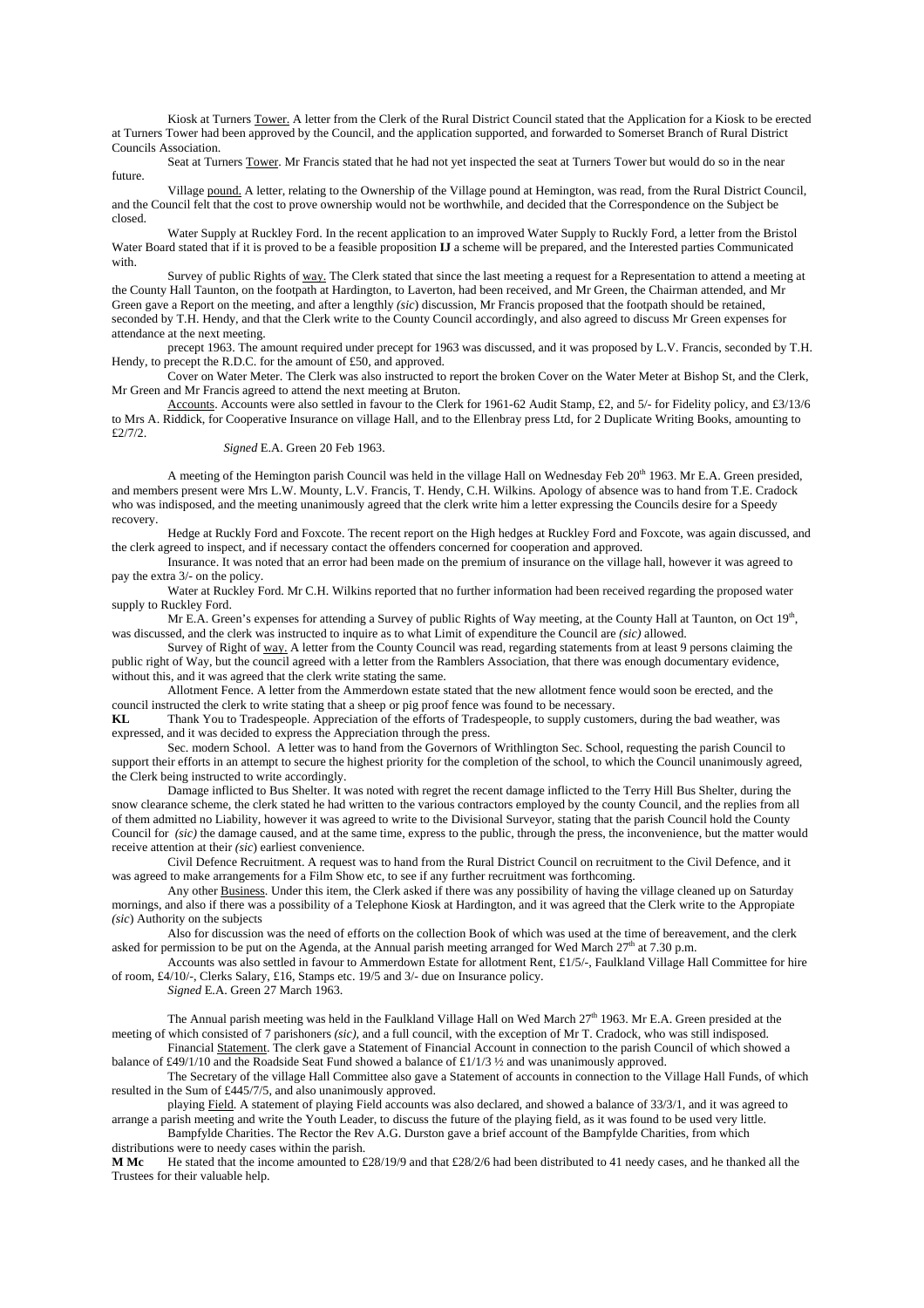Chairmans Remarks. The Chairman in his remarks, stated that various complaints had been dealt with, such as removal of the Elm Tree on the village Green, application for go slow Signs through the village of Faulkland, Telephone Kiosk at Turners Tower, obstructions on various corners, and complications arising on the Survey of public Rights of Way, and many other items.

Freedom from Hunger. He also stated that £31/8/- had been raised within the parish, in which he expressed his Appreciation to members of the W. Institute, for their cooperation, and to the Members of the council, and clerk, for their attendance and support.

 Collection Book. A discussion arose on the existing collection Book, of which is distributed around the parish in times of bereavement to help defray expenses, this being a Tradition carried on for some 40 Years, and it was felt that owing to the benefits now received from the National Health, that this book and effort should now be closed, however, the Clerk agreed to Canvass the Subscribers, for their opinion, as to whether the effort should continue or not.

 Any other Business. Mr Davies stated that Mr K. Long had kindly offered to chain-Harrow, and Roll the Village Green and cut the Grass once, if necessary, and this was accepted with Appreciation

 Untidy Cottage. Mrs H. Mundy commented on the untidy cottage at the corner of the village Green, and also the very untidy walls in the village, however, she proposed that a letter be written to the Ammerdown Estate, this was seconded by Mr Mounty, but held in abeyance, for the Councils Consideration.

 Tuckers Grave Inn Convenience. Mrs K. Shaw also complained of the embarrassing condition of the Gentlemans Convenience at the Tuckers Grave Inn, this also was held in abeyance for the Councils consideration.

 Road Surface. Mr R. Vincent commented on the dangerous road Surface at Terry Hill, and this was left to Mr L.V. Francis, to report to the surveyor.

Copper Beach *(sic)* Tree. Mrs Mundy also inquired if it was possible to have a Copper-Beach *(sic)* Tree planted on the village Green, this suggestion being unanimously accepted and it was agreed to contact the Ammerdown Estate inquiring if they had any objection to the proposal.

 A parish Council meeting followed, the minutes being read and accepted as read, and it was noted with Appreciated evidence, that the High hedge on the corner in Ruckley Ford Hill, had now been cut.

 Survey of public Right of Way. A letter from the Ramblers association was discussed in connection to the difficulties arising on the footpath at Hardington, and it was agreed to write to them, inquiring if they are satisfied, that the Somt. County Council will accept their details, of documentary evidence at an inquiry, and also it was agreed that Mr T. Hendy approach Mr G. Rossiter, for any further evidence for proof of Right of way.

 Sec. Modern School. A letter in reply to the Councils support, on the question of completion of Writhlington Sec. Modern School, stated that, the matter will be put forward, for consideration, for the 1965-66 School building programme.

 Kiosk at Hardington. A letter from the post office Telephones stated that Application for the proposed Kiosk at Hardington **NO** should be forwarded to the Rural District Council, and the Clerk was instructed to foward *(sic)* same.

 Damage to Bus Shelter. After a further discussion on the recent damaged Bus Shelter at Terry Hill, it was finally decided that the Clerk fill in the Insurance Forms, and estimate the damage at £100, and approved.

A discussion on Mr Greens travelling expenses to Taunton on Oct  $19<sup>th</sup> 1962$ , to attend a Survey of public Rights of Way meeting, resulted with an agreement to pay him for 40 miles each way, at 9d per mile, a Total of £3.

*Signed* E.A. Green June 4<sup>th</sup> 1963

playing Field. A parish meeting was held in the Faulkland Village Hall, on Tuesday June 4<sup>th</sup> 1963, for the purpose of a discussion on the playing field situation, in which about 5 parishoners (*sic*) attended, however, a letter was to hand from the mobile Youth Leader, stating that there was still the need of a playing field in the village of Faulkland, and that once a playing field was gone, it was far from easy to obtain another, and further-more, that the playing *(sic*) would be needed for the next football Season, and he would do all he could , to help boost the Financial position, and the youth, present, stated that they, too, would do all they could to raise funds in order to keep the playing field open. Finally a decision was reached, that the playing field be kept open for another 12 months, to see if any further Interest was taken, and unanimously approved.

 The Annual Meeting of the parish Council followed in which it was proposed by T. Hendy, seconded by Mrs Mounty, that Mr E.A. Green be elected as Chairman, in which Mr Green accepted, and expressed his Thanks to the Council for their confidence in him, and under the same proposal, Mr C.H. Wilkins was again re-elected Vice-Chairman, and Approved. The minutes of the last meeting was (*sic)* then read and unanimously approved.

Tree on V. Green. Arising from the minutes, was chiefly the Copper Beach (*sic)* tree on the V. Green, damaged Bus Shelter, Kiosk at Hardington, and Tuckers Grave Inn Convenience, however, appreciation was expressed at Lord Hyltons generous offer to pay half the cost of planting and fencing the proposed Copper Beach (*sic)* Tree, and it was proposed by T. Hendy, seconded by C.H. Wilkins to ask his Lordship, to provide, plant and protect the tree, and the Council would pay their share of the cost, and approved, but the position of planting, was to be half way between the old stump of tree and the public seat.

Kiosk at Turners Tower and Hardington. It was noted with Appreciation, that the recent application for a Kiosk at Turners Tower, had been successful, and had now been erected, and a reply, for the application for one to be erected at Hardington, stated that the Rural District Council resolved to note the need, and was pleased to add this to the list of Applications.

Damaged Shelter. A letter from the Insurance Co, in respect to the damaged Bus Shelter, stated that the Council should pursue the Claim against Contractors concerned, and it was unanimously agreed that the Clerk reply, inquiring of what proof could be given that it was the suggested Contractors, and from **PQ** where the information can be obtained.

V. Green. It was also noted with pleasure, the vast improvement in the village Green, brought about by Mr and Mrs K Long in rolling and cutting the grass, the view, being expressed, (that the green had never looked so well) the clerk was instructed to write to both, expressing the Councils Appreciation for their kind interest.

Insurance. The meeting also agreed to renew their application to the Association of parish Councils, and also public Liability Insurance, but with the Ocean Insurance Co.

Convenience at Tuckers Grave Inn. A discussion arose on the recent complaint, of the embarrassing condition of the gentlemans convenience at Tuckers Grave Inn, and the Clerk was instructed to write to the Ammerdown Estate Co, asking if something could be done to improve the situation, and approved.

Corners at Hemington and Laverton. Complaints were raised of the high hedge on the corners at Hemington, and Mr Hendy complained of the dangerous corners at Laverton, and stated that if the Council removed the high hedge, and supply the fence, he would do the fencing, and the Clerk was instructed to write to the Divisional Surveyor, on both complaints and ask him to make arrangements to meet Mr T. Hendy and discuss the matter with him, and also make inquiries, to see if the proposed advance Sign –posts at Terry Hill Cross roads could be speeded up.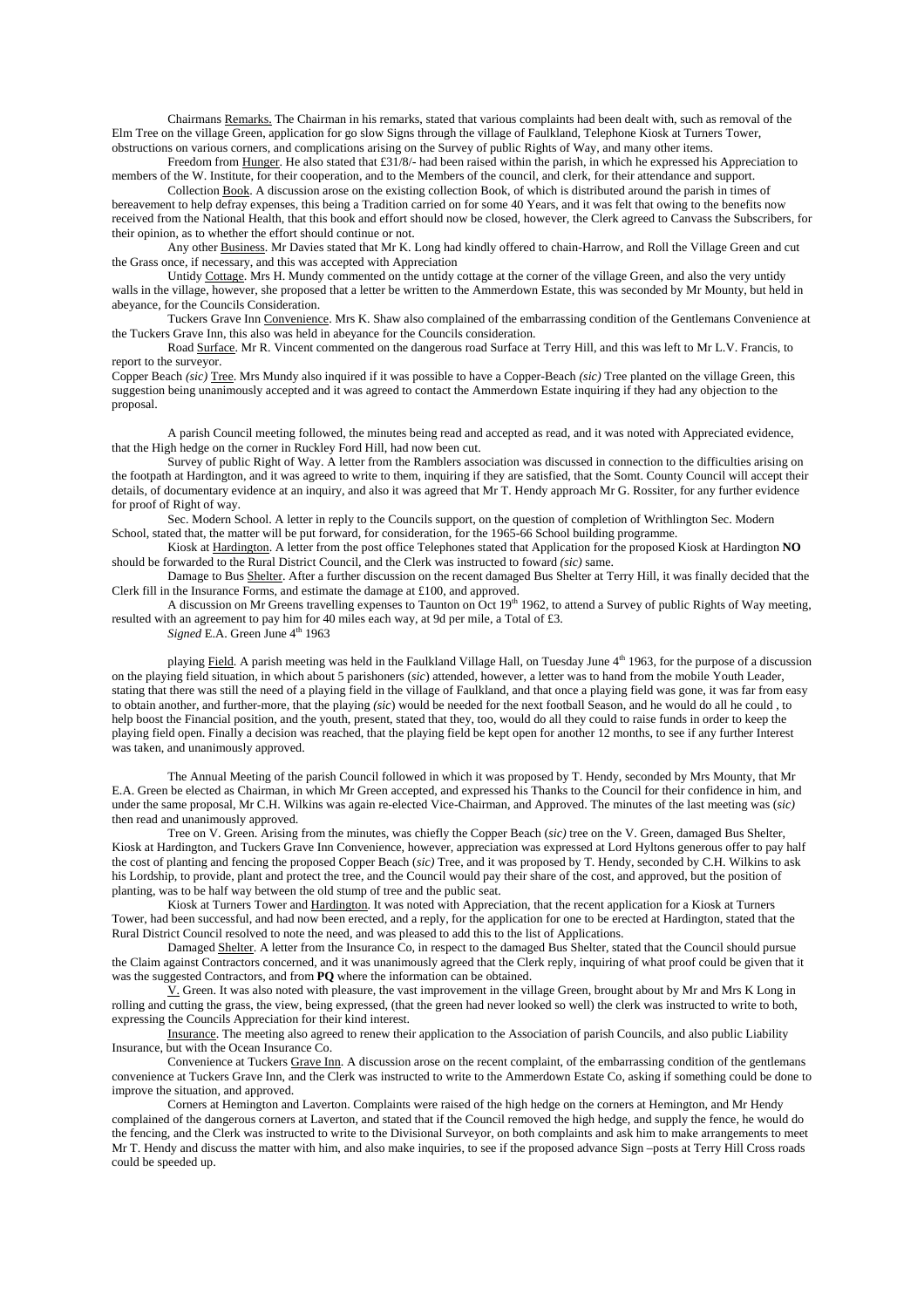Mr T. Cradocks Resignation. The Chairman expressed his regret that Mr T.E. Cradock, would be leaving the parish of Hemington in due course, and paid a Tribute to him for his devoted and faithfull *(sic)* 17 Years Service as a parish Councillor, and wished him every Success in his retirement, and new Abode.

*Signed* E.A. Green 21 August 1963

A parish Council meeting was held in the Faulkland village Hall, on Wednesday August  $21<sup>st</sup>$  1963. Mr E.A. Green presided, and the following members were present, Mrs L.M. Mounty, C.H. Wilkins, L.V. Francis, T.H. Hendy, and their Clerk, G. Loader. The minutes of the last meeting were read and accepted unanimously.

Tuckers Grave Convenience. It was noted with appreciation that the Gentlemans Convenience at the Tuckers Grave Inn, the proposed advance sign post at Terry Hill, corners at Laverton were receiving consideration, but it was felt with regret, at the unsuccessful attempt, in the recent claim with Lloyds, in respect to the damaged Bus Shelter, at Terry Hill, owing to the fact, that the Council had realized that the public Liability policy did not cover, (Impact damage), and after a lengthly *(sic)* discussion it was decided to continue to pursue the Claim against the County Council, and furthermore, the Clerk was instructed to make further inquiries into a much more widely, an *(sic)* constructive policy, from the ocean Insurance Co, whereby to to *(sic*) cover public Liability, Impact damage, Village Hall, and personal Injury to parish Councillors.

Road Safety Committee. A letter was read from the Clerk of the R.D.C. requesting a Representative, to serve on the Road Safety Committee, a new Committee, being formed, with parish Representation and it was unanimously agreed to appoint the Chairman Mr E.A. Green, to which was unanimously accepted.

Retirement of Mr Cradock. A letter was to hand from Mr T.E. Cradock who had retired from the Council expressing his Appreciation, for the organisation of such a welcome Farewell party, and to all who subscribed to it, and owing to the vacancy, arising out of this, the Council decided that the Clerk declare the vacancy, for **RS** at least one month.

Browns Lane, Ruckley Ford Cross. Overgrowth of hedges on corners, were reported at Turners Tower, Ruckly Ford Crossroads, Browns Lane, and Foxcote, the Clerk being instructed to contact the offenders, and also write to the Divisional Surveyor to inquire if any progress had been met in approaching Lord Hylton, with regard to widening at Browns Lane Corner, and Ruckley Ford Cross Road.

Copper Beach *(sic)* Tree. The Clerk was also instructed to write to the Ammerdown Estate expressing the Councils Appreciation for their Cooperation in providing and planting the proposed Copper Beach *(sic)* Tree on the village green at Faulkland, and the kindly gesture to meet the Council with half the Cost involved.

Appreciation was expressed on behalf of Mr James Eyers of Turners Tower, for the improvements, volutary (*sic)* given to the Hollowpit Lane.

Accounts were also settled in favour to H.G. Francis for repair to the Hemington Bus Shelter and repair to Public Seat, also appreciation was expressed, for £1 received from the Magistrates Clerk, as a result to an offence, to damaging the same Shelter. *Signed* E.A. Green Oct 30<sup>th</sup> 1963.

A meeting of the Hemington parish Council was held in the Faulkland Village Hall on Wed. Oct 30<sup>th</sup> 1963. Mr E.A Green presided, and the members present were Mrs L.M. Mounty, L.V. Francis, T.H. Hendy, C.H. Wilkins.

The minutes of the last meeting were read, and accepted as read.

Damaged Bus Shelter. Letters were read from the Municipal Insurance Co of which, it appeared, to be not hopeful, at present, however it was decided that the Clerk question as to why the driver of the Mechanical Shovel was dismissed immediately after.

New Insurance. Many letters were read in connection with the proposed Insurance policies, with the Ocean Insurance Co, and it was proposed by L.V. Francis, seconded by T.H. Hendy to accept the Terms, and Insure immediately, and a cheque was prepared in favour to the Company, for the amount of £6/15/3. and Approved.

The Sections decided to accept were as follows:

Sections A, C and D of of *(sic)* Section 1

Section A. Loss of damage, however caused to the property of the parish Council

Section C. Loss of, or damage resulting from Impact Damage, by any road vehicle, horse or Cattle.

Section D. which covers the Village Hall against Fire, explosion, Tempest, flood, Lightning, Aircraft or Earthquake.

Section 2. Includes the public Liability up to an Indemnity of £50,000

Section  $\overline{(4)}$  Includes personal accident to 6 parish Councillors.

Section 5. Includes Employers Liability

Council Vacancy. As there had been no application for the Council Vacancy brought about from the retirement of Mr T.E. Cradock, it was proposed by L.V. Francis, seconded by L.M. Mounty, to defer the matter until the Councillors period of office expires early

in the New Year, and Approved.

Corners at Foxcote. A letter was read from Mr Leonard *(?)* of Manor Farm Writhlington, regarding the blind corners at Foxcote in which the Clerk stated that he had agreed to meet him, and discuss the matter.

Fifth of a penny Rate. The meeting also agreed, that the Clerk make further inquiries into (The free Fifth of a penny rate) an extra power granted to parish Councils recently under the Local TV Government Act (Financial provisions) 1963. (Section 6)

Village Pond. The village pond came up for discussion, and it was proposed by L.V. Francis, seconded by T.H. Hendy that the Councillors meet, and see what could be done to improve it.

Turners Tower Kiosk. A request to hand, for a light to be placed in the kiosk at Turners Tower, the Clerk being instructed to apply for same.

playing Field. The question of the playing field Fund was discussed, and Mr Green stated that he was prepared to give a payment of £2 for the grass he received, and that he would approach the Youth Leader, with a view to obtaining players for a Whist Drive, this being unanimously approved.

Bampfylde Charity. Owing to the vacancy arising on the Bampfylde Charity Committee it was proposed by C.H. Wilkins, seconded by that *(sic)* L.V. Francis, that T.H. Hendy represent the Council, to that Committee, until his Term of Office expires, and approved.

Boundary Changes. A letter was read from the Clerk of the R.D.C. with a view to obtaining any suggestions from the parish Council on any parish or Rural District boundary Changes, and after a lengthly *(sic*) discussion on the Subject, it was proposed by L.V. Francis, seconded by T.H. Hendy to put forward the following proposals, and unanimously approved.

1. That the Hassage Farm, and adjoining cottages, now being part of Bathavon Council, be transferred to the parish of Hemington.

2. That the two keepers Cottages in the wood at Terry Hill, now being in the parish of Kilmersdon, be also transferred to the parish of Hemington.

3. That the cottages at Buckland Down, and the two Farms, now in the parish of Buckland, be transferred to the parish of Hemington thus extending the parish boundary to pillar Lane.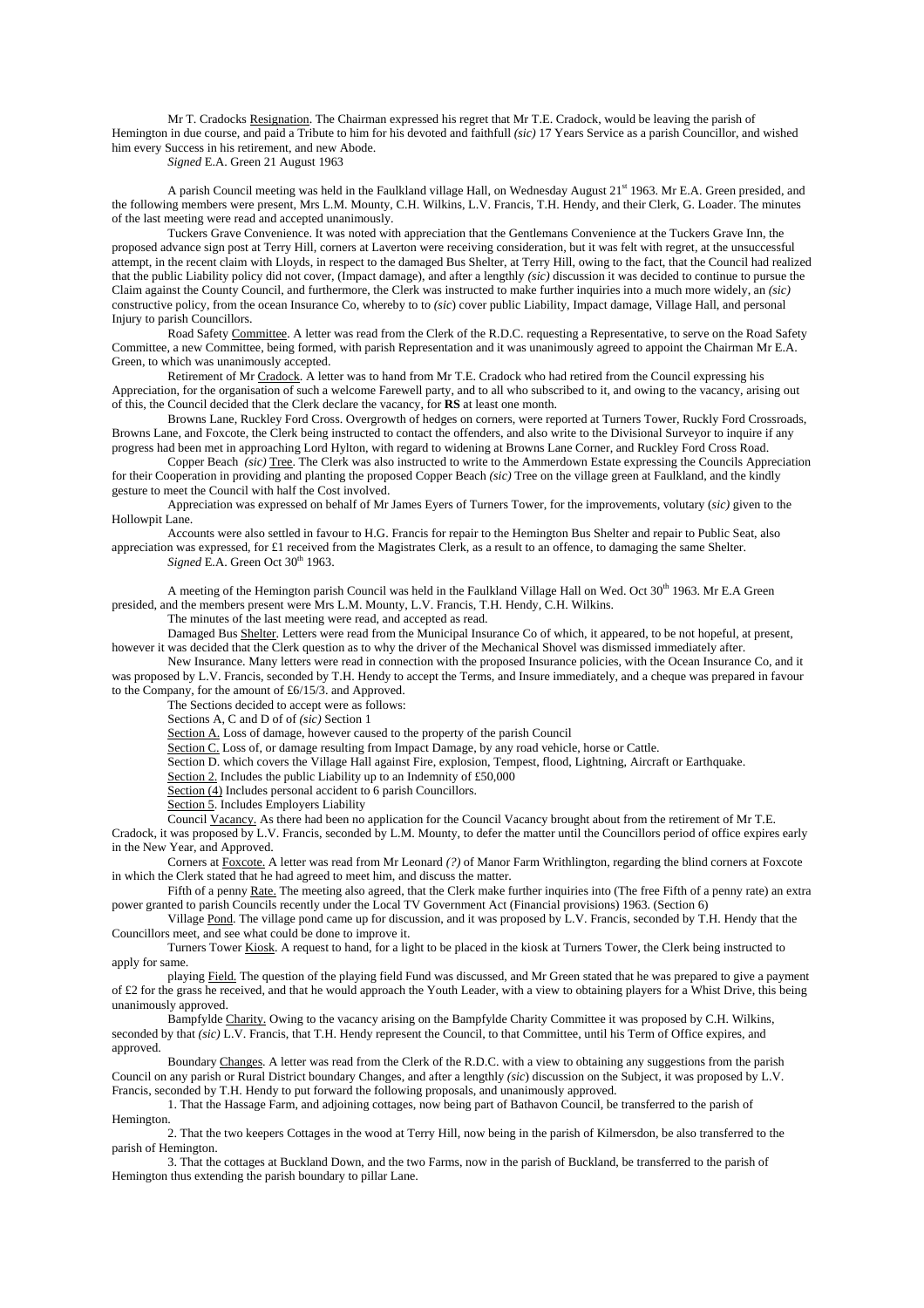Corners at Foxcote. Mr T.H. Hendy stated, that he considered that something would soon be done to improve the corners at Laverton, this being left for Mr Hendy to report on any improvement, and approved.

*Signed* E.A. Green Nov 27<sup>th</sup> 1963.

A meeting of the Hemington parish Council was held in the Faulkland Village hall, on Wed. Nov  $27<sup>th</sup>$  1963. Mr E.A. Green presided, with the following members present, L.V. Francis, and C.H. Wilkins, and with Apologies to hand from Mrs L.M. Mounty and T.H. Hendy. The minutes of the last meeting were read, and unanimously approved.

Damaged Bus Shelter. The meeting was arranged, chiefly, to discuss the position of the recently damaged Bus Shelter, in which a letter from the Municipal Insurance Co, stating that they were, under the circumstances, unable to deal with the matter any further, however, upon receiving the letter, the Clerk stated that he had written to the County Surveyor, complaining that the parish Council still held them responsible for the damage inflicted, and a reply was to hand, from the County Surveyor, stating that, in all circumstances, he considered the only way to help the parish Council out of their difficulties, would be to make an exgratia *(sic*) payment, therefore he requested the Clerk to notify him of the amount of claim, and he would put the matter before the Council and the Council decided to a figure of £150.

The Council were also delighted with a message to hand from the Courtesy of Mr R. Swift, from the Rt Hon. Lord Hylton, expressing his interest, in the damaged shelter, stating that if the Council was not satisfied with the progress obtained, he would take the matter up with the County Surveyor, however, the Clerk was instructed to write him, expressing the Councils Appreciation for his interest, and state the progress, to date, and enclose the Surveyors letter, and also obtain his Lordships opinion **WY** on the type of shelter to be reinstated, and members of the Council decided, that they would prefer something of a stone, or concrete structure, in which they agreed to make further inquiries.

Bus Company. The Clerk also stated that he had written to the Bus Co, with a view to a donation.

Turners Tower Kiosk. A letter was to hand from the manager of the post office Telephones stating his regret to being unable to provide a light in the Kiosk at Turners Tower, owing to the fact that the cost involved amounted to more than they were authorised to spend, and a letter from the Divisional Surveyor stated that anything being done in the Foxcote Area, would be of a Temporary nature, until such time as he could give the roads more attention.

precept. It was decided to keep the proposed amount of £60 as precept to the Rural District Council.

Insurance Inquiry. The council also decided that the Clerk make an inquiry regarding Impact Damage, in the policy of Insurance, this was left to Mr Green, to phone, and to be confirmed by letter.

*Signed* E.A. Green 2nd March 1964

A meeting of the Hemington parish Council was held in the Faulkland Village Hall on Monday, March 2<sup>nd</sup> 1964. Mr E.A. Green presided, and members present were L.M. Mounty, C.H. Wilkins, L.V. Francis, T.H. Hendy, and the Clerk Mr G. Loader.

The minutes of the last meeting were read and unanimously accepted as read.

 Terry Hill Shelter. The Council very much appreciated a letter from the Clerk of the County Council, stating that the Council had agreed, at a meeting on the 24<sup>th</sup> of February, to make an exgratia *(sic)* payment of £83 towards the reconstruction of the Terry Hill Bus Shelter, and appreciation was also expressed at a letter from the Bristol Bus Co, stating they would make a donation of £5 when the Shelter is completed, and as the plan was prepared, and a final decision reached, as to Type of Shelter, an estimate was to hand and considered in favour to Mr Hillier, of Rode, provided he supplied a revised quotation, at a little reduced figure, to satisfied *(sic*) the Council and himself, however, the Chairman and Clerk was *(sic*) granted permission to accept the revised quotation, if they thought it satisfactory, and ask Mr Hillier to commence as soon as possible.

 Lord Hylton Interest. As Lord Hylton had been interested in the reconstruction of the Shelter, and helpful in persuading the County Council to make an exgratia *(sic)* payment for the damage, the Council only thought it fair that the plan and Type of proposed new Shelter should be sent to him for his observations, and at the same time express the Councils Appreciation for his valuable Interest.

 Old Shelter. It was also agreed to make inquiries if some one would be interested in purchasing the Board from the damaged Shelter.

 Corners at Foxcote. Following a letter of complaint on the dangerous corner at Foxcote, a letter was to hand from the Divisional Surveyor, suggesting that, in his view, the complaint was a private one, and that the Council forward to the Appropiate *(sic)* Authority, to which members decided to inspect and act accordingly.

 Closure of Railways to the West. A letter was read from the Clerk of the Rural District Council on the proposed closure of Railways from London to the West, the Clerk stating he had sent a reply, to which was read, and unanimously approved.

 proposed Boundary Changes. The Council discussed a suggested Transfer of Land, from the parish of Hemington, to the parish of Lullington with Laverton, of which would involve 12 properties, and 480 Acres. The Council decided that it would be better to remain as at present, apart from the Representations forwarded to the Rural District Council some few weeks ago.

 playing Field Rent. As the Council was finding difficulty in raising the Annual Rent on the playing Field, with only 3/1 in the funds, in  $(\overline{sic})$  was decided to pay it from the rates, and also inquire if this could be met from the Free Fifth of a product of a penny Rate, the new powers granted to parish Councils recently.

 Corners at Laverton. It was noted with appreciation the improvement on the corners at Laverton, the Clerk being instructed to write to the Divisional Highways Surveyor, Thanking him for his cooperation in the matter, and also refer to him for observation, the uneven surface of the road, near Row Farms.

Survey of Rights of Way at Hardington. It was noted in the press of the previous week that the footpath from Hardington to Laverton was omitted from the provisional Map, which meant that in time this footpath would be eventually closed, and after a discussion with Mr Rossiter of Laverton, who was interested in the Subject it was decided to lodge an Appeal.

The Annual Assembly was arranged for Tuesday March 31st.

*Signed* E.A. Green 31<sup>st</sup> March

**1.** The Annual parish Meeting was held in the Faulkland Village Hall on Tuesday March 31<sup>st</sup> 1964. Mr E.A. Green presided, and members present were L.M. Mounty, L.V. Francis, C.H. Wilkins, T.H. Hendy and 3 parishoners *(sic)* attended, including the Rector, the Rev. A.G. Durston.

 The Clerk gave the Financial Statement of the parish Council in which a statement of balance amounted to £129/17/9 and the Roadside Seat Fund showed a balance of 19/9 ½.

V. Hall Fund. The Secretary of the village Hall, Mr E.A. Green, gave a statement of Accounts, on the Village Hall, which Showed a satisfactory Balance of £95/0/11 ½.

Bamphyld *(sic)* Charities. The Rector gave a statement on the existing Bamphylde *(sic*) Charities, in which he stated that the Income was £28/19/9, but so far £26/17/6 had been received from Grants, and that he had commenced distribution, he also expressed his Appreciation to the Representatives for their Cooperation, and in response, the Chairman expressed his Appreciation to the Rector in carrying out the distribution.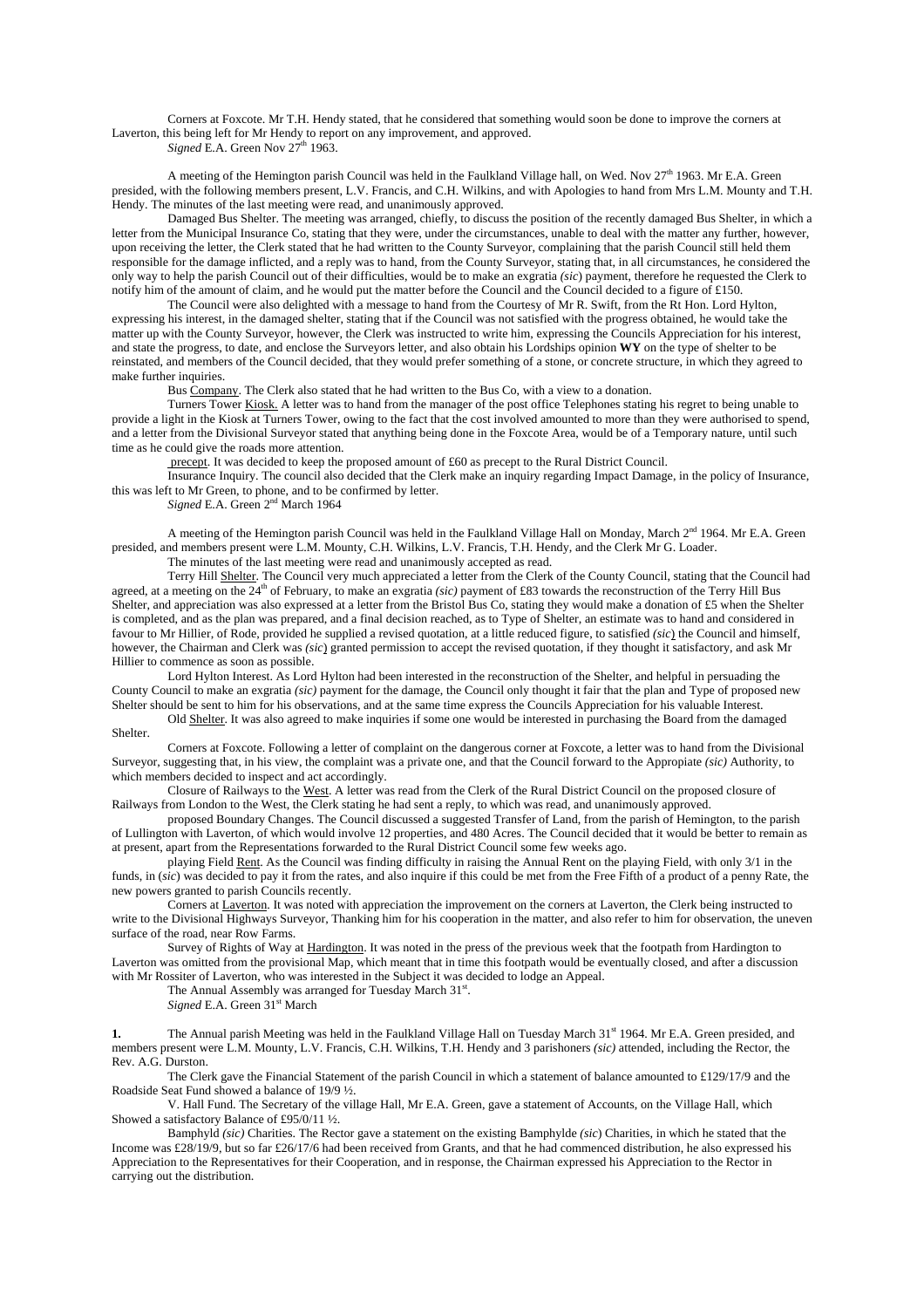playing Field. The Chairman stated that the playing field Fund had terminated, and that the Rent was now being met from the Rates, and after a discussion on this Subject it was agreed to retain the field for at least 1 Year and then arrange a Public meeting, for a further discussion, and approved.

Chairman's Remarks. The Chairman gave an Interesting report on the progress attained during the present Councils Term of Office, in which he stated that many matters had been dealt with, including the planting of a Copper Beach *(sic)* Tree on the village Green at Faulkland, Kiosk at Turners Tower, application for one at Hardington, corners taken off at Laverton, proposed boundary changes, Resolutions to proposed **2.** Closure of Railways, village pond, and discussions on Survey of public Rights of Way, new Bus Shelter at Terry Hill, and the much improvement to the Road surface from Ruckley Ford to Foxcote, and many other Items of Interest, in which he felt the Councils efforts had been well rewarded.

He also expressed his appreciation to the Councillors for their Loyalty to him, during his Office of Chairman, and their attendance at the meetings, and to the Clerk for his cooperation, and duties entrusted to him, and to the parishoners *(sic)* present, for their attendance at the meeting, and Interest in the parish affairs.

Letter from Ramblers association. Letters from the Secretary of the Ramblers Association were read, on the previous dispute of public Rights of Way, at Hardington, and it way (*sic)* proposed by L.V. Francis, seconded by T.H. Hendy to accept the Ramblers Associations new proposals, on the footpath changes and also write to them, on the Approach to the Church, and also inquire what the County Councils reply was, to the new proposals, if they had sent *(sic*) them, and approved.

A parish Council meeting followed, the minutes of the last meeting being read and unanimously accepted.

Bus Shelter. The Clerk stated that, owing to Mr Green being indisposed, he had been to see Mr Hillier, for a Revised Quotation, on the proposed Bus Shelter, at Terry Hill, and upon the powers granted to him, and the Chairman, at the last meeting, he had accepted the revised Quotation from £103/6/8 to £95/6/8 and given Mr Hillier permission to commence the work at the agreed figure, and it was noted with Appreciation that the Shelter was nearly completed and with the £83, received from the County Council **3.** £5, promised from the Bristol Bus Co, and £3 agreed for the Timber in the Old Shelter, this meant that only  $\frac{f4}{6}$ /8 would be required from the Rates.

Flower Show. A request was to hand from the Flower Show Committee, inquiring if it was possible to hold the forthcoming Flower Show on the village Green and after a discussion on the terms, in the Conveyance, it was decided to write to the Ammerdown Estate, asking Lord Hyltons observations on the Subject.

*Signed* E.A. Green

A meeting of the newly elected parish Council was held in the Faulkland Village Hall on Wednesday May  $27<sup>th</sup>$  1964. The acceptance of office was duly signed, and it was the Clerks privilege to extend a warm Welcome to both old and New Members to the council.

Election of Chairman. The Election of Chairman took place and it was proposed by C.H. Wilkins, seconded by T.H. Hendy, that Mr E.A. Green be again elected Chairman, and unanimously approved, and also it was proposed by T. Hendy, and seconded by R.F. Vincent that Mr C.H. Wilkins be elected Vice-Chairman, and approved. Members present were C.H. Wilkins, R.F. Vincent, R.A. Swift, E.A. Green, T.H. Hendy, and owing to other commitments, an Apology was to hand from L.V. Francis.

The minutes of the last meeting, and Annual parish meeting were then read, and approved.

**4.** Flower Show on V. Green. A letter was to hand from Lord Hylton, stating that he did not consider the Village Green a suitable place to hold the forthcoming Flower Show, owing to the increasing Road Traffic but requested that the Flower Show Committee consult Mr Pugh, or Mr K. Long for an Alternative Site.

 Hemington Board of School Managers. Mr E.A. Green and L.V. Francis were again elected to represent the Council on the Board of School Managers of the Hemington primary School, and approved, also Mr E.A. Green and T.H. Hendy were elected to represent the Council on the Bamphylde *(sic)* Charities Committee.

 Affilliation *(sic)* Fee. It was also proposed by C.H. Wilkins, seconded by T.H. Hendy to re-officate *(sic)* to the East Somerset Association of parish Councils, and Mr R.A. Swift and R.F. Vincent agreed to attend the next quarterly meeting at Bruton, with the Clerk.

 Faulkland Village pond. The Faulkland village pond came up again for discussion and its present state caused by sewer effluent, however, the Chairman stated that he had met the Health Inspector, at the pond, and he agreed to do whatever he could to keep it in reasonable order, until such time as the sewer Scheme commenced, and it was decided to write to the Health Inspector to remind him of this agreement.

 Improvement of Village Green. The meeting expressed their Appreciation to Mr and Mrs K. Long of Chapel Farm, for their continued interest in cutting the village Green, it was felt a fine example, and that the improvement was a Credit to them, and the Village, and the clerk was instructed to convey the Councils Appreciation to them.

**5.** A letter from the County Council stated that they were prepared to add the footpath from Hardington to Laverton, on the Terms agreed by the Cooperative Society, and a letter from the Secretary of the Ramblers Association stated that they were quite Satisfied with the Terms, agreed with the Cooperative Society.

 Foxcote Corner. Mr C.H. Wilkins inquired if the Foxcote corner had been inspected, and it was agreed that the Clerk and Chairman should do this before the next meeting.

 Eleven plus Examination. Mr R.F. Vincent inquired of the position of the Eleven plus Examination at the Hemington primary School, he stated he would welcome an explanation as to why there was such a small percentage of Successful pupils in these examinations, over a period of Years, he felt there was something wrong, and that a higher standard of education could be attained, The Chairman in reply, stated it was very difficult to explain, but he too felt the same as Mr Vincent however, it was finally decided to write to the Correspondent to the School Managers with the contents in the inquiry, and Approved.

 Bus Shelter at Terry Hill. It was noted that the Bus Shelter had now been completed and account rendered, but the Council felt the pointing was not quite up to standard, however it was agreed to Inspect after the meeting, and finally decided to prepare a Cheque for £80 to Mr Hillier, and pay the Remainder, when the pointing has been completed, and Appreciation was expressed to the Bristol Bus Co for their agreed donation of £5.

**6.** provisional Maps. The provisional Maps were also inspected and discussed and fully approved, and to be deposited at the Clerks Residence, for public Inspection, by appointment.

 Insurance premium. Cheques were prepared also for the Insurance premium amounting to £8/11/8, Affilliation *(sic)* Fee £1/3/-. Hadden Best Ltd for Stationary, £1/16/3.

 The Council also instructed the Clerk to write to Mrs L.M. Mounty thanking her for her services as a Councillor during her 3 Years Term of Office.

*Signed* C.H. Wilkins Aug 20<sup>th</sup> 1964.

A parish Council meeting was held in the Faulkland village Hall on Thursday Aug  $20<sup>th</sup>$  1964. Apologies of absence were received from T.H. Hendy and E.A. Green.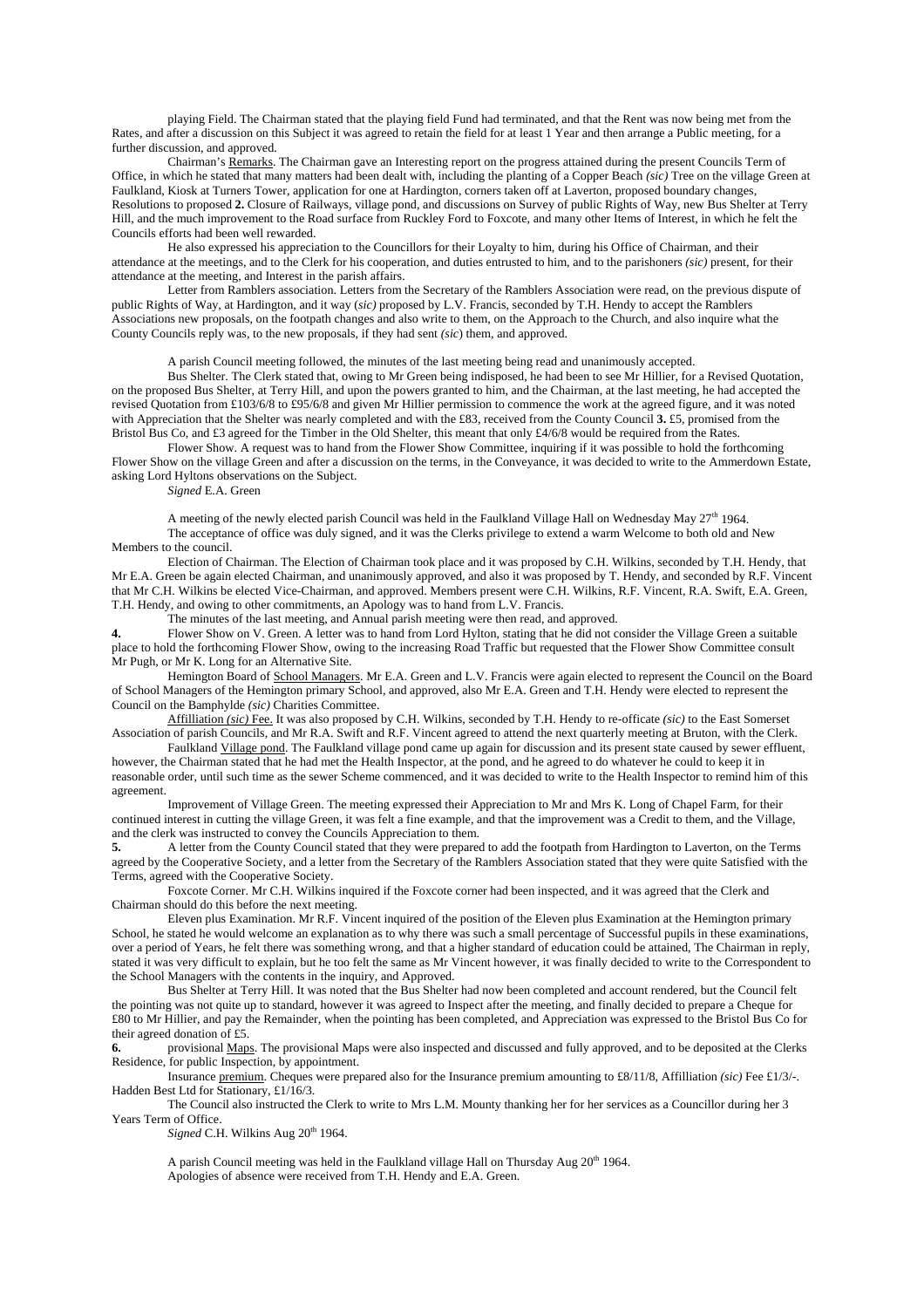In the absence of Mr Green, Mr C. Wilkins took the Chair, and other Members present were L.V. Francis, R.A. Swift and R.F. Vincent.

The minutes of the last meeting were read and unanimously approved.

 V. pond. A letter was to hand from the Chief public Health Officer of the Frome Rural District Council, stating that the Faulkland village pond would be regularly inspected, and as far as possible any nuisance would be abated.

 White dotted Lines at Foxcote. In reply to the recent request for white dotted lines in the Foxcote area, the Divisional Surveyor stated he was prepared to paint these wherever necessary in the near future.

 Eleven plus Examination. Regarding the recent inquiry into affair of the Eleven plus examination, the Representative Mr L.V. Francis, stated that, letters had been sent to the Correspondent to the Managers of the Hemington primary School, and forwarded to the Chief Education Officer **7.** and meetings had taken place, with members of the County Education Committee, without much progress being attained, but the general view of the Council, was, that the matter be left in Abeyance for the time being.

 Faulkland village Green. Appreciation was again expressed to Mr and Mrs K. Long for their continued Interest in the tidiness of the village Green at Faulkland, and a letter was read from Mr Long, accepting the councils Appreciation for his interest, and also inquiring if it was possible for the erection of a receptacle on the village Green preferably in a Timber Container, and the members agreed to make inquiries, and report at the next meeting, and regarding the painting of the seats on the Green (also a request of Mr Longs, it was noted with Appreciation that Cmdr H.G.B. Morgan, had kindly offered to repair and paint them, and the Council were grateful at the interest forthcoming from these two Residents, and the Clerk was instructed to write to Mr Morgan thanking him for his Interest also.

 Terry Hill Bus Shelter. The Clerk stated that he had written to Mr Hillier with regard to the building of the Terry Hill Shelter stating that the Council was a little unsatisfied with the pointing on the Shelter, and it was agreed (to prepare a Cheque amounting to £80) the remainder of balance to be paid when the work was completed.

 Request for Alteration of Bus Service. A request was received from the Kilmersdon parish Council, the Bath Tramways Motor Co, and the General purposes Committee of the R.D.C. asking for consideration of an alteration to the present Bus Service to Trowbridge. The question arose as to whether passengers would prefer to travel to Frome instead of Trowbridge, however, the Council, **8.** in conjunction with the Kilmersdon parish Council have agreed to meet a Representative of the Bus Company so that a measure of understanding could be reached.

 Signatures were prepared in favour to Mr Ruddock, on behalf of the Cooperative Society, for premium on the Fidelity policy, 5/-, and to the Clerk for £2 for 1963-64 Audit Stamp, Ammerdown Estate, for half Years allotment Rent, and playing field rent amounting to £4/5/-.

The meeting agreed that Mr L.V. Francis, E.A. Green and the Clerk attend the next quarterly meeting at Bruton, on Oct 30<sup>th</sup> 1964.

*Signed* E.A. Green Dec 15 1964.

 A meeting of the Hemington parish Council was held in the Faulkland Village hall on Tuesday Dec 15th 1964. Members present were L.V. Francis, R.F. Vincent, R. Swift, C.H. Wilkins, T.H. Hendy and Mr E.A. Green was in the chair.

The minutes of the last meeting and unanimously approved were read *(sic).*

 Cleaning out of Village pond. Arising from the minutes chiefly were the nuisance of Weed, and Thilth *(sic*), of what had created from the Village pond and the general feeling of the members of the Council were, that if something were not done in the near future the cottages ajacent *(sic)* to the pond may be flooded, and it was moved by Mr Green, from the Chair, seconded by L.V. Francis, that the Clerk write to the Divisional Surveyor asking him if he would loan the Council Chaseside *(sic),* and Driver, and Mr E.A. Green would provide a Tractor and Trailor *(sic),* to haul the weed and Thilth *(sic*) away, and was Approved unanimously, also that the necessary expense to be borne by the parish Council.

 Receptable *(sic)* on V. Green. Also arising from the minutes, was the provision of a Timber Receptable *(sic*), but the Council felt this was not necessary, now that **9.** extra men were employed, to keep the villages clean, and also of the difficulty arising of emptying the receptable (*sic*), however it was agreed that the Chairman convert (*sic*) with Mr Long, explaining the Councils reasons.

 Bus Shelter. It was noticed that the Bus Shelter had not been re-pointed, but Mr Green stated that he had seen the contractor, who had promised to carry out the necessary requirement when convenient.

 Damaged Signpost. Letters from the Surveyor were read, which stated that the damaged signpost, on the Radstock –Frome Road, was receiving attention.

Corner at Hemington. Standard of Road Studs and White Lines. Advanced Signs. The hedge on the corner at Hemington had been dealt with, and that he had decided to raise the Standard of Road Studs on the A336 Road but White Lines would be on bends only, but he regretted the proposed Advance Signs for Terry Hill cross Roads could not be ordered until the Warboys Committee report on signs was adopted.

Notice to quit Allotment. The Clerk stated that Mr J. Ball had given notice to quit his allotment, and Mr R. Smith had accepted the 10 perch that had been vacant, and the Clerk agreed to put a notice on the Council Board, to let the other 10 perch.

Insurance on Contents of the Village Hall. The Council felt that now new furniture and Crockery had been received for the village Hall, the Council should insure for £500, instead of the present £300, and also Insure against Theft to the Value of £500, the Clerk being instructed to make the necessary inquiries.

Steep Hill Sign. The meeting agreed to ask the surveyor if it was possible to have a (Steep-Hill) sign erected at the Top of Southfield Hill at Hemington, and also to report the Low-lying road, between Highchurch Farm and Chickwell Cottage.

precept. It was also agreed to precept the Rural District Council for £60 for the forthcoming Year.

10. Survey of public Rights of Way. The Clerk stated that he had previously met the Cooperative Society's Solicitor, at Hardington, with Mr Banwell and Mr Hibberd and finally decided to retain the Hardington to Laverton footpath, and that No 6/17 footpath be deleted from the Rights of Way Map, from the point marked 'O' to the point marked 'P'. Footpath 6/18 to be deleted, and retain 6/19 leading to Buckland, the deletion to be from point 'Y' to point 'X' on the plan, and Footpath 6/14 to be deleted from points A to B, and it was also stressed that there must be a suitable entrance, and Exit, to the Church along the public pathway near the Houses, and the Companys attention to be drawn to the discharge of effluent on the entrance to the Church. This was unanimously approved.

 Request for Garages and Removal of Water Tank. Letters to hand and read, requested that Garages be erected on the Land Ajoining *(sic*) the Churchway Estate, and also for the removal of the old disused Water Tank on the same Estate, this was sent by R. Green, G. Penney and M. Grimsmith *(?*), and it was decided to foward *(sic*) these Requests to the Rural District Council, with a letter from the Clerk.

 Appreciation was expressed on behalf of Mr F.W. Penney, and Mr B. Bryant for cutting the Allotment Hedge, and the Clerk was instructed to ask Mr V. Wilkins if he would like to cut the playing field Hedge, and therefore have the pea sticks in Lieu of Remuneration. *Signed* E.A. Green 1<sup>st</sup> March 1965.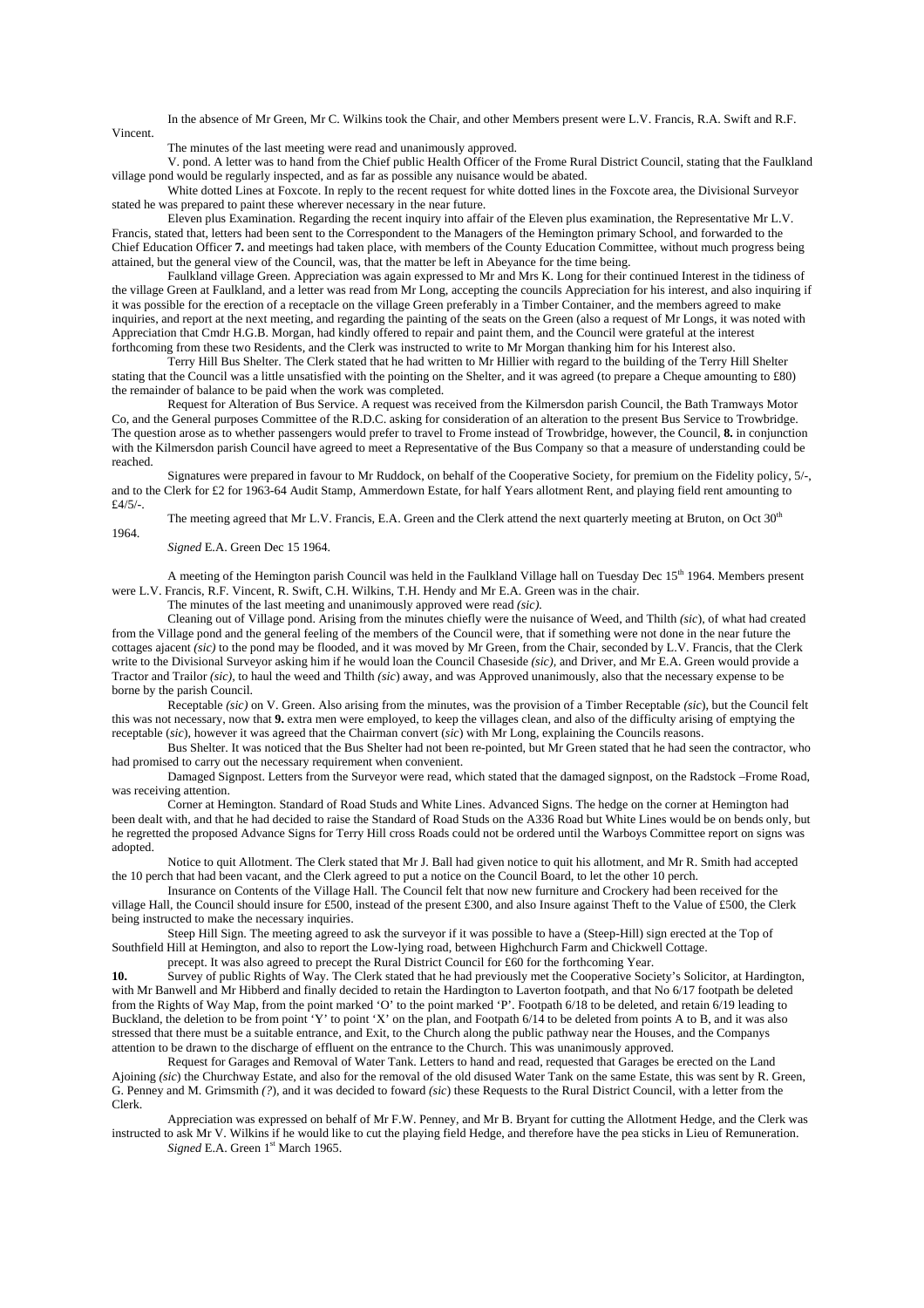A meeting of the Hemington parish Council was held in the Faulkland Village Hall on Monday March 1<sup>st</sup> 1965 over which Mr E.A. Green presided, and the following Members were present. L.V. Francis, C.H. Wilkins, R.F. Vincent, R.A. Swift, and their Clerk G. Loader.

An Apology of Absence was received from T.H. Hendy.

The minutes of the last meeting were read, and unanimously approved.

**11.** Cleaning out of Village pond. Appreciation was expressed on behalf of Mr E.A. Green and Mr J. Snook, together, with the consideration of the Divisional Surveyor, for the improvement, through cleaning out the Village pond, to which after a discussion, it was agreed to pay Mr Snook £2, Mr E.A. Green £2, and £2 for the hire of Tractor and Trailor *(sic*), but a letter from the Surveyor, stated that there was no account for the loan of the Mechanical Shovel.

 Extra cover for Insurance on Contents of Village Hall. A letter from the Insurance Co, stated that the pro-rata additional Annual premium would be £2/3/7 for the extra cover, as stated in the previous page, and it was proposed by L.V. Francis, seconded by R.F. Vincent that the Council accept the extra cover, and approved.

 Steep Hill Sign. Regarding the steep Hill Sign, at the Top of Southfield Hill at Hemington, application has been made to the County Traffic-Signs Sub Committee, but no reply had yet been received.

 Removal of Water Tank, and Garages. The Council were delighted of the prompt action on behalf of the R.D.C. in removing the Old disused Water Tank at Churchway, Faulkland, and to their decision, for consideration to the proposed Garages in their future Housing Estates, also appreciation was expressed on behalf of Mr V. Wilkins, for cutting the playing field hedge, and after a discussion on the playing field, it was decided to place this Item on the Agenda for the Annual parish meeting.

Tenancy of Allotment. The Clerk stated that he had not yet received any application for the 10 perch of allotment.

 Winston Churchill Memorial Appeal. A letter was to hand from the Clerk of the Rural District Council, requesting the parish Council to support the Winston Churchill Appeal, it stated that the proceeds will go to the Memorial Trust, to create Travelling Fellowships, which will enable people, from all walks of Life, throughout the Commonwealth, and the United States, to widen their experience **12.** and make a more effective, and valuable, contribution, to the life of their own country, and without hesitation, it was decided to support the Appeal, by way of a house to house collection, to which arrangements were made for same.

 Sewer Scheme. A letter was read from Dr. R.D. Reid, inquiring of the progress in connection to the proposed Sewer Scheme, for Faulkland and District, to which it was reported that steady progress was being made and it was hoped that the detailed drawings will be completed by the spring of this Year, and the Scheme commence in the next Financial Year.

It was agreed that R.F. Vincent, C.H. Wilkins, and the Clerk attend the next quarterly meeting at Bruton on April 13th Bus Shelter window. Damage to the windows in the Bus Shelter, at Terry Hill was noted with much regret, and it was agreed that Mr Francis repair same.

Cheques were also prepared to the Ammerdown Estate to £4/5/-, to the Clerk amounting to £17/0/3 and to Faulkland Village Hall Committee amounting to £3/15/-.

*Signed* E.A. Green 31<sup>st</sup> March 1965.

The Annual parish meeting was held in the Faulkland Village Hall on Wednesday March 31<sup>st</sup> 1965

Members present were L.V. Francis, C.H. Wilkins, T.H. Hendy, R.F. Vincent and E.A. Green was in the Chair. Mrs N. Mundy was the only parishoner *(sic*) present, but an Apology of absence was to hand from the Rector, the

## Rev. A.G. Durston.

Financial Statements. The Clerk gave the Statements of the parish Council of which resulted with a satisfactory balance of £64/2/1, and the Roadside seat Fund showed a balance of 18/3½.

Mr E.A. Green gave a Statement of Village Hall Accounts **13.** of which resulted in a satisfactory balance of £133/17/2½.

 Bamphylde (*sic*) Charities. A report from the Rector, of the statement in connection with the distribution of the Bamphylde *(sic*) Charities, stated that the income amounted to £28/19/9, and during 1964, Grants were made to 42 people amounting to £28/15/-. Mr L.V. Francis expressed Appreciation to the Representatives and remainder of the Committee for their consideration to a fair distribution.

 playing field situation. The position as regards to the playing field, was discussed and it was proposed by L.V. Francis, seconded by R.F. Vincent, that the playing field continue, with a view that further Interest may be taken, but the general view and opinion of the people present, was that a Supporters Committee was needed, and the Council appealed to the young people to come forward, with a view to forming such a Committee, to which the Council would give every support.

 Chairmans Remarks. The Chairman gave an Interesting report on the Councils effort to improve Local conditions, such as, cleaning out the village pond, dealing with a number of footpaths, proposed improvement in the standard of Road Studs, proposed Steep Hill signs, and various other matters. He also thanked members of the Council for their attendance at meetings, and the parishoners *(sic)* for their continued support, and to the Clerk for his support to the Council, and also that a letter should be written to Mr and Mrs Long, for their Interest in the village Green during the past Year, to which Mrs Mundy added that she would like to support Mr Longs request for a wooden Litter Receptable *(sic*) to be placed on the village Green, and that she would be prepared to place the receptable *(sic)* in the appropiate *(sic)* place, with hers for emtying *(sic*), however it was agreed to place this on the Agenda for the next meeting.

**14.** W. Churchill Memorial Fund. It was noted with appreciation that the House to House collection for the Winston Churchill Memorial Fund amounted to £16/10/6 and Thanks were expressed to all those who had supported the Collection, and to conclude the business of the parish meeting the Chairman thanked Mrs Mundy for her Interest.

A parish Council meeting followed, the minutes of the last meeting being read and approved unanimously.

 Steep Hill Sign. A letter was to hand from the Surveyor, in reply to the Councils Request for a Steep Hill Sign at Southfield Hill Hemington, in which it stated, that as the road was used by Local people, who were aware of the conditions, the members of the Committee had decided to adhere to their previous decision not to erect a Gradient Sign. The Council strongly objected to the reply, and the Clerk was instructed to write again expressing the Councils views, and appeal to the Committee to give the matter further consideration.

 National proficiency Cycling Scheme. A letter was also to hand, from the Rural Councils Road Safety Committee asking Local Children, aged 8 to 14 Years, to take part in the National proficiency Cycling Scheme, the scheme is run in association with the police, and the successful Candidates will be awarded Badges and Certificates, the Clerk being instructed to make it known, and if applications were forthcoming, to make the necessary arrangements.

Resignation of R.A. Swift. The Council accepted, with regret, the Resignation of Mr R.A. Swift, whose Term of Office with the Council was very short, but the Clerk was instructed to write to him thanking him for his Interest in the Council, and various other organisations, and also declare the Vacancy.

 Improved Bus Service. A letter from the Rural District Council requested observations of the Council and Womens Institute, to an Improved Bus Service for Faulkland and District, and it was decided to write to the Institute, for the times of Buses, Destinations and no. of Requests.

Signed E.A. Green 3<sup>rd</sup> May 1965.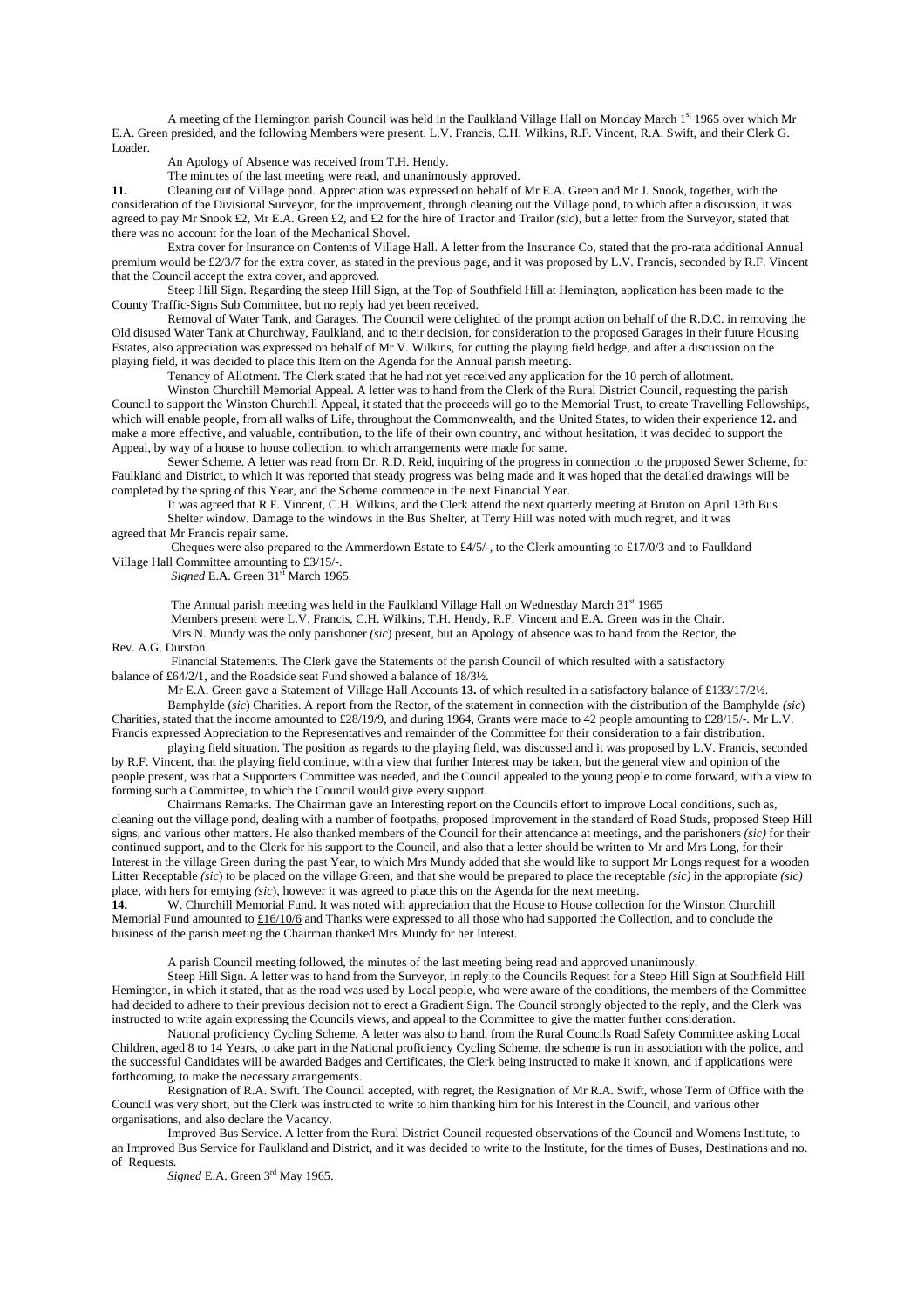**15.** The Annual Meeting of the Hemington parish Council was held in Faulkland Village Hall, on Monday, May 3<sup>rd</sup> 1965, and it was proposed by L.V. Francis, seconded by C.H. Wilkins, that E.A. Green be Re-elected as Chairman, and also proposed by R.F. Vincent, seconded by L.V. Francis, that Mr C.H. Wilkins be re-elected as Vice-Chairman and both propositions being unanimously approved.

The minutes of the last was read (*sic*), and unanimously approved.

 Steep Hill Sign. Regarding the Councils objection to the reply from the Road Traffic Signs Committee, not to erect a Steep Hill Sign, at Southfield Hill, at Hemington, a reply from the Divisional Surveyor, stated that a Copy of the letter stating the objection, had been sent to the County Surveyor and the Request may be considered at the next meeting.

 Receptable *(sic*) on the Village Green. The recent request for a wooden Receptable *(sic*) to be placed on the village Green, was discussed, and it was decided that the Clerk obtain a List of Types available.

 National proficiency Cycling Scheme. The Council were delighted to hear that there were 14 pupils interested, to take the proposed National proficiency Cycling Test, recently brought forward by the Frome Road Safety Committee.

 Casual Vacancy. As a result to the Casual Vacancy being declared for one month, and no application received, it was unanimously decided to Co-opt Mr K. Long

 Re-Affilliation (*sic*). It was unanimously decided to Re-Affilliate *(sic*) to the Somerset Association of parish Councils, and also renew the Insurance premiums.

 Improved Bus Service. In reply to the proposed improvements to the present Bus Service, the parish Council agreed to meet the Members of the Womens Institute, with a view to reach an agreement of the service required.

**16.** Housing programme 4 Year period. A letter to hand from the Clerk of the Rural District Council requested the observations of the parish Council, to review the housing needs within the parish, and to submit to them, proposals for the provision of these needs for Accommodation in the year, and the three subsequent Years, this being the submission of proposals that will cover the estimated needs for the next four year period. However after a lentghly *(sic)* discussion on the subject, it was finally decided to submit proposals for 10 Standard size Council Houses, and 6 Old peoples Bungalows, and also to state, that the parish Council took a serious view to the proposed, and long overdue Sewer Scheme, for the parish, and inquire if there was a possibility to review, and reconsider the urgent need to the project, as they feel, it was holding up future development, and very disencouraging to the possibility of private Building, and also disencouraging to Young Couples, who are forced to leave the parish because of Accommodation shortage.

 Any other Business. Mr H. Eyers. Village pond. Under this heading Mr L.V. Francis, stated that he had noticed, on many occasions, the continued Interest, Mr H. Eyers had recently taken in the village pond to keep it free from Weed and Thilth *(sic*), therefore he desired that a letter be written to him expressing the Councils Appreciation for his Interest in this direction, and approved.

*Signed* C.H. Wilkins Aug 23rd

**17.** A meeting of the Hemington parish Council was held in the Faulkland Village Hall on Monday August 23<sup>rd</sup> 1965.

 Mr E.A. Green presided supported by the following members L.V. Francis, K.W. Long, C.H. Wilkins, T.H. Hendy, R.F. Vincent, and their Clerk G. Loader.

The minutes of the last meeting were read and unanimously approved.

 Steep Hill Sign. No letter was to hand regarding the proposed Steep Hill sign Rejection, at Southfield Hill Hemington in which the Council had raised an objection to the Road Traffic Signs Committees decision, not to erect.

 Receptable *(sic*) on the Village Green. It was noted with Appreciation that the Hemington Womens Institute had kindly consented to present the village with a Wooden Receptable (*sic*), to be placed on the village Green, the offer being unanimously accepted, and a discussion arose on the type suitable, but the discretion was to be left to the W.I. and the Council would be prepared to meet the W.I. regarding a suitable site.

 proficiency Cycling Scheme. It was noted that the National proficiency Scheme sponsored by the Frome Road Safety Committee, had now commenced, and a keen Interest taken by the Local children.

 proposed Revision of Bus Service. Letters were to hand, and read from the Frome R.D.C. and the Bath Bus Co relating to an improved Bus Service through the village of Faulkland of which was recently put foward *(sic*) by the Womens Institute, and and (*sic)* it was agreed to pass the matter to the W.I. for their attention, with a view to meeting Kilmersdon W.I. and members of the parish Council.

 proposed new dwellings and Sites. The meeting appreciated a request from the Rural District **18**. Council to submit their observations as to suitable sites, for the proposed 8 dwellings at Faulkland in 1967, and a further 6, in 1968, and it was finally decided that a suitable site, would be in the paddocks, now owned by Messrs Usures (*?*) Brewery Ltd, at the rear of the existing 18 Council Houses, and the type mostly required, 8 Bungalows, suitable for pensioners in 1967, and 6 Standard size Houses in 1968.

 Insurance policy. After a lengthly (*sic*) discussion on a request for an extra £3/0/5, for a policy to cover theft on the Contents of the village Hall, it was decided that the Clerk write to the Company inquiring why the Theft comes under the Heading of property Damage, when Theft was deleted from the property Damage Schedule, and why the premium had risen from £2/3/7 to the present request of £3/0/5, and an explanation of the difference between Burglary and Theft, and also the Councils decision that the premium was rather excessive on a £500 policy.

 proposed Advance Signs at Terry Hill. As there was no reply to hand for the Councils request to the erection of advance Signs at Terry Hill cross roads it was decided that the Clerk make further inquiries as to whether any progress had been attained.

 Hollopit Lane. The meeting also agreed to write to the Divisional Surveyor thanking him for his prompt action in dealing with the many recent complaints, and ask him to look at the overgrowth in Hollopit Lane.

Members to attend the next quarterly meeting at Bruton on Oct  $12<sup>th</sup>$ , it was agreed, were T.H. Hendy, K.W. Long, and the Clerk. *Signed* E.A. Green Dec  $7<sup>th</sup> 1965$ .

19. proposed Improvement to present Bus Service. A meeting was held in the Faulkland Village Hall, on Wednesday Oct 27<sup>th</sup> 1965, between the Hemington and Kilmersdon parish Councils, and the Hemington and Kilmersdon Womens Institutes, and J.A.H. Snell the District Traffic Superintendant (*sic)* for the Bath Bus Company, with a view of improving the present Bus Service through the villages of Faulkland and Kilmersdon.

Apologies of absence were received from Mr and Mrs G. Pomeroy.

 However a lengthly (*sic*) discussion arose on this subject and Mrs Morgan and Mrs Mundy, suggested that the Wednesday Service to Trowbridge be abolished, and use the service of the Bus for connections for Bath and Radstock, and Frome Services, this was however unanimously accepted, and it was decided that the Bus Service, would operate from Radstock to Faulkland (Return) on Wednesdays, when a Bus would come to Faulkland at 9-26 for Surgery etc, and 12-26, and 1-36 and continue service to Frome from Kilmersdon in the afternoon. The Superintendant (*sic*) felt that alteration could not very well be revised on Saturdays, but Mr G. Loader asked if the Bus, which operates from Radstock on Saturdays, could come around Norton St Philips (*sic)* at 8-25 a.m. Faulkland 8-30 a.m. Kilmersdon 8-44 a.m., arrive at Radstock 8.54 am when a connection to Bath could be met at 8-58 and arrive in Bath 9-30, when people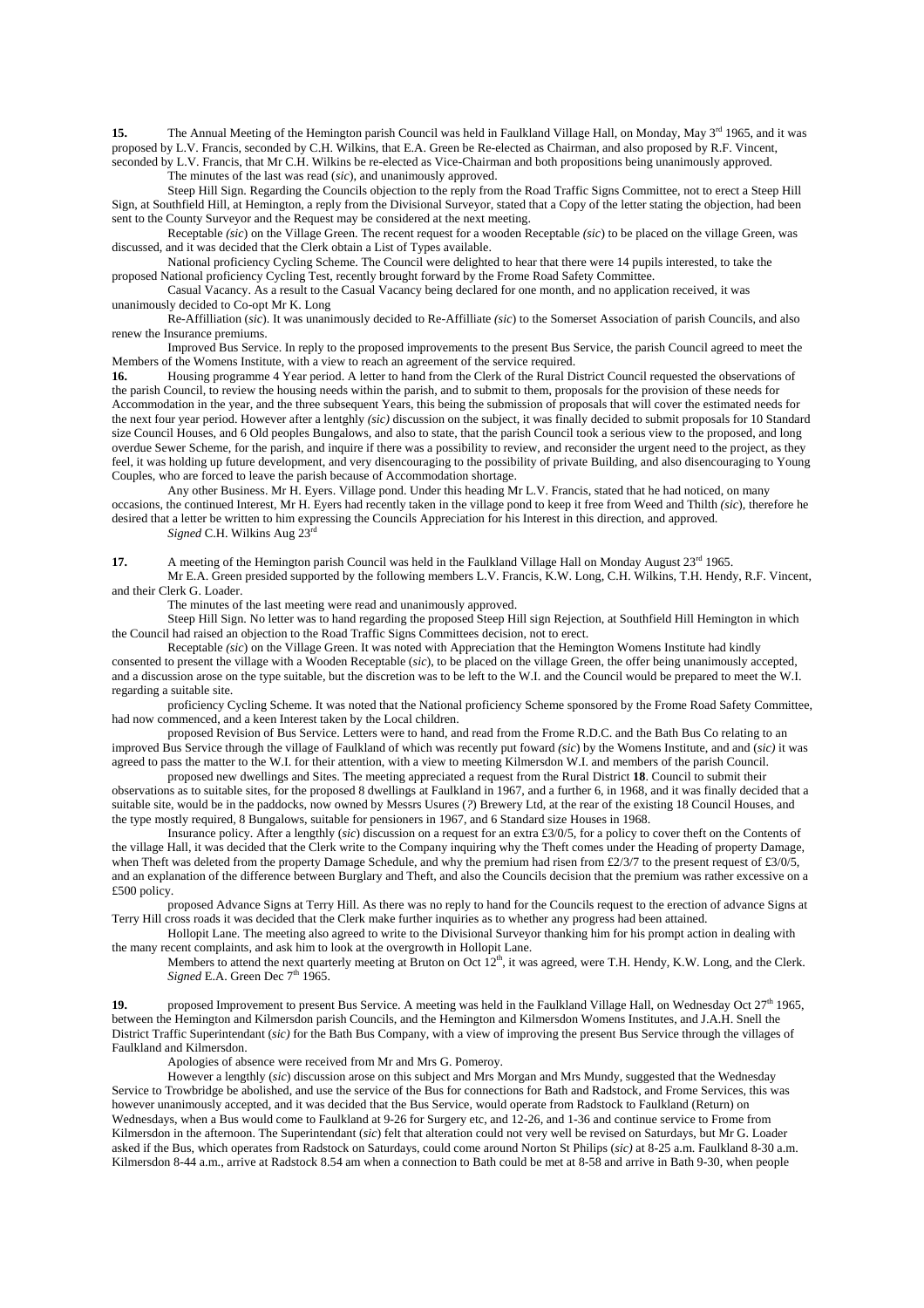could catch a Bus from Bath via Radstock at 11-15 or **20.** alternatively Leave Bath at 12-15, arrive at Norton St Philip at 12-47 with a few minutes wait and return to Faulkland with the Trowbridge Radstock Service.

 This appeared very satisfactory, and unanimously agreed. Mr E.A. Green the Chairman of the Hemington parish Council, expressed Appreciation to the Superintendant (*sic*) for his most valuable assistance, and to all the members present, and also he hoped the proposals put foward (*sic)* would receive consideration, and the result, be most beneficial to the Residents concerned. *Signed* E.A. Green Dec 7<sup>th</sup> 1965.

A meeting of the Hemington parish Council was held in the Faulkland Village Hall, on Wednesday December  $7<sup>th</sup>$  1965, over which Mr E.A. Green presided, and the Members present were C.H. Wilkins, L.V. Francis, R.F. Vincent, and apologies of absence were received from T.H. Hendy, and K.W. Long

 Also present were Mr Malone, the Insurance Company's Inspector, at the Councils Request, to explain to them, the conditions, of which are Scheduled in the existing policies of Insurance held by the parish Council. However the Inspector, explained each policy in detail and various questions were asked by the Councillors, and satisfaction assured in the replies, and he also stated that, it would be far better for the Clerk to be covered, under the Section M personal Accident Group, for the sake of another 4/- extra premium, to which the Council unanimously agreed, and also to pay the outstanding Balance of  $\epsilon 2/3/7$ . The Chairman, expressed appreciation on behalf of the parish Council to Mr Malone for his useful information on all the policies.

**21.** National proficiency Cycling Scheme. It was noted with Appreciation, the Interest recently taken by the 14 pupils in the National proficiency Cycling Scheme, and furthermore to hear that all entrants had finally passed the examination, and received their Badges and Certificates, in respect to their encouraging effort.

 Receptable *(sic*) on the Village Green. The Members were delighted to hear from the Chairman that the Womens Institute had now decided on the Type of Receptable, in which they had consented to present to the Council, to be placed on the village Green to Commemorate the National Golden Jubilee Year of the National Federation of Womens Institutes.

 Site for the proposed new dwellings. A letter from the Rural District Council in respect to the proposed New dwellings to be erected at Faulkland stated that the site for these, were (*sic*) under consideration.

 Advance Signs at Terry Hill. A reply from the Divisional Surveyor, relating to the proposed advance Signs, at Terry Hill, stated that it is the County's policy, not to buy any Signs, until replaced by the new Warboys Signs, and the money for the new Type is available.

 Meals on Wheels Service. A letter was read from the Rural District Council, stating that consideration was being given, to a 'Meals on Wheels' service, in the Rural District, for persons who were in real need of such services, to which the meeting accepted the idea, and decided to make inquiries of people, whom they considered, would be in need of the service, and reply accordingly.

 precept. The amount under precept for the Year 1966 was discussed, and it was proposed by L.V. Francis seconded by R.F. Vincent to precept the R.D.C. for £60, and approved.

 Hardington Bus Shelter. Mr L.V. Francis stated that the Hardington Bus Shelter was badly in need of repair, and it was decided to make **22.** inquiries as to whether it is used for the purpose.

Water on the road at Ruckly Ford and Faulkland. Mr C.H. Wilkins reported that the road in the Foxcote Area had been flooded, and Mr Green reported the Road being flooded at Oldfield Cottage, Faulkland, and it was decided to report the nuisance to the Divisional Surveyor for his attention.

*Signed* E.A Green Feb 28 1966

A meeting of the Hemington parish Council was held in the Faulkland village Hall on Monday Feb 28<sup>th</sup> 1966.

 Mr E.A. Green presided and the following members present were C.H. Wilkins, T.H. Hendy, L.V. Francis, R.F. Vincent, K.W. Long and their Clerk G. Loader.

 Appreciation was expressed on behalf of the Womens **23.** Institute, in their effort, to recently presenting the parish Council with the Receptable (*sic*), and it was agreed to erect the same, as soon as possible.

 Winston Churchill Memorial Trust. The Council welcomed the publicity leaflet in respect to the Winston Churchill Memorial Fund 1966, and it was generally felt, the Council would welcome to hear, of Local people, taking advantage of the opportunity to widen their experience granted them under the Scheme.

 Closing of Collection Centres. The Council regret (*sic*) hear that that (*sic*) Southern Electricity Board had decided to close the collection Centre in the parish, and the Clerk stated he had recently protested but the reply, did not appear to be very hopeful.

Mary Rand Appeal. An appeal to hand for the Mary Rand pavillion (*sic)* Appeal was decided to be left in abeyance.

 It was noted that agreement had not been reached on the site for the proposed new dwellings at Faulkland, and the question of Hardington Bus Shelter, was deferred until the next meeting.

 pot holes and Flooded Roads. It was noted with appreciation that flooded roads had been dealt with, but it was decided to report to the Surveyor, potholes at Hemington, and Chickwell Lane, flooding of the Road in Hassage Lane, and in the Lane commencing opposite Batch Cottage, and leading to Norton St Philips (*sic*).

 Donation to Community Council. At the request of the Somerset Rural Community Council it was proposed by L.V. Francis, seconded by T.H. Hendy to contribute the Sum of 10/6 to that Council, when the Affilliation *(sic)* Fee is due, and approved.

 Increase in Water Rate. The Clerk Stated a protest had recently been made to the Bristol Water Board on the proposed increase in the Water Rate from11 /4 to 1/8 in the pound, the reply stated that the increase was unavoidable the reason **24.** that the 1965 Finance Act meant an additional Liability of Taxation, to the Company of more than £200,000 per annum, increase in supply and distribution of Water, and also increase in Wages etc.

playing Field discussions. The playing field came up for discussion and was deferred until the Annual Meeting.

 Amendment to Bus Service. Regarding the proposed amendment to the Bus Service to Trowbridge, via Kilmersdon and Faulkland, this it was noted, had been put to the Traffic Commissioner, and if granted, the Council trust the Local Residents will be much assisted by the amended service.

 Allotment. As two Allotment holders had volunteered to clear and plant the vacant 10 perch of allotment, it was proposed by L.V. Francis, seconded by T.H. Hendy, not to collect rent for the said piece, during the first Year, and approved.

 Decorating of Village Hall. The Chairman expressed Appreciation to the Members of the Council, and the Clerk, for their Voluntary cooperation in decorating the village Hall.

The Annual Assembly was arranged for Monday March 21<sup>st</sup> at 7-30 p.m. *Signed* E.A. Green 21<sup>st</sup> March 1966

The Annual Assembly was held in the Faulkland Village Hall, on Monday March 21<sup>st</sup>, 1966. In addition to Members of the Council, 2 parishoners (*sic*) were present, Mrs H. Mundy, the Head Teacher, and the Rector, the Rev A.G. Durston, but apologies of Absence were to hand from K.W. Long, and W.F. Francis. The Clerk gave the Financial Statement of parish Council Accounts of which was received with satisfaction and showed a Balance of £82/13/-, and the Roadside Seat Fund showed a small Balance of 16/9 ½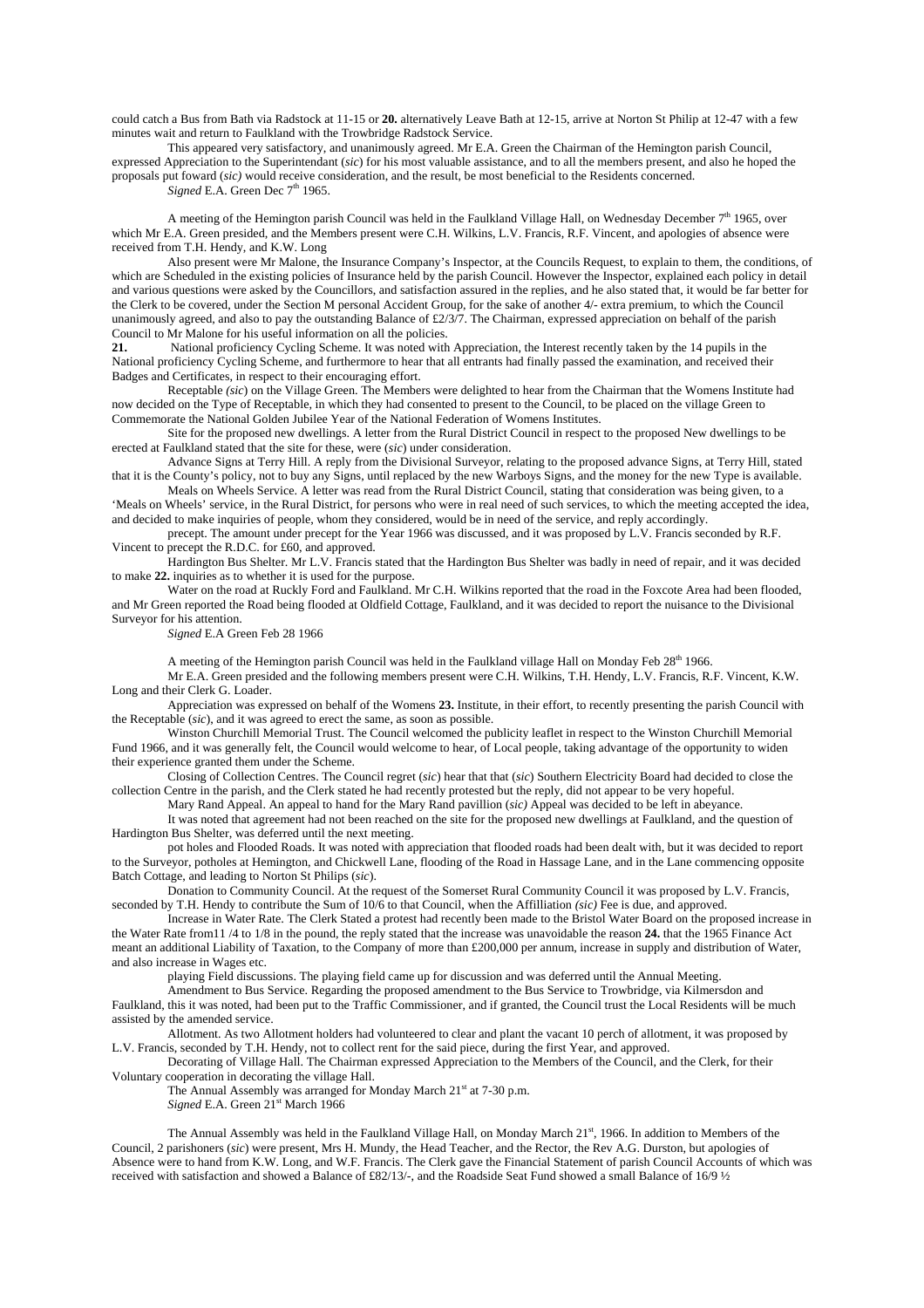**25.** V. Hall Accounts. The Chairman Mr E.A. Green, gave a Statement on the village Hall Accounts which showed a satisfactory Balance of £37/17/4.

 Bamphylde (*sic*) Charities. The Rector gave a Statement of accounts on the Bamphylde (*sic*) Charities, in which he stated that the Sum of £29/2/6 had been allocated to 44 Grants and he also thanked the Representatives of the parish Council, for their attendance, and interest in the Fair distributions, to which Mr Hendy responded by thanking the Rector for his Interest and Cooperation.

 playing Field. A discussion arose on the insufficient use of the existing playing field, and finally it was proposed by L.V. Francis, seconded by Mrs H. Mundy, to carry it on, to see if more interest was taken, the general feeling being, that if we let this existing field go, it would be very difficult to get another, if at any time we needed one, this being unanimously approved.

 Chairmans Remarks. The Chairman gave and *(sic*) Interesting Report, on the Councils efforts, with a view to improvements, etc, recorded on the Years Work, in which he expressed Appreciation to Mr and Mrs Long for their continued Interest in the village Green during the last Year, and to the Children for their Interest and Rewards, they had gained in taking the National proficiency Cycling Test, the consideration given by the members of the Council, to the Housing needs within the parish, also consideration given, with a view to improving the existing Bus Service through the village, and to the Womens Institute for their presentation of a Litter Receptable (*sic)* for the village Green, Representation had also been made to the proposed increase in the Water Rate, and Closing of Collection Centre for Electricity Accounts but regret, to state, that no progress had been attained in this direction, however, he expressed his Appreciation to the Councillors, and Clerk for their Cooperation, during his **26.** office as Chairman, and continued to thank Mrs Mundy and the Rector for their Interest in parish Affairs, and declared the meeting closed.

 $Signed$  E.A. Green May  $25<sup>th</sup>$  1966.

A parish Council meeting followed, in which the minutes of the last meeting were read and unanimously approved.

 'Go Slow'. A letter was to hand from the Divisional Surveyor, stating that he had forwarded the application for a 'Go Slow' to be painted on the carriageway at each end of the village of Faulkland, and Mr Hendy requested the Clerk to obtain a ruling on the hedge trimmings in the ditches, and the meeting also decided to appeal, through the Press, to the Farming Community, to cooperate with the Surveyors, in keeping the ditches free of Trimmings, to help prevent the roads from flooding.

 position of Garages at Faulkland. Mr R. Vincent stated that he had been requested to inquire into the position of the proposed Garages to be erected at Lansdown View, at Faulkland, and it was decided to leave this to L.V. Francis, to make further inquiries. *Signed* E.A. Green May 26<sup>th</sup> 1966

The Annual Meeting of the Hemington parish Council was held in the Faulkland Village Hall on Wed May  $25<sup>th</sup>$  1966. Chairman and V. Chairman. Mr E.A. Green was again re-elected Chairman by a proposal from L.V. Francis, seconded by T.H. Hendy, and it was also proposed by T.H. Hendy, seconded by L.V. Francis, that Mr C.H. Wilkins be re-elected Vice-Chairman, both being unanimously approved.

The minutes of the last meeting were read and approved.

 A reply to the request of the position, and Trimmings in **27.** the ditches, stated that the person cutting the hedge is responsible for the Trimmings, and that ditches running along the side of the carriageway are the responsibility of the frontages together with the Hedges, and also that the County Council have (*sic*) the permissive Right, to cut the Hedge, and clear the ditch, but have (*sic*) not a duty to do so.

 position of Garages at Lansdown View. Mr L.V. Francis, stated that he had inquired into the position of the Garages to be built at Lansdown View, and regret (*sic*) to say the position would no doubt have to remain unaltered.

 Bus Shelters. The Hardington, and Terry Hill Shelters was (*sic*) discussed, and it was decided, that Mr Francis be asked to repair the Hardington one, and put some Glass in the Terry Hill one.

 Cheques were prepared to the Association of parish Councils amounting to £1/3/- Affilliation (*sic*), and 10/- donation, and to the Ocean Insurance Co amounting to £10/15/3.

 Gentlemans Convenience at Tuckers Grave Inn. The Clerk stated he had received complaints to the embarrassing condition to the Gentlemans Convenience at the Tuckers Grave Inn, and after a discussion on this Subject, he was instructed to write to the Ammerdown Estate to inquire if any improvement could be made.

The meeting also agreed to erect the Receptable (*sic*) on the Village Green after the meeting.

 Members present were L.V. Francis, E.A. Green, C.H. Wilkins, T.H. Hendy, and K.W. Long. *Signed* E.A. Green 14 July 1966

**28.** A meeting of the Hemington parish Council was held in the Faulkland Village Hall on Thursday July 14<sup>th</sup> 1966. Mr E.A. Green presided, and a full Council was in attendance.

 Go Slow Sign at Faulkland. A letter from the Divisional Surveyor regarding the recent application for a 'Go Slow Sign' to be painted on the Carriageway at each end of the Village of Faulkland, stated 'Slow' Signs of this Type, was (*sic*) only used for very dangerous places, and the Traffic Signs Sub-committee, considered that the conditions at Faulkland were not in this Category, the Clerk stated that after receiving this letter, he discussed it with the Chairman to which they had finally decided to appeal against the decision, and also to write to our Representative on the County Council, and letters were to hand acknowledging the appeal, and this was approved, with a final decision to await a further reply.

 Bus Shelters. It was noted with appreciation that the two Bus Shelters on the Radstock-Frome Road had been repaired, and a Cheque was prepared in favour to H.G. Francis amounting to £12/16/4, and a reply from the Ammerdown Estate, regarding the complaint to the Gentlemans convenience at Tuckers Grave Inn, stated that the matter was receiving attention, and a satisfactory solution may be found.

 Her Majestys Visit to Somerset. A Copy of the letter was to hand, and read, in connection to the Queens, and Duke of Edinburghs, recent visit to Somerset, in which they were deeply touched by the Reception received by (*sic*) the people, and children of Somerset.

 From Carnival Charities Association. A letter was to hand from the R.D.C., relating to Frome Carnival Charities Association, requesting a local Resident to act as a contact to the Association in view to cases of Hardship, and need within the parish, and the Clerk agreed to accept this responsibility, and approved.

 Any other Business. Under this heading, Mr K.W. Long inquired if any improvement could be made to the first two corners in Browns **29.** Lane, and C.H. Wilkins inquired if the overgrowth could be cut in the Ruckley Ford, and Foxcote Area, and the Chairman remarked about the overgrowth at the Terry Hill Crossroads, and it was decided to pass the matter to the surveyor for attention.

 Seats on the Village Green. The meeting regret to hear that seats on the village Green had been broken, in which they decided to inspect, and repair where necessary.

 R. Smiths Allotment. The Chairman also stated that the Allotment, rented by R. Smith, was in a very bad state of affairs, and needed cultivating, and the Clerk was instructed to write him a letter, asking him to cultivate it by September, or drastic action would to be (*sic)* taken. Cheques were prepared in favour to Ammerdown Estates for ½ Year Allotment Rent, and playing Field Rent £4/5/-, and to the Cooperative Insurance 5/- Fidelity policy.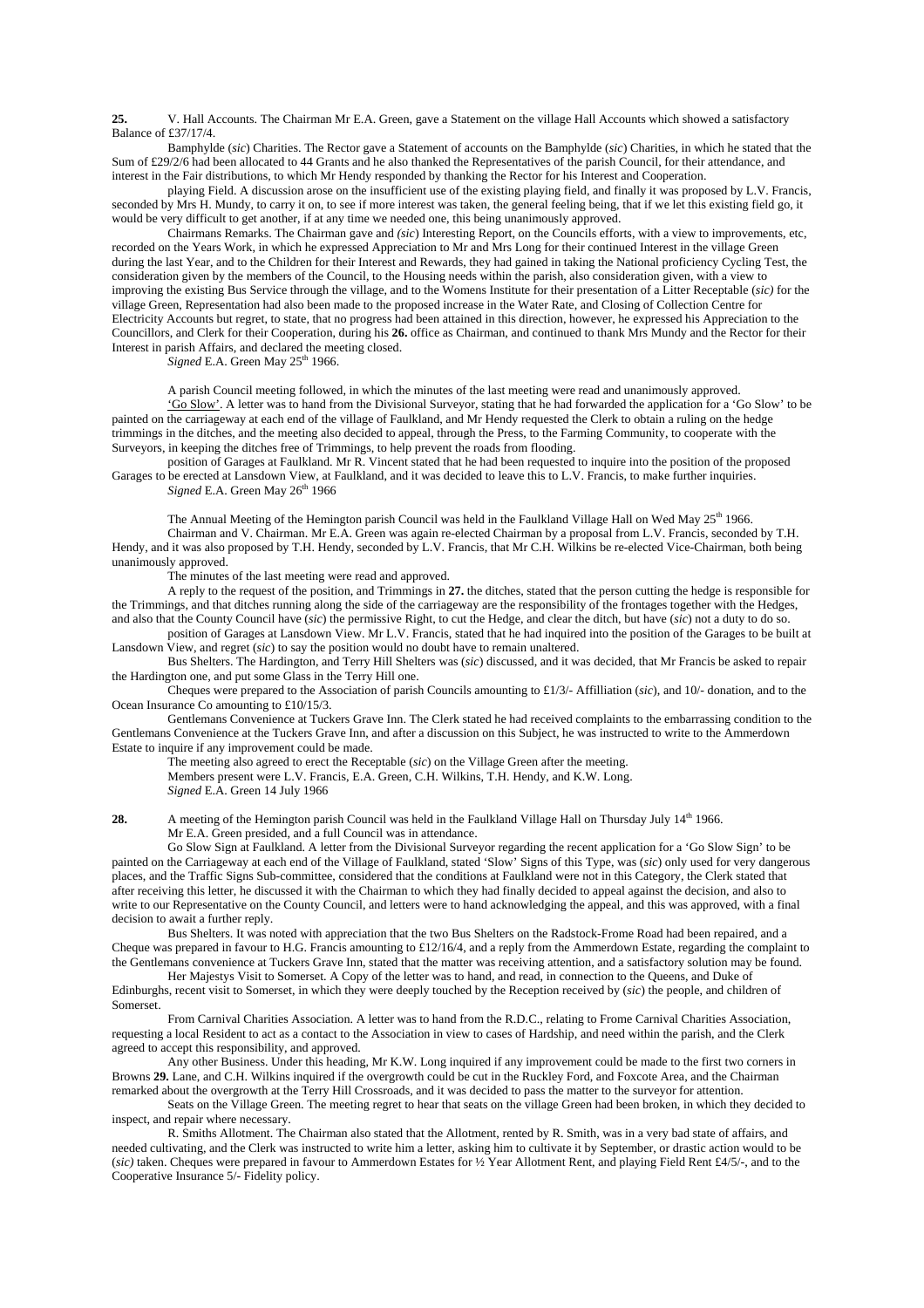## *Signed* E.A. Green Dec 6<sup>th</sup> 1966.

Members of the Hemington parish Council met in the Faulkland Village Hall on Tuesday Dec 6<sup>th</sup>1966 over which Mr E.A. Green presided, and an apology of absence was received from L.V. Francis.

 Go Slow Signs at Faulkland. Regard to the recent appeal to the County Council to give the matter further consideration, a letter from the County Surveyor stated, that the Councils received application will be placed before the next meeting arranged for  $22<sup>nd</sup>$  of May 1967.

 Carnival Charities Association. The Clerk stated that several meetings had been held in connection to this, but no decision had yet been reached.

 Repair to Bus Shelter. It was noted with appreciation that the seats had been repaired on the village Green, and the meeting decided to ask Mr Francis to repair the Hemington Bus Shelter and Appreciation, was also expressed, in response to the **30.** request for improvement to the corners in Browns Lane.

 Allotment Tenancy. The Clerk stated, that he had now let Mr Smiths allotment to Mr Venables, who agreed to Cultivate it in Spring of 1967.

 Old peoples party. A letter was to hand from the Secretary of the Womens Institute stating that due to Financial circumstances, they could not undertake the Old peoples party, therefore perhaps the Council would desire to do something themselves, however it was decided to leave the matter in abeyance.

 Recreational Survey in Somerset. A Circular was read in connection to Recreational Survey in Somerset, and it was proposed by T.H. Hendy, seconded by K.W. Long, that the Clerk write explaining the position relating to our Recreation.

 Commons Registration Act 1965. A letter and Circular, was read from County Hall, Taunton on the Commons Registration Act 1965, and after a lengthly (*sic*) discussion on this Subject, it was proposed by R.F. Vincent seconded by K.W. Long, that the Council should Register the Village Green, and the Village pound at Hemington and agreed, if necessary.

Cheques. A Cheque was prepared in favour to G. Loader, for the 1955-56 (*sic)* Audit Stamp.

 Members agreed to attend the next quarterly meeting at Bruton were T.H. Hendy, C.H. Wilkins, and the Clerk G. Loader. The meeting also agreed to precept the Frome Rural District Council for the Sum of £80. *Signed E.A.* Green March 6<sup>th</sup> 1967

Members of the Hemington parish Council met in the Faulkland Village Hall on Monday March 6<sup>th</sup> 1976, under the Chairmanship of Mr E.A. Green. Members present were L.V. Francis, K.W. Long, R.F. Vincent, C.H. Wilkins and Apology of absence was received from T.H. Hendy.

The minutes of the last meeting were read, and **31**. approved unanimously.

 Seats on the village green. It was noted with Appreciation that the Seats on the Village Green, had now been repaired, and it was proposed by R.F. Vincent, seconded by K.W. Long, that the account to hand, for the same, be settled in favour to H.G. Francis, and approved.

 Registration of Village Green. Commons Act 1966. A letter was to hand and read from the association of parish Councils Secretary relating to the Commons Act 1966, under which the Council were (*sic*) considering the Registration of the Faulkland Green, and after a lengthly (*sic*) discussion on this Subject, it was decided that there was no need to Register the Village Green and unanimously approved, but a further debate arose, on the village pound at Hemington, in which it was finally decided, that the Clerk, obtain further information on the matter.

 Mendip preservation Society. A letter was also to hand from the Secretary of the Mendip Preservation Society, inviting the Council to establish the Comprehensive, and efficient network of Representation which the Society, feels is essential for really successful care of Mendip, but the Council decided to leave this in abeyance.

Damage to Bus Shelter and Claim on Insurance Co. The Chairman informed the Councillors, of the recent damage inflicted to the Bus Shelter at the Hemington Turning on the Radstock-Frome Road, on the  $26-27<sup>th</sup>$  of December 1966, in which the police were informed early next morning, but to date, the offender had not been found, however the Insurance Co had been notified, and acknowledgement to the letter had been received, and H.G. Francis, had been informed to Repair, before further damage was done, and the Council were now awaiting a further reply from the Insurance Co, but the Members of the Council unanimously Approved, of the action taken by the Chairman and the Clerk.

**32.** Subscription to Rural Community Council. The meeting also decided not to enter for the Tidy Village Competition this Year, and an Appeal from the Somerset Rural Association of parish Councils to parish Councils to increase their Subscription to (One Guinea) a Year to the Rural Community Council, resulted in a proposition from L.V. Francis, seconded by C.H. Wilkins, to keep the subscription at 10/6 this Year, and approved.

 delapidated *(sic*) condition of Turners Tower and Cottages. A petition, was to hand and read from the Residents living at Turners Tower, complaining of the present danger, attached to the Towers dilapidated condition, and the premises adjacent to it. The Council felt that the Residents were justified in their Complaint, and it was proposed by R.F. Vincent, seconded by C.H. Wilkins, to forward the petition, or a Copy therein (sic), to the Ammerdown Estate Office and approved. Members to attend the quarterly meeting at Bruton on April 25<sup>th</sup> are L.V. Frances, T. Hendy, G. Loader. Reserve K.W. Long.

 payment of Cheques. Cheques were prepared in Favour to Faulkland Village Hall Committee for hire of Room £3/15/- and Ammerdown Estate for Allotment, and Recreation Field half Year Rent, £4/5/-, and to the Clerk for Salary, and expenses £16, Expenses 17/11.

The Annual Assembly was arranged for Wednesday March 29<sup>th</sup> at 7-30 p.m. *Signed* E.A. Green 29<sup>th</sup> March 1967.

.

The Annual parish meeting was held in the Faulkland Village Hall on Wednesday March 29<sup>th</sup> 1967.

 A full attendance of members of the Council were present also the Rev A.G. Durston, Dennis Perkins, and an Apology was received from Mrs Mundy.

 The Financial Statement of the parish Council accounts were read and showed a satisfactory Balance of £77/0/1 and the Secretary of the village Hall Committee **33**. gave a statement on the Village Hall accounts which resulted in a satisfactory Balance of £73/5/-

The Roadside Seat Fund showed a balance of 15/5 ½ and it was agreed to transfer this to the parish Council accounts.

 Bamphylde (*sic*) Charities. The Rector gave a brief statement on the distribution of the Bamphylde (*sic*) Charities, in which he stated that 44 Grants had been allocated amounting to £29/10/- and that every possible consideration was given to these Allocations, but the task that confronted the committee was not a very easy one, however he expressed his appreciation to the Representatives, for their splendid cooperation, and in response to this, Mr T.H. Hendy expressed Appreciation to the Rector, in carrying out the distribution, this being seconded by L.V. Francis.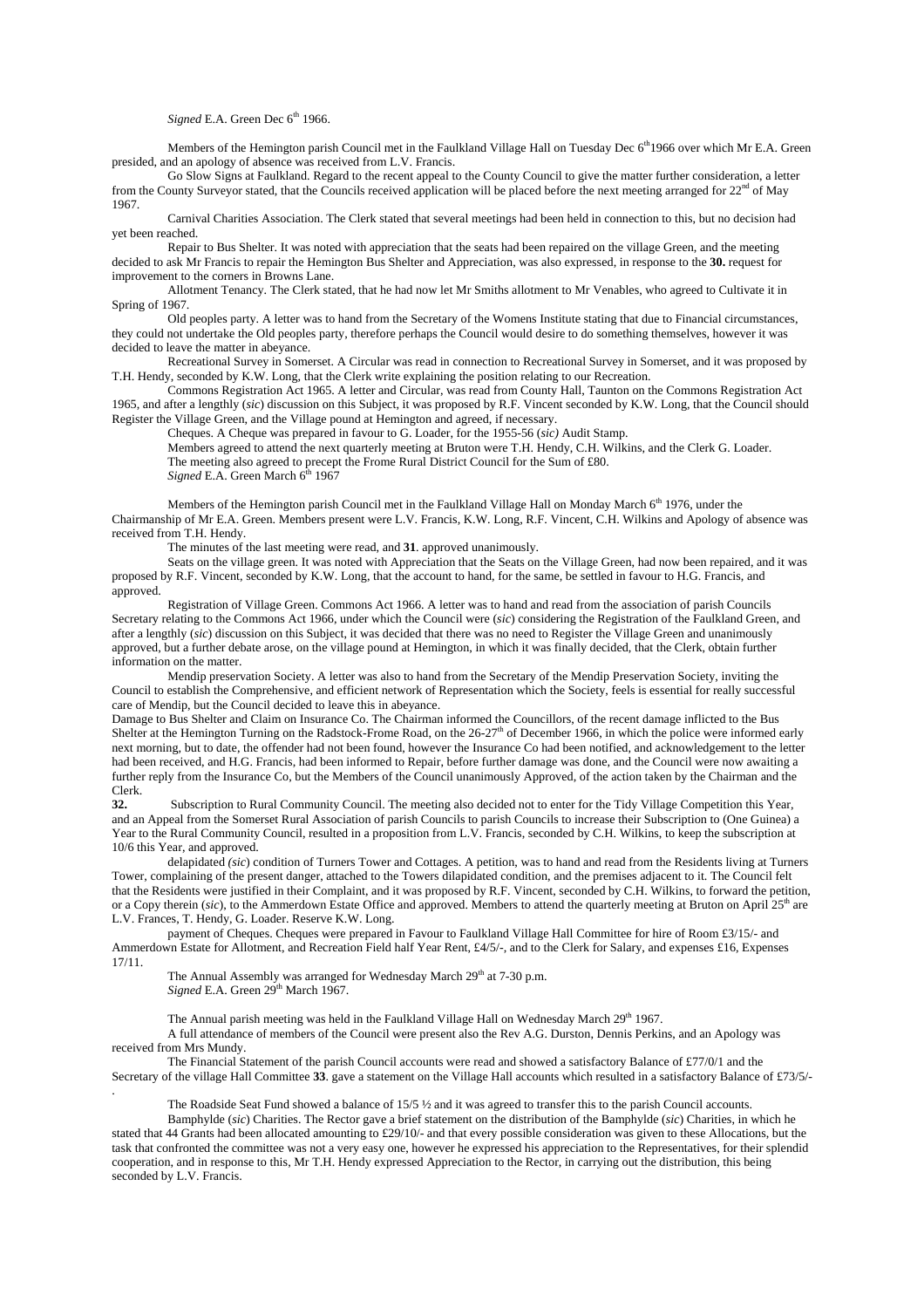Chairmans Remarks. The Chairman gave an interesting account of the Councils work recorded, during their 3 Years Term of office, of which includes very many Items already recorded, he also Thanked the Councillors for their continued support, and the Clerk, and the Rector, and Mr W. Perkins for their Interest in parish Affairs, and Mr L.V. Francis Thanked the Chairman for his duties.

 Registration of Village Green. A parish Council meeting followed, of which also Mr Green presided, the minutes of the last meeting were read and unanimously approved, in which chiefly arose, the Registration of Village Green, when it was proposed by L.V. Francis, seconded by R.F. Vincent that the Village Green should be registered, and approved, but regard the village pound at Hemington, it was decided to hold this in abeyance.

 A Cheque was also to hand from the Insurance Co in favour to the parish Council, for the recent damaged Bus Shelter, amounting to £17/10/-.

 Advance Signs at Terry Hill. It was also decided to renew the application for the proposed Advance signs at Terry Hill Cross Roads.

*Signed* E.A. Green  $30<sup>th</sup>$  May 1967.

**34.** A meeting of the re-elected parish Council was held in the Faulkland Village Hall on Tuesday May 30<sup>th</sup> 1967.

 Election of Chairman and Vice-Chairman. Members present were E.A. Green, R.F. Vincent, K.W. Long, T.H. Hendy, C.H. Wilkins, and an Apology of absence was to hand from L.V. Francis. It was proposed by T.H. Hendy, seconded by R.F. Vincent, that Mr E.A. Green be re-elected as Chairman for the Sixth Year in succession, and Also proposed by R.F. Vincent, seconded by T.H. Hendy, that Mr C.H. Wilkins be re-elected as Vice-Chairman, for his Sixth Year in succession, and unanimously approved.

 Go Slow Signs and Advance Signs at Terry Hill. A letter from the County Surveyor, informed the Council that, at their recent meeting, Members agreed that the word 'SLOW' should be marked on the carriageway, at each end of the village of Faulkland, and that the proposed Advance Signs at Terry Hill would be carried out when the routes are being resigned.

 Bamphylde (*sic*) Charities. It was proposed by C.H. Wilkins, seconded by R.F. Vincent that Messrs T.H. Hendy and E.A. Green, be again elected to serve on the Bamphylde (*sic*) Charities Committee, and it was proposed by T.H. Hendy, seconded R.F. Vincent, that Messrs E.A. Green and L.V. Francis be elected to serve on the School Managing body, of the Hemington primary School.

 Insurance. Mr R.F. Vincent, also proposed, seconded by K.W. Long that the Council renew their Insurance, and a Cheque was prepared, amounting to £10/15/3.

 Re-affilliation (*sic*). It was proposed by T.H. Hendy, seconded by C.H. Wilkins that the council Re-Affilliate (*sic*) to the Association of parish Councils, and also include the proposed subscription of 10/6 and a Cheque was prepared amounting to £1/13/6, and approved.

 Attendance of Meetings at Bruton. The quarterly meetings at Bruton was (*sic*) discussed, and it was proposed by T.H. Hendy, seconded By R.F. Vincent that a Representative be appointed to attend for 1 Year, with the Clerk, and a different Member, and also claim Travelling expenses, and unanimously Approved.

**35.** Connection of Buses. A letter from the South West Transport Coordinating Committee requested the Councils assistance in identifying deficiencies and difficulties, in the public Transport within the Region, and the Clerk was instructed to report, difficulties that arose on some occasion (*sic*), especially with connection of Buses.

Letting of Allotment. The Clerk stated that he had let the vacant 20 perch of Allotment to Mr E. Courage, and it was agreed to let him have it (Rent Free) for the first Year, to clean it.

 Repair to Bus Shelter. An account to hand, was agreed to settle in favour to H.G. Francis, for Repair to the Bus Shelter amounting to £17/19/-.

 Any other Business. Mr C.H. Wilkins asked for a regular collection of Refuse at Ruckley Ford, and also for attention to be given to the overgrowth, and flooding of the Road in the Foxcote Area, and Mr K.W. Long, asked if the Village of Faulkland was entitled to a general Clean up, especially in view of the loose chippings, overgrowth, and Resurfacing of the pavement at the entrance to the Bachelors Retreat, and the Clerk was instructed to report the matter to the Divisional Surveyor.

*Signed* E.A. Green 26 July 1967.

The Members of the Hemington parish Council met in the Faulkland Village Hall on Wed July 26<sup>th</sup> 1967. Mr E.A. Green presided, with the following Members present. L.V. Francis, C.H. Wilkins, T.H. Hendy, and Apologies were received from R.F. Vincent, and K.W. Long. The minutes of the last meeting were read, and unanimously approved.

 Transport Committee. A letter from the Transport Committee requested details of times, for Bus Service connections, and the clerk was instructed to forward same for attention.

 It was noted with appreciation, that the overgrowth in the **36.** Foxcote area, and flooding had received attention, and also the collection of Refuse at Ruckley Ford was being dealt with and the resurfacing of the pavement at Bachelors Retreat was also being dealt with.

 Carnival Charities. A letter from the Carnival Charities Committee, was received, and read, with a view, to the parish Council organising some event to support the Frome Carnival, however, it was felt and agreed that the only support the Council could give would be by a good attendance at the Carnival.

 Bus Shelter damage. It was noted with regret that the Hemington Bus Shelter had been severely damaged, but the clerk stated he had obtained the necessary information from the police, and the matter had been dealt with by the Insurance Co and a letter was to hand from the Insurance Co, stated that the work may now proceed, and the amount to be forwarded in due course, however it was decided to ask H.G. Francis to make the necessary inquiries and approved.

 Registration of Village Green. The Clerk stated he had completed the registration of the Village Green, but had made one error, but now had to get a further signature from the J.P. for correction.

 Any other business. Convenience at Tuckers Grave. The Clerk stated he had received a request from Mr K.W. Long to make a further report on the embarrassing condition of the Gentlemens Convenience at the Tuckers Grave Inn, and it was decided to report the matter once again to the Ammerdown Estates.

 Low Flying Aircraft. Mr L.V. Francis asked if something could be done to abate the nuisance caused by very Low Flying Aircraft, the clerk being instructed to report the matter to the Staff Commander at the R.A.F. Station, Colerne.

 Frome Area Social Service. Mr L.V. Francis also suggested that the Council should express their Appreciation to Frome Area Social Services Committee, for the Introduction, and delivery of the useful Guide, indicating that any Specific need can be directed to the Appropiate (*sic)* destination.

**37.** proposed Closure of Hemington School. As a result to the Support given by the parish Council to the Managers, and Staff of the Hemington primary School, in their recent effort to retain the School, members were delighted to hear that the Education Authority had now decided to maintain the School.

*Signed* E.A. Green  $18<sup>th</sup>$  Oct 1967.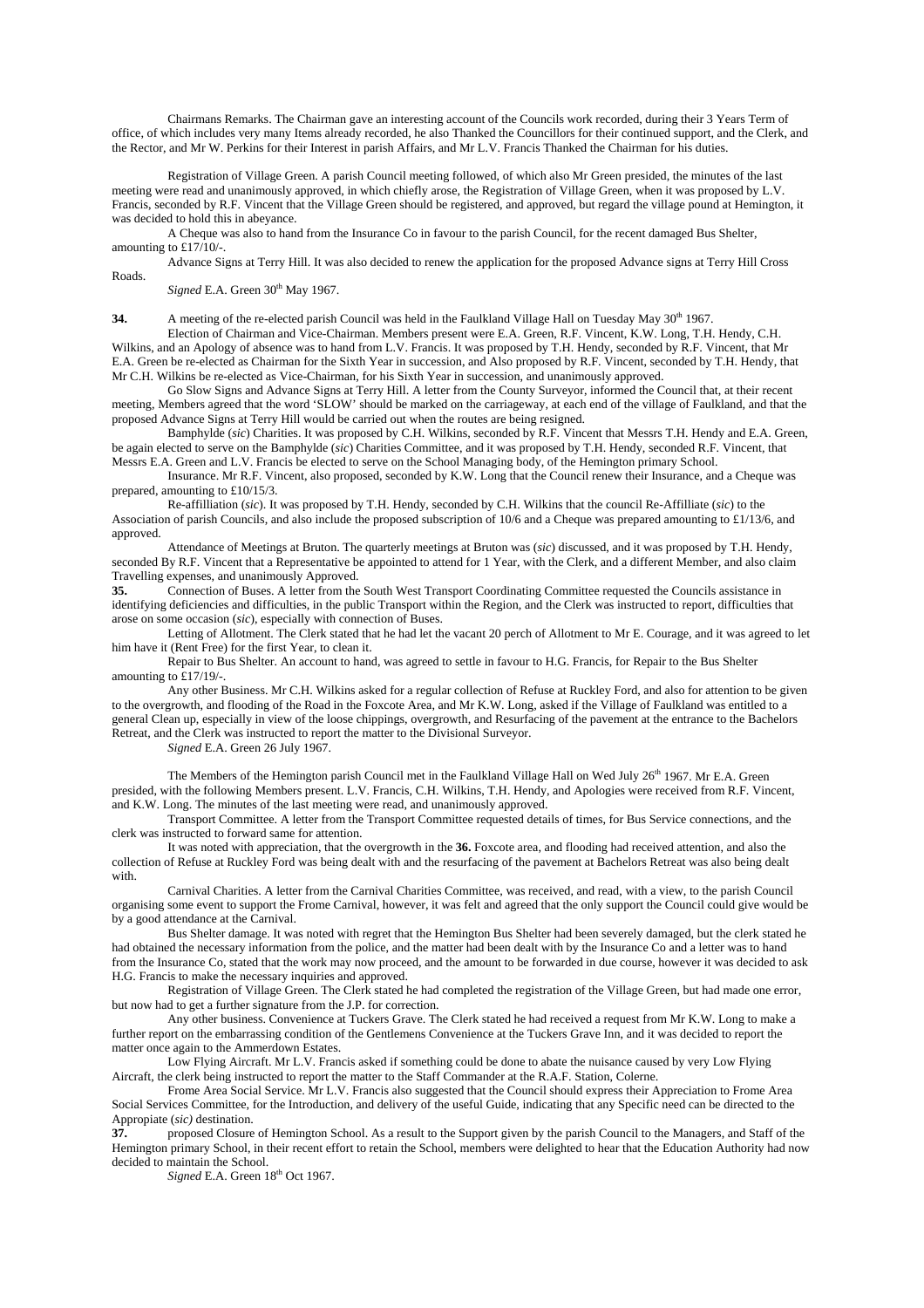Members of the Hemington parish Council met at the Faulkland Village Hall on Wed Oct 18<sup>th</sup>, 1967, with Mr E.A. Green presiding.

 Other members present were T. Hendy, K.W. Long, C.H. Wilkins, and the Clerk G. Loader, but apologies were received from R.F. Vincent, and L.V. Francis.

 Bus Connection. An acknoledgement (*sic*) from the passenger Transport Co-ordinating Committee, stated that the complaint relating to the Bus connections was now being dealt with.

 Damaged Bus Shelter. The recently damaged Bus Shelter was discussed, and it was agreed that the Clerk consult H.G. Francis to see if work could commence, but if Mr Francis could not undertake this work, the Clerk was to try and get an estimate from another Builder, and it was also agreed that there should be no windows.

 Low Flying Aircraft. Regarding complaints about low flying Aircraft, a letter from the Commander of the R.A.F. Station, stated that they were at all times conscious of their responsibility to Local Residents, to keep disturbance to a minimum, and apologized for any disturbance caused.

 Registration of Village Green. A Certificate, from the County Council stated that the Registration of the Faulkland Village Green had now been accepted.

 Tuckers Grave Convenience. The reply from the Ammerdown Estate, relating to improvement to the Tuckers Grave convenience, stated that when the proposed sewer scheme commenced, the opportunity **38.** would arise to improve such conditions at the Inn.

 Additional Litter Receptables (*sic).* A request from the Hemington W.I. for litter receptables (*sic*) to be placed at various points in the parish was considered, and the Clerk being instructed to inquire into further responsibilities attached to the request.

 (Bus Shelter) Appreciation was expressed to the Bristol Bus Co for their generous offer of £5, when the Hemington Bus Shelter was completed.

 Hedge Trimmings. As a result to a complaint of hedge Trimmings on the highway at Terry Hill, it was agreed that the Chairman have a chat with Mr Perkins on the subject.

 Accounts were settled in favour to Ammerdown Estate amounting to £4/5/-, and Co-operative Insurance for 5/- on the fidelity policy.

 Any other Business. Under this heading, Mr T.H. Hendy inquired if some improvement to be made by the plough in the Laverton area, and also which villages were going to benefit by the R.D.C.'s introduction of a proposed Scheme to clean up the Villages regularly, this was proposed by Mr Hendy, seconded by Mr Long that the Clerk write to the Surveyor on the matter.

 The Clerk was also instructed to report the danger attached to the Terry Hill Old Well house, and report the flooding of the road at Oldfield Cottage.

*Signed* E.A. Green Jan 24<sup>th</sup> 1968

A meeting of the Hemington parish Council was held in the Faulkland Village Hall, on Wed Jan 24th 1968. Mr E.A. Green presided, and the following members were present, T.H. Hendy, K.W. Long, L.V. Francis, R.F. Vincent, and C.H. Wilkins.

 Bus Connection at Terry Hill. A letter from the passenger Transport Coordinating Committee stated that Bus Crews concerned were being given Appropiate (*sic*) instructions, and therefore connecting facilities should now be available.

 New Bus Shelter. It was noted with Appreciation that the New Bus Shelter **39**. was near completion, and as Mr H.G. Francis was unable to undertake this work, Mr J. Cray had been asked to give an estimate, which amounted to £98/10/-, and accepted, and the Clerk was granted permission to settle this account when the work was completed, this was proposed by L.V. Francis, sec. by T. Hendy.

 Litter Receptable (*sic*). With reference to the request, put forward by the W.I. for additional litter receptables (*sic*), a letter from the Chief Health Inspector, stated that he would supply them, but the parish Council would be responsible for the fixing and emptying of same, but the Clerk was instructed to write, inquiring if the Health Inspector would arrange to the fixing, and emptying, provided the cost was borne by the parish Council.

 Culvert under the Village Green. The Clerk stated that the Culvert, under the Village Green was in a dangerous position, and also had been reported to the Divisional Surveyor for attention.

precept. The meeting unanimously agreed to precept the Rural District Council for the Sum of £60.

 playing Field. The situation of the playing Field was again reviewed, the Clerk being instructed to put a notice on the parish Council notice board to see if the public had any further interest, and invite them to the Annual parish Meeting, arranged for Wed. March  $27<sup>th</sup>$ .

 Village pound at Hemington. As an (*sic)* planning Application had been received by the R.D.C., which involved the (Village pound) at Hemington the Clerk, stated that he had (as instructed) informed the R.D.C. that the parish Council were no longer interested in the ownership of this Land.

 Death of former parish Councillor. The meeting also expressed Regret of the death of Mr W. Miles, who served in this parish, as a Councillor for many Years, and the Clerk was instructed to write a letter of Sympathy, on behalf of the parish Council, to his Wife.

**40.** Cheques were also prepared in favour of settlement to Hadden Best Ltd = £2/18/7, Faulkland Village Hall Committee £3/15/-, Ammerdown Estate =  $£4/5/-.$ 

Clerks Salary and Stamps etc, £17/17/- and the Bus Shelter Account = £103/14/-.

 Any other Business. Mr T.H. Hendy stated that he did not wish to claim travelling expenses for the meetings he had attended during the past Year. Mr L.V. Francis complained of the pot holes in Chickwell Lane from Hemington, to the Old Rookery at Norton St Phillip, and felt that the whole Lane needed resurfacing, and also the direction post at Chickwell Cross required attention.

 Mr K.W. Long requested that the Culvert, at the junction, in Browns Lane, be attended to, and he thought the plough should be used more in the Lanes.

 Mr Wilkins reported the dangerous position of the Load of Waste, which had been recently tipped near the Kiosk at Terry Hill. These recorded Complaints were unanimously accepted and agreed that they be reported to the Divisional Surveyor.

Signed E.A. Green 27<sup>th</sup> March 1968.

The Annual Assembly was held in the Faulkland Village Hall on Wed, Mar.  $27<sup>th</sup>$  1968. The meeting was represented with a full Council, and Three parishoners (*sic*), including TWO from the W.I. and the Rector.

 Mr E.A. Green presided, and the financial Statement showed a balance of £106/17/10, and Mr Green gave a statement of Village Hall Accounts, which showed a balance of £101/18/11, and it was proposed by Mrs N. Mundy, sec. by L.V. Francis, that these accounts be accepted.

 Bamphylde (*sic*) Charities. The Rector, the Rev. A.G. Durston gave a statement on the Bamphylde (*sic*) Charities, in which he stated that 41 Grants had been allocated, amounting to £27/5/-, and he thanked the Trustees for their Cooperation, and in response, appreciation was expressed to the Rector for carrying out the distribution.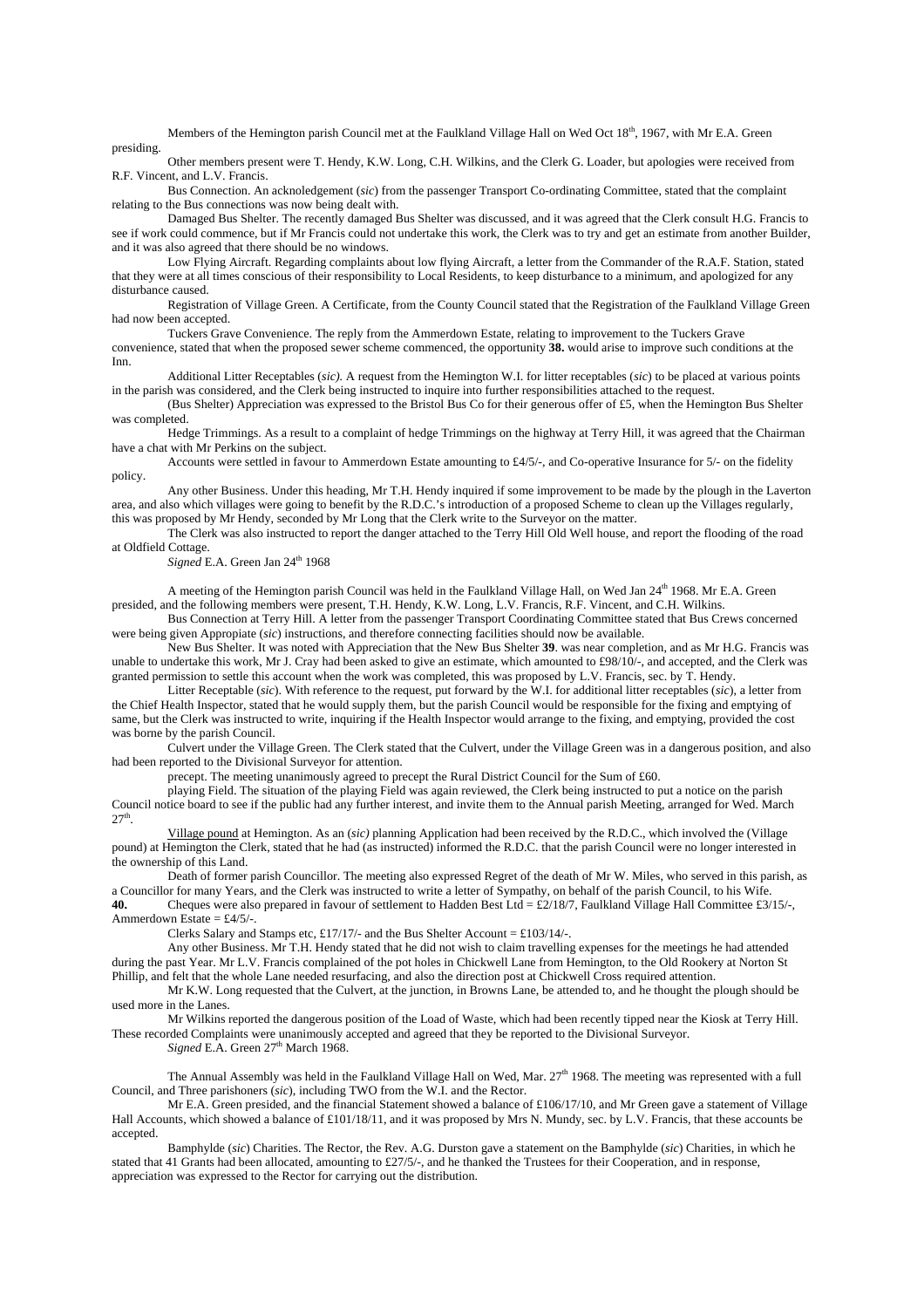**41.** Chairmans Remarks. Mr Green gave a statement on the efforts maintained by the Council during the past Year, which included many Items of Interest, and he also thanked the Clerk and Councillors for their continued support.

 Litter Receptables *(sic*). The siting of the litter Receptables (*sic*), recently sponsored by the W.I. was discussed and finally decided to erect them as follows: 1, at the Top end of Lansdown View, 2, 1 near the New Inn as possible, and 3, 1 at the Lower end of the village, provided the Surveyor removed, or Levelled the Waste, at the Old Gravel Tip, and appreciation was expressed, at an offer by Mr K.W. Long, to erect same.

 playing Field. The question of the use of the playing field was discussed, the general feeling that, a Committee should be formed, and the Clerk being instructed to write a number of letters to parents of children concerned, with a view to forming such a Committee.

 Any other Business. Mr Long commented on the present State of the Village Green, and after a discussion, it was unanimously agreed that the matter be left to Mr Long, and Mr Green, to contact the Contractors of the Sewer Scheme, with a view to improvement.

 Mr C. Wilkins commented on the open space, near the recently erected Garages at Lansdown View, as there was nothing to prevent cattle straying into the Gardens, and it was decided foward (*sic)* this to the R.D.C. for attention.

 Empty Cottages. Mrs Mundy inquired if anything could be done about the vacant cottages within the parish, and it was decided to make a note of this in the press, to see if this would bear any influence.

 path near the pond. Mrs D. Green inquired if something could be done to the public path near the Village pond and it was agreed to hold this in abeyance.

A parish Council meeting followed, the minutes being read and approved.

**42.** It was noted that the New Bus Shelter was now completed, and it was agreed to ask Mr J.L. Cray for an estimate for the Repair to the Terry Hill Shelter.

 Downgrading of 2 Lanes. A letter from the Clerk of the County Council requested the downgrading of 2 Vehicular Lanes in the Village of Faulkland, the Lanes in question were: 1, from the Green at Faulkland to the junction with the unclassified road, running north of Grove Lane, and (2) from the junction with Grove Lane (C295) to a point 348 Yards north to a dead end, and it was proposed by L.V. Francis, seconded by R.F. Vincent, that this be granted, and approved.

 It was also decided that the Clerk write to the Surveyor regarding the comments, in his Letter, on Chickwell Lane, and the pavements at Faulkland.

Signed E.A. Green June 5<sup>th</sup> 1968.

The Annual meeting of the parish Council was held in the Faulkland Village Hall on Wed. June 5<sup>th</sup> 1968.

 It was proposed by C.H. Wilkins, seconded by R.F. Vincent that E.A. Green be re-elected Chairman for the seventh year in succession, and it was proposed by T.H. Hendy, seconded by L.V. Francis that C.H. Wilkins be re-elected Vice Chairman for a similar period in succession. The footpath adjoining the village pond was discussed and it was agreed to pass the matter to the Divisional Surveyor for his attention.

 Fencing of Gardens. Appreciation was expressed for the rural District Councils cooperation in the matter of proposed fencing of the Gardens at Lansdown View.

New Estate. The Council unanimously agreed to the calling of the new estate of 3 Bungalows at Faulkland 'Wild Orchards'.

 A query arose, on a Statement, on the product of a penny Rate for the parish, and it was agreed that the Clerk write to the Chief Financial Officer varyfying (*sic*) the same.

 Stocks on the village Green at Faulkland. Under the Civic Amenities Act 1967, a letter was to hand stating that the Stocks on the Village Green at Faulkland had been included in the list of Architectural or Historic **43.** Interest of buildings. It was proposed by L.V. Francis, seconded by T.H. Hendy, that the council renew their Affilliation (*sic*) to the Somerset Association of parish Councils, and also Grant a donation of £1, and unanimously approved, and a Cheque was prepared for £2/8/-. It was also proposed by L.V. Francis, seconded by T. Hendy to renew the Insurance premium, and approved, a Cheque being prepared for £10/15/3.

 It was agreed that the Clerk make arrangements accordingly for the meeting of the Association of parish Councils at Ditcheat. *Signed* E.A. Green Sept 25<sup>th</sup> 1968

A parish Council meeting was held in the Faulkland Village Hall on Wed Sept  $25<sup>th</sup>$  1968, over which Mr E.A. Green presided, and members present were R.F. Vincent, K.W. Long, C.H. Wilkins, T.H. Hendy, and an Apology of absence was to hand from L.V. Francis. The minutes of the last meeting being read, and unanimously approved. Regarding the recent flooding in the parish, it was noted that several people had received Financial benefit, from the Ministry of Social Service, and from the Rector, through the Church.

 Village pond. Also owing to the recent floods the village pond was discussed, and it was finally proposed by T.H. Hendy, seconded by K.W. Long that the Clerk write to the Divisional Surveyor, asking him to favour us with the loan of his Mechanical Shovel, and Driver, to clean out the pond, and ask Mr Green to assist in hauling it away, and approved.

 Obstruction at Foxcote. A letter was to hand from the Clerk of the Shoscombe parish Council with a Complaint to obstructions in the Foxcote area, on two footpaths. The Clerk stated he had visited the area, and found two obstructions, and felt, that the parish Council were (*sic*) obliged to erect a Stile on one site, but was unable to contact the owners of the property concerning the other obstruction, but would do so in due course, and Mr Wilkins agreed to contact the other, but the Council unanimously agreed to put a Style if necessary, the Clerk to make the arrangements, and Mr Green reported the condition of the styles at Turners Tower, the Clerk agreed to look into the matter.

**44.** Kiosk at Turners Tower. Owing to the demolition of Turners Tower, it was noted that the Kiosk had been Temporarily removed, and it was agreed that the Clerk write to The Telephone Manager, asking for the return of same, in due course.

 Corner in the Village of Faulkland. The Clerk asked the Councils Views, on the corner being taken off, to improve the visibility in the village of Faulkland, from the Telephone Kiosk, to the post office, to which the members agreed, and instructed the Clerk to write to the Surveyor on the Subject.

 General Clean up. After a general discussion on the State of affairs within the parish, it was decided to write to the surveyor on the following; the overgrowth in Hollowpit Lane, and the Lane at Faulkland, the dreadful State of the Road Surface through Faulkland, a general clean up of the villages, as a result of complaints from ratepayers, pot holes, in Browns Lane, Bishop St, and Fulwell Lane, and flooding of the road, from Faulkland to Terry Hill.

 $4<sup>th</sup>$  and  $5<sup>th</sup>$  Mail. The meeting also decided that the Clerk write to the post Master General on the delivery of the  $4<sup>th</sup>$  and  $5<sup>th</sup>$  Mail, and the inconvenienced experience (*sic*), in the present delivery.

 Flouridation (*sic)* of Water. As a result, to a statement, in Mr Francis' apology, regarding the proposed introduction of Flouridation (*sic*) to the Water supply in the Area, a preview discussion arose on the Subject, and resulted, unanimously, with an open verdict.

A Biafran Appeal, was to hand, discussed, and finally decided to be held in Abeyance.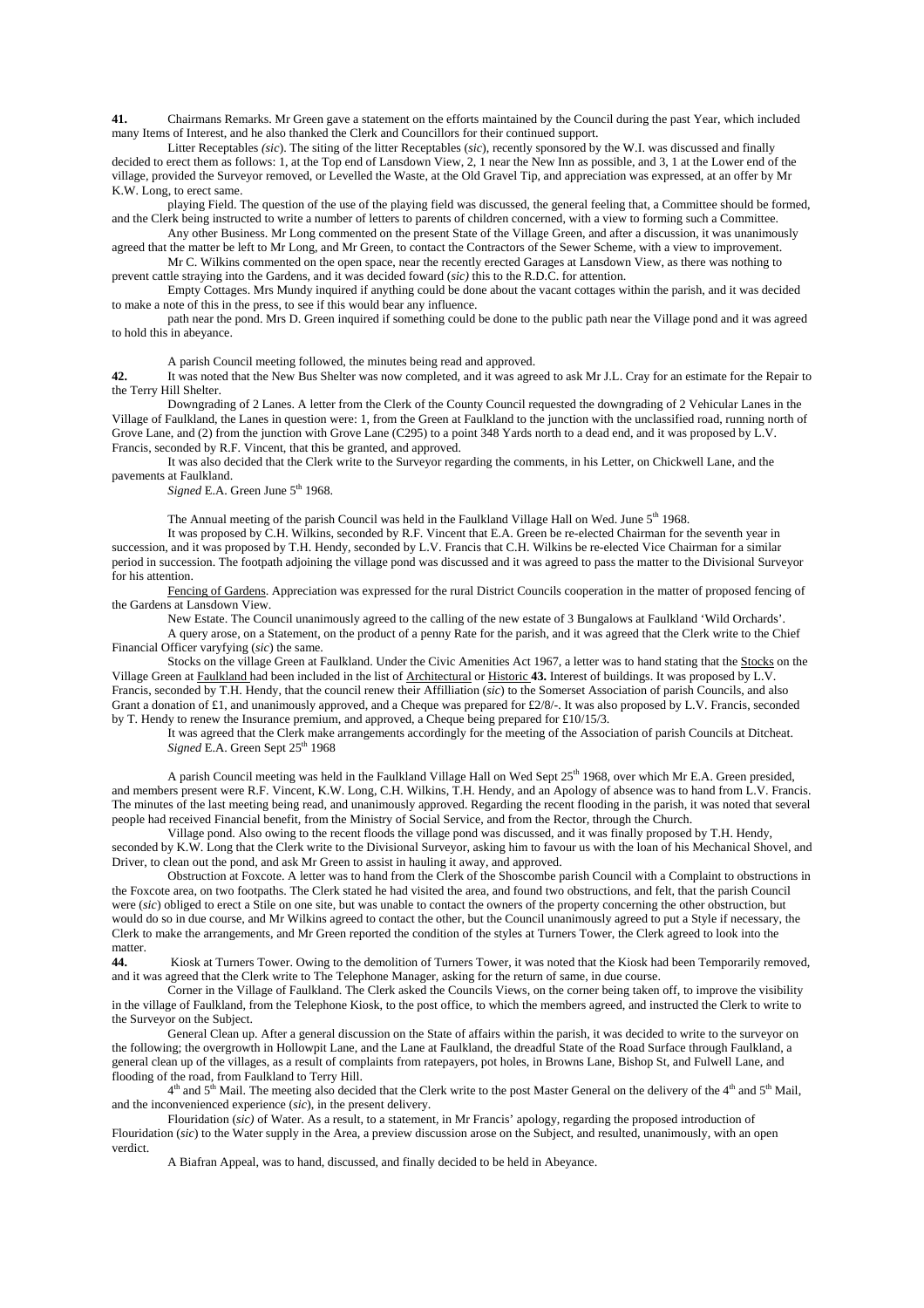Cheques. Cheques were prepared in favour to G. Loader for 1966-67 Audit Stamp £3. Allotment, half year rent, and Recreational Field Rent to Ammerdown Estate £4/5/-, and Fidelity policy premium, to Cooperative Insurance Co 5/-. *Signed* E.A. Green Dec  $10^{th}$  1968

The Members of the Hemington parish Council met in the Faulkland Village Hall, on Tuesday Dec 10<sup>th</sup>, 1968. Mr E.A. Green Presided, and a full Council was in attendance.

 Village Pond at Faulkland. It was noted with appreciation that the Village Pond had been cleaned out once again, and a Vote of Thanks was expressed by T.H. Hendy, to Mr G. Snook, and Mr E.A. Green, for undertaking the work, seconded by Mr K. Long, and it was unanimously agreed to settle the accounts in favour to Mr Snook, £3, and **45.** Mr E.A. Green £5.

 obstructions at Foxcote. The Clerk, and Chairman, stated they had met Mr Chapman, at Foxcote, over the reported obstruction, but was (*sic*) in doubt, as to whether the portion of footpath still existed, however, the Clerk was instructed to write to the Clerk of the County Council, obtaining their Views on the Subject.

 Kiosk at Turners Tower. A letter from the G.P.O. stated that the Telephone Kiosk would be returned to Turners Tower in the immediate future, when an alternative site is found, and the members put forward Two suggested alternative sites, one at the Point near the Present Post Box, secondly, near the Old Well, at the opposite end, and foward (*sic*) these to these (*sic*) to the G.P.O. for consideration.

 Corner in the Village of Faulkland. A letter from the Ammerdown Estate stated that Lord Hylton was quite Prepared fro the Wall, on the corner near the Kiosk, at Faulkland to be set back, from its existing Line, to improve Visibility, but the Divisional Surveyor stated that such a Project would have to dealt (*sic*) with under the Rural District Council Priorities List for 1970-71, the Clerk being instructed to remind the Surveyor that this be included in the Priority List.

Delivery of Mail. A letter from the Head Postmaster stated he would do his utmost to improve the Mail delivery service.

 inconvenience at Turners Tower. A letter was to hand from Mr G. Clark, complaining of the inconvenience caused through an Old Stationary Lorry, left at Turners Tower, by the contractors, and the Council agreed the Clerk write to the Contractor asking him kindly to remove same.

Precept 1969-70. It was unanimously agreed to Precept the R.D.C. for the Sum of £60.

 Mud and Water on Highway. Mud and Water was reported on the highway at Lypeate Hill, and near Gallant Hill Farm at Foxcote, and it was agreed to write to the Surveyor on the matter, and also write and ask Mr Watts, to cooperate with him, in cleaning out the ditches, and also write to Mr Pugh of Faulkland Farm, asking him to clear up the loose stones in the lane, near the Village Green, and kindly Cooperate with the Surveyor, in cleaning up the Mud on the Highway in the Lypeate Hill.

**46.** Flouridation (*sic*) of Water supply. A lenghtly (*sic*) discussion arose on the Proposed introduction of Floride (*sic*) to the existing Water Supply, Mr R.F. Vincent Proposed that the Council support the introduction of Flouridation (*sic*), but received no seconder, and after a further discussion, Mr L.V. Francis proposed that we oppose the introduction of Flouride (*sic*), this motion being seconded by T.H. Hendy, thus creating a divided opinion, but the Subject, on reching (*sic*) its final Stage, resulted with a decision to oppose Flouridation (*sic*).

 Mr T. Hendy commented on the nuisance of a Car being left on the Highway at Faulkland, and this was left to Mr Long, to consult the owner, and approved.

*Signed* E.A. Green 11 March 1969.

A Parish Council meeting was held in the Faulkland Village Hall on Tuesday March 11<sup>th</sup> 1969.

 Mr E.A. Green Presided, and the following members were present, C.H. Wilkins, T.H. Hendy, and K. W. Long, Apology L.V. Francis. The minutes were read and unanimously approved.

 It was noted with Appreciation, that the Telephone Kiosk had now been returned to Turners Tower, and that the inconvenience caused through the demolition of the Tower, was also cleared up, and that some Mud on the Highway, as recently reported had also been cleaned up.

 Obstruction at Foxcote. A further letter, relating to the reported Obstruction at Foxcote, stated that no footpath, as stated in the report, was shown in the definite Map.

 Corner at Faulkland near the Kiosk. A letter on the proposed Corner improvement, near the Kiosk at Faulkland, stated, that as this calls for the purchase of Land this will have to take its Place, in the Priority List, when the R.D.C. meets Annually, on this matter, and the Appropiate (*sic*) thing to do, is to get Your Representatives, to raise this Subject, at such a meeting, and it was proposed by T. Hendy seconded by K.W. Long, that the Clerk send the Representatives concerned a letter, explaining the matter to them.

**47.** Erection of Hut in the playing Field. A request was to hand from the Secretary of the football Club to erect a Hut, in the existing Playing Field, for Players to change in, to which the Council raised no objection, but Mr T.H. Hendy proposed that providing no Responsibility will fall upon the Council, this being seconded by K.W. Long, and approved, but on looking into the Conveyance, it was

stated that, no Hut or building shall be created, without the Consent of the Company, to which the Clerk was instructed to write. Best Kept Village Competition. The Council felt that the Village was not in a suitable position to enter the best Kept Village

Competition.

The Annual Assembly was arranged for Tuesday April 14<sup>th</sup>. And Cheques were prepared in favour to Humphries and West £3/10/0, Faulkland Village Hall Committee £7/10/-, G. Loader £17/15/8, and Ammerdown Estate, £4/5/-

Signed E.A. Green April 1st 1969.

The Annual Hemington Parish Meeting was held in the Faulkland Village Hall on Tuesday April 1st 1969 and was attended by all members of the Parish Council and two Parishoners (*sic*), the Rector, Rev A.G. Durston and Mr D. Perkins. The Clerk gave the Financial Statement on the Parish Council Accounts, of which resulted with a Balance of £122/2/7, and it was proposed by L.V. Francis, seconded by T.H. Hendy that this statement be adopted, and approved.

 Village Hall Funds. Mr E.A. Green gave a report on the Financial Statement of the Village Hall Funds, which also showed a satisfactory balance of £101/8/9, and it was proposed by T.H. Hendy, seconded by C.H. Wilkins, that these accounts be accepted, and unanimously approved.

 Charities. The Rector gave a detailed Statement on the Annual distribution of the Bamphylde (*sic*) Charities in which he said 39 Grants had been allocated to needy people, making **48.** a Total of £25/17/6. Appreciation was expressed, of the Rectors Work and Interest, and he in turn, thanked the Representatives for their Cooperation and interest.

 Chairmans Remarks. The Chairman gave a Comprehensive Report on the Councils Activities during the Year, and he also thanked the Members and the Clerk for their continued support.

 Litter Nuisance. Mr Perkins inquired if something could be done to abate the nuisance caused by litter being dumped in the unofficial Lay by on the A362 Radstock to Frome Road, near the Terry Hill Crossroads, and it was decided to write to the Clerk of the Rural District Council.

 Street Lighting. Mr L.V. Francis suggested the adoption of Street Lighting for the village of Faulkland, and it was decided to approach the Appropiate (*sic*) Authorities for information, and any preliminary measures of which could be undertaken.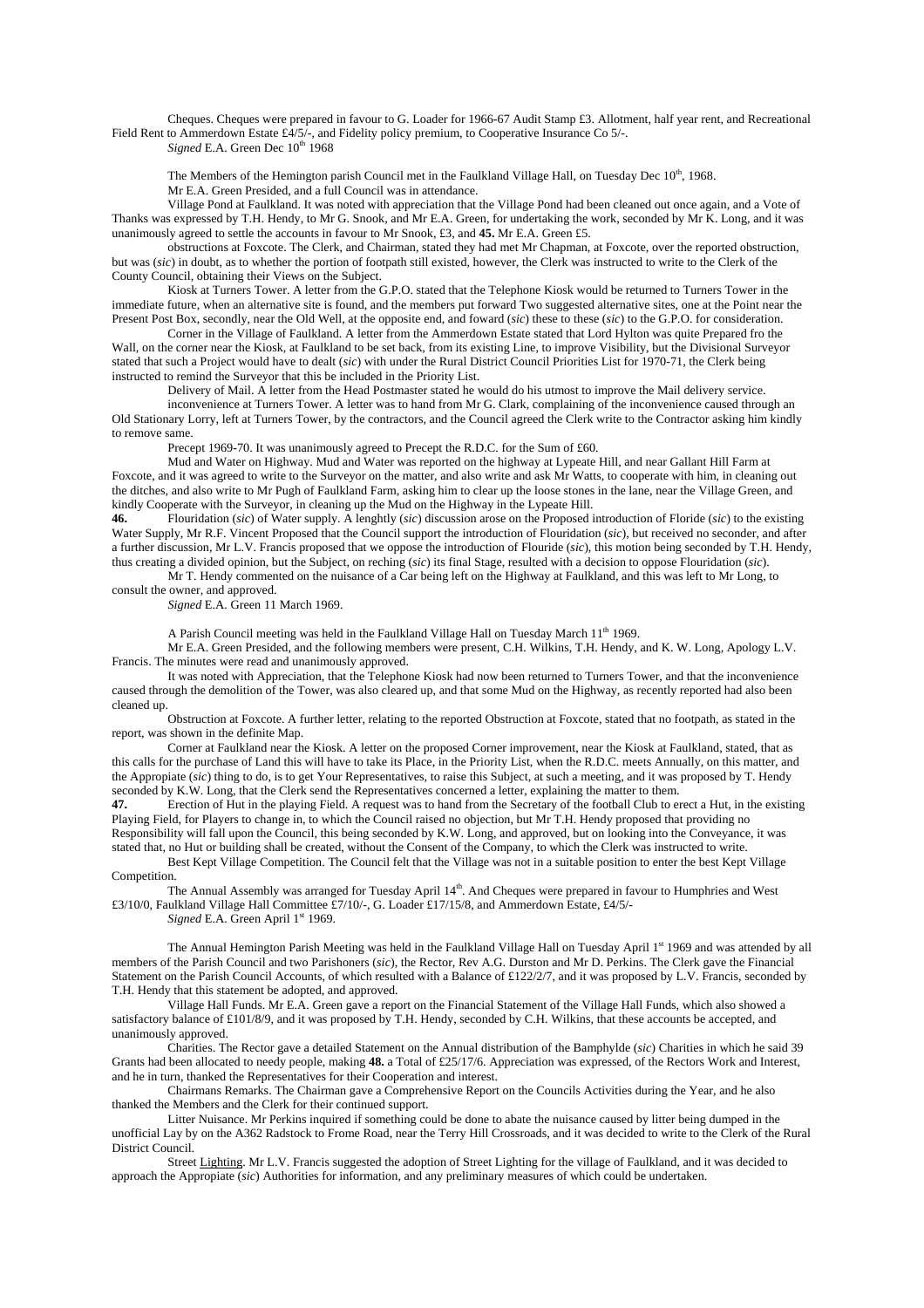Advance Signs. The meeting also unanimously decided to write to the Divisional Surveyor on the subject of Re-application for the Proposed Advanced Road Signs, for Terry Hill Crossroads, and also inquire if the pavements in the Village of Faulkland could be brushed off, when necessary and it was proposed by L.V. Francis, seconded by E.A. Green, that the Councils Appreciation be expressed to the Surveyor, for his prompt action in dealing with the recent snow Clearance, and approved.

 Tuckers Grave Convenience, and Turners Tower. It was also agreed that the Clerk write to the Ammerdown Estate to inquire if the present position at Turners Tower could receive a general Tidy up, and also to inquire if the convenience at the Tuckers Grave Inn could now receive attention.

 A parish Council meeting followed, the minutes being read and accepted as read, and matters relating to the Proposed Hut in the playing Field were discussed and Signatures required for Precept. The repair of the Terry Hill Bus Shelter was also raised, the Clerk being instructed to write to J.L. Cray, to see if he was interested.

*Signed* E.A. Green 21<sup>st</sup> May 1969.

49. The Annual Meeting of the Parish Council was held in the Faulkland Village Hall on Wed May 21<sup>st</sup> 1969.

 Chairman. Mr E.A. Green presided, after being re-elected Chairman, for the eighth Year in Succession, this being proposed by R.F. Vincent, seconded by K.W. Long, and approved.

 Vice-Chairman. Mr C. H. Wilkins was also re-elected Vice-Chairman for a similar period, being proposed by T.H. Hendy seconded by R.F. Vincent, and approved.

The minutes being read and unanimously accepted.

 Litter Nuisance on A362. After letters were read from the Clerk of the R.D.C. and the Divisional Surveyor, on the litter nuisance on the A362, it was decided to write to the surveyor, questioning whether this could be classed as an Official Lay by, and whereby warrant the provision of a Litter Basket, and also express the Appreciation of the parish Council, for the cleaning of the pavements.

 Street Lighting. A letter from the County Surveyor stated that all Street Lighting monies have all been Allocated, therefore consideration to the Faulkland Scheme could not be granted for the coming Year, however, it was proposed by R.F. Vincent seconded by K.W. Long, that the Clerk contact the Clerk of Norton St Phillips parish Council, for information, of how many Lights they had in their Village, the Cost, and average Rate per person, this being approved.

 Danger at Turners Tower. The Clerk stated he had been approached for the need of an extra sign at Turners Tower, instructing strange Motorists which side of the existing fence they should take.

 Advance Signs at Terry Hill. A reply to the Advance Road Signs at Terry Hill application stated that the County Council is carrying out a Steady policy of replacing old signs, with the new Warboys Type and Terry Hill would be dealt with as a matter of routine.

 Hut in playing Field. The erection of a Hut in the playing field was held in Abeyance for an indefinite period, but the Clerk was instructed to inquire into the repair of the fence.<br>50 **Insurance and Re-Affilliation** (sic) I

**50.** Insurance and Re-Affilliation (*sic*). It was proposed by K.W. Long, seconded by T.H. Hendy that the Council Re-Affilliate to the Association of parish Councils with an additional Subscription of £1, and the Renewal of Insurance, of £10/15/3. Cheques being prepared for both, and approved.

 Flouridation *(sic*) Final decision. The final decision reached on Flouridation (*sic*), by the Frome R.D.C. stated that they had resolved not to support the Flouridation (*sic)* of Public Water Supplies, taking into account the Majority Views of the Parish Councils against such a proposal.

 Seat at Turners Tower. Repair to Shelter. The meeting also agreed that the Clerk ask Mr K. Pitman to repair and Paint the seat at Turners Tower, and also approach Mr L.J. Cray on the repair to Terry Hill Shelter.

 $Signed$  E.A. Green July  $30<sup>th</sup>$  1969.

The Members of the Hemington Parish Council met in the Faulkland Village Hall on Wed July 30<sup>th</sup> 1969. Mr E.A. Green presided. Members present were L.V. Francis, C.H. Wilkins, R.F. Vincent, T.H. Hendy, and an Apology of absence was to hand from K.W. Long. The minutes being read and accepted as read.

 Chevrons at Turners Tower. Receptables (*sic*) at Terry Hill. overgrowth in Hollowpit Lane. Culvert under Village Green. It was noted with appreciation that Black and White Chevrons had been erected at Turners Tower, Receptables (*sic*) provided at Terry Hill, Hollowpit Lane cut through, and the Culvert repaired under the village Green, Temporary, until it may be possible to incorporate a new outflow pipe, from the Village Pond, and thereby stop off the Culvert in question, these efforts of the Parish Council being realized after consideration being granted by the Divisional Surveyor, the Clerk being instructed to express the Councils Appreciation in the matter.

 Street Lighting. The Clerk stated he had not yet met the Clerk of the Norton St Phillips (*sic)* Parish Council, as he had been away to Holland, but had an appointment with him on July  $31<sup>st</sup>$ , but after a debate on the subject, the Clerk was directed to write to the County Surveyor for further details on the matter.

 Fence in the Playing Field. As the expense to repairing the Playing Field Fence may be rather high, it was decided to write to Mr Goodliffe on the matter, and to **51.** secretary of the Local Football Club, inquiring if it was possible for them to meet the expense involved out of their Funds.

 Repair to Styles and Seats. It was also approved that Mr Francis repair the Terry Hill Bus Shelter. Accounts were to hand for the erection of Two Styles, by Mr H. Eyres and Mr B. Chambers, it being proposed by L.V. Frances, seconded by T.H. Hendy to settle this, amounting to £3/12/-, and to A.J. Charlton for the supply of Timber, amounting to £2/8/9.

 And it was proposed by L.V. Francis, seconded by R.F. Vincent to settle an account to K.I. Pitman, to repairing and painting the Roadside seat at Turners Tower, at £4/10/-, and to the Clerk for the 1968-69 Audit Stamp £2, this all being unanimously approved.

 State of the Island adjacent to Pond Cottages. The Clerk was asked to bring to the notice of the Council the further Possibility of flooding, owing to the present state of the Island adjacent to Pond Cottages, at Faulkland, and it was decided to approach the Surveyor, to inquire if the proposed drainage Scheme could be extended to cover the Island, and further afield, if possible to avoid any further flooding.

 Corners at Ruckley Ford. A letter was to hand, and read, from Mr R.J. Penney, inquiring if something could be done to improve the dangerous corner in the Ruckley Ford Lane, and it was decided to pass this inquiry to the Appropiate (*sic*) Authority for attention. New Estate. It was unanimously agreed to name the New Estate in Fulwell Lane 'Fulwell Close'.

*Signed* E.A. Green Sept 23rd 1969.

The members of the Hemington Parish Council met in the Faulkland Village Hall on Tuesday Sept 23<sup>rd</sup>. With Mr E.A. Green presiding, all members being present, with the exception of L.V. Francis, and R.F. Vincent, who tendered their Apologies. The minutes were read, and unanimously accepted. Regarding the inquiry, to the Surveyor, on the proposed cleaning up of the Hollowpit Lane, the reply stated that owing to the work, already being done, had been a reasonably costly business, he could not undertake to the clearing up of **52.** the same, but did suggest that the parish Council might undertake this with a view to claiming an allowance, for the maintenance of footpaths from the County Council, the Clerk being instructed to inquire as to the amount of allowance being allocated for this.